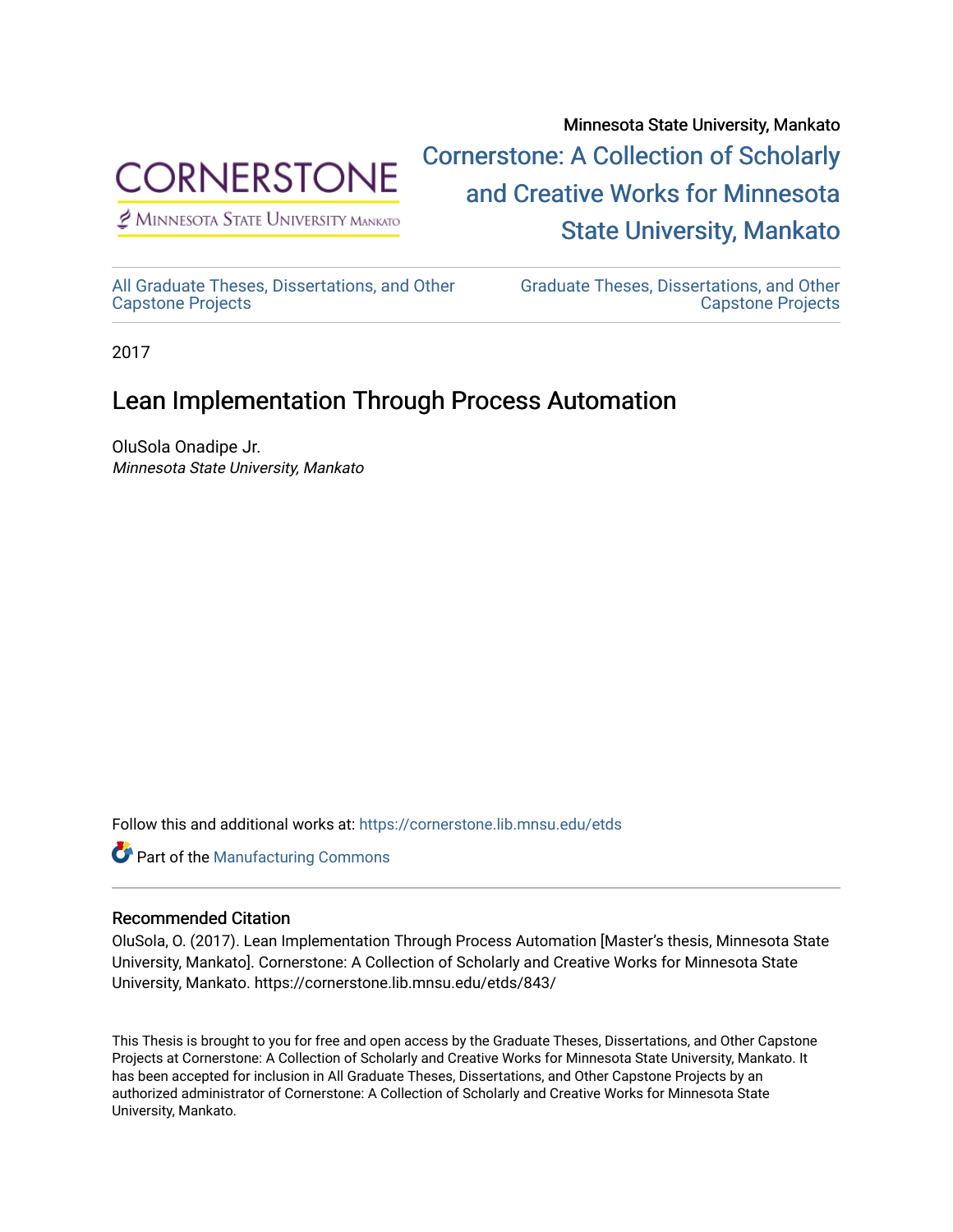# **"LEAN IMPLEMENTATION THROUGH PROCESS AUTOMATION"**

A thesis submitted to satisfy requirements for the

Master of Manufacturing Engineering program

By

OluSola Onadipe Jr.

Minnesota State University

Mankato

September 2017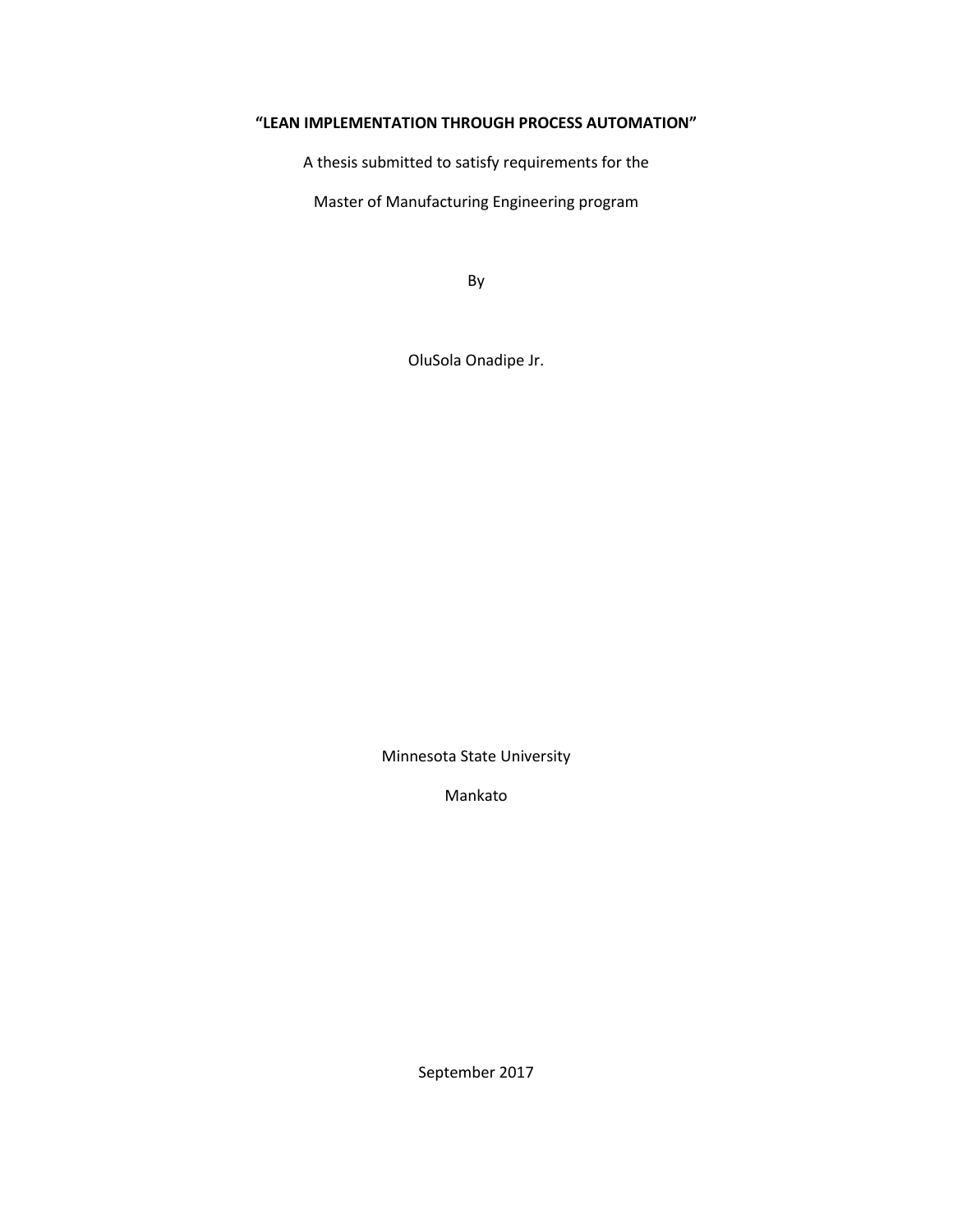# LEAN IMPLEMENTATION THROUGH PROCESS AUTOMATION

By

OluSola Onadipe Jr.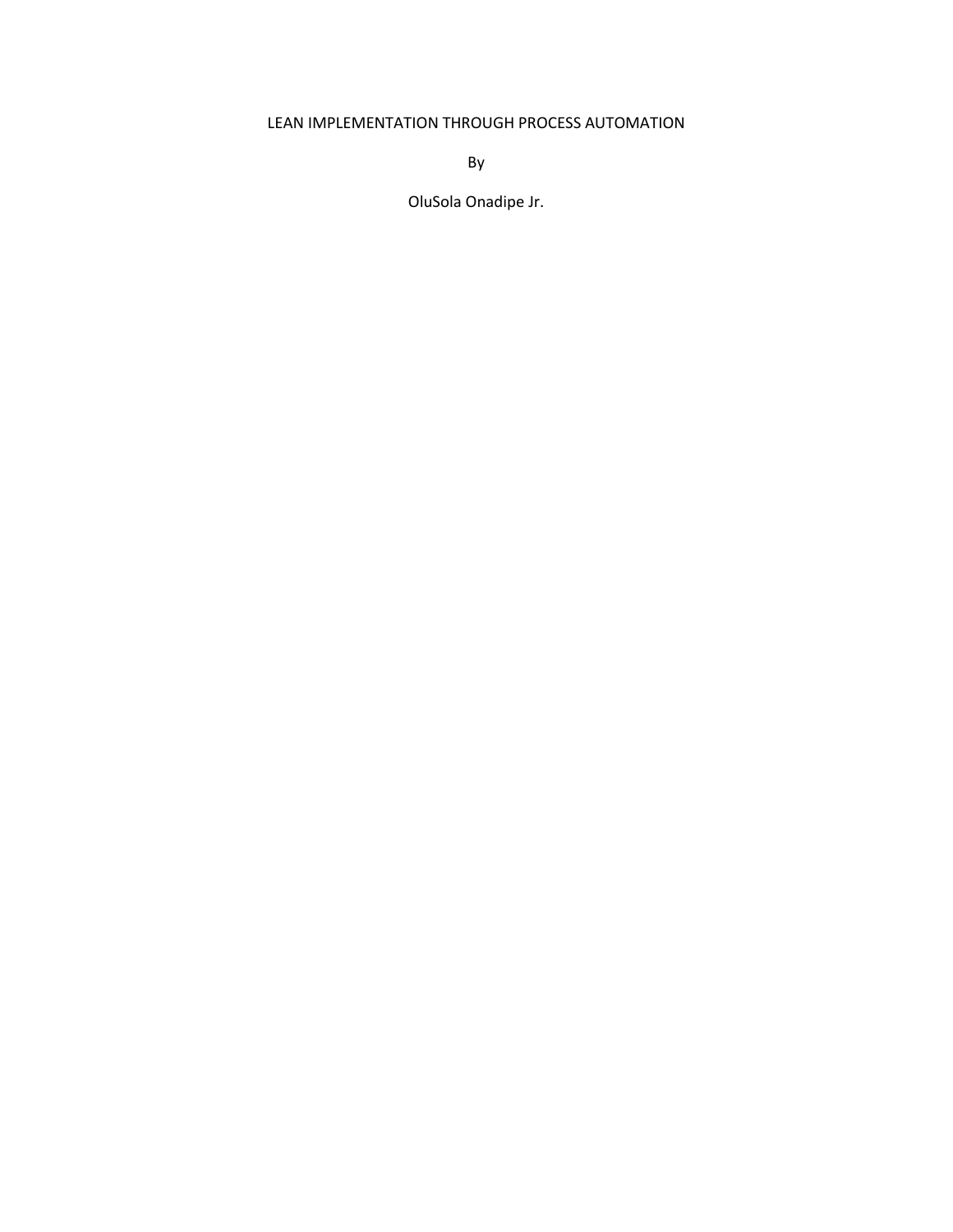September 2017

## **Lean Implementation Through Process Automation**

OluSola Onadipe

This thesis has been examined and approved by the following members of the student's committee.

Dr. Kuldeep Agarwal, AMET **(Advisor)**

Dr. Harry Petersen, AMET **(Committee Member)**

> Dr. Craig Evers, AMET **(Committee Member)**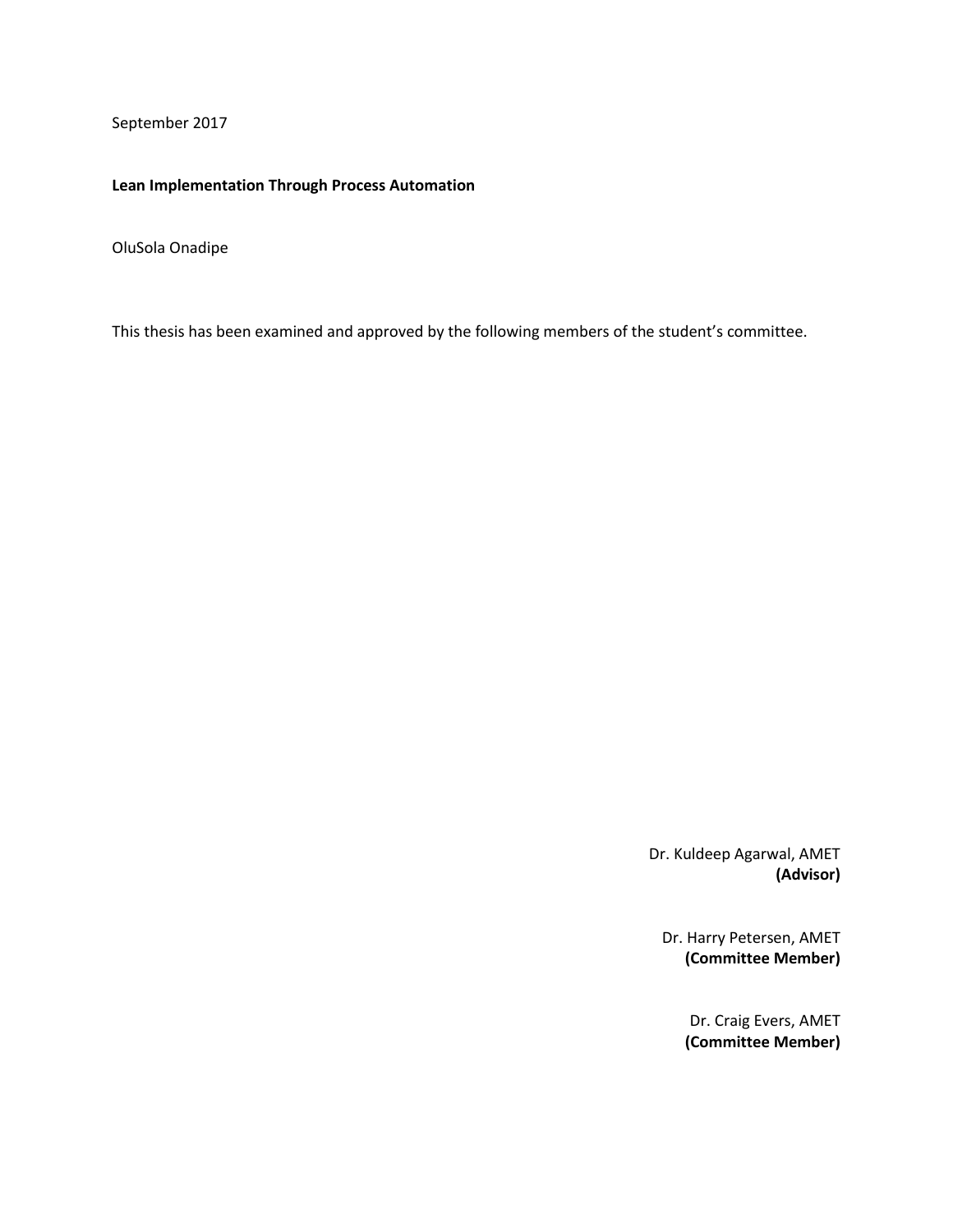# TABLE OF CONTENTS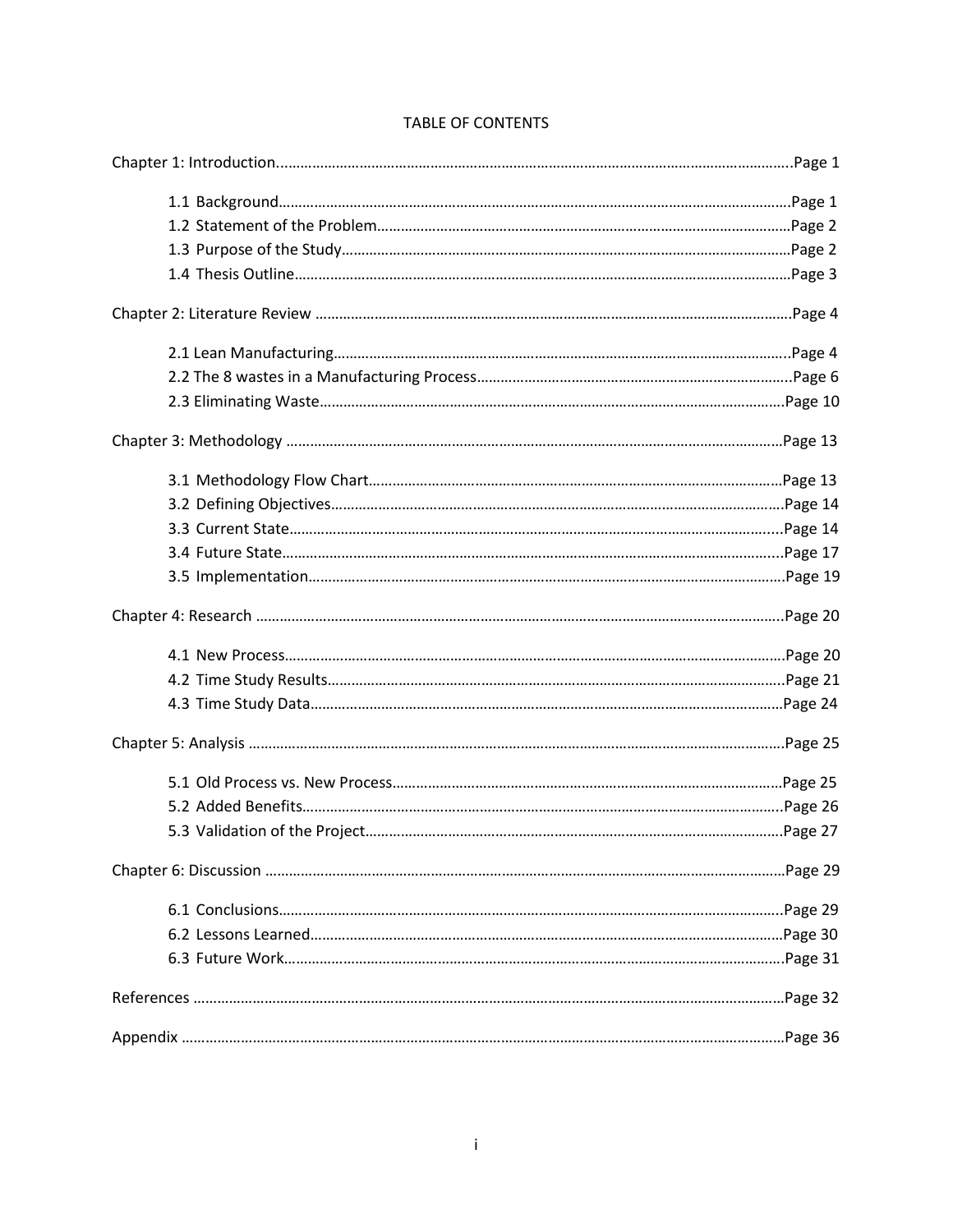## ACKNOWLEDGEMENTS

I would like to thank Dr. Harry Petersen for believing in everyone that walked through his office as well as the rest of the Minnesota State University Automotive & Manufacturing Engineering Technology faculty and staff. Special thanks to Dr. Brian Martensen for guiding me through those rough years of undergraduate studies.

I would also like to thank my parents for their unconditional love and support.

Sola O.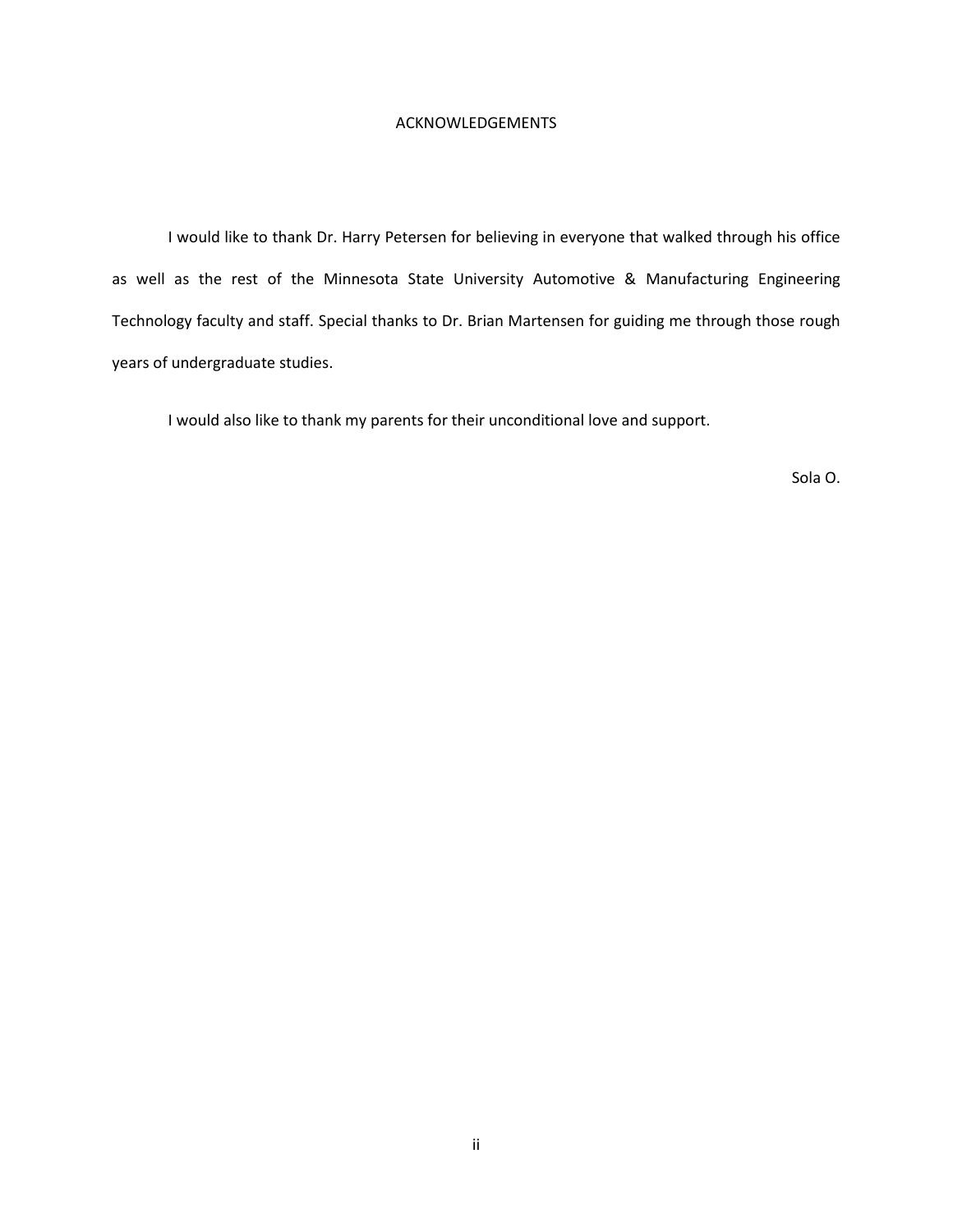#### ABSTRACT

As lean manufacturing is increasingly becoming a common practice today in an effort to keep companies competitive, new and innovative processes are becoming the norm. Part of that innovation includes the development of automated machinery that can help alleviate some struggles with lead times and reduce overall labor. It is all in keeping with the trend of building products cheaper and faster to gain that edge.

Company X has been focusing their efforts on lean manufacturing for years now. This paper covers an important project that involves the implementation of a complex mechanical system in an effort to build products faster, smarter, and simpler while keeping lean manufacturing in mind.

Some of the lean tools used are Value-Stream Maps, Spaghetti Diagrams, Time Studies, and understanding the 5S+1 principle in order to understand the product flow, identify both value added and non-value added work, all to eliminate waste during the product build.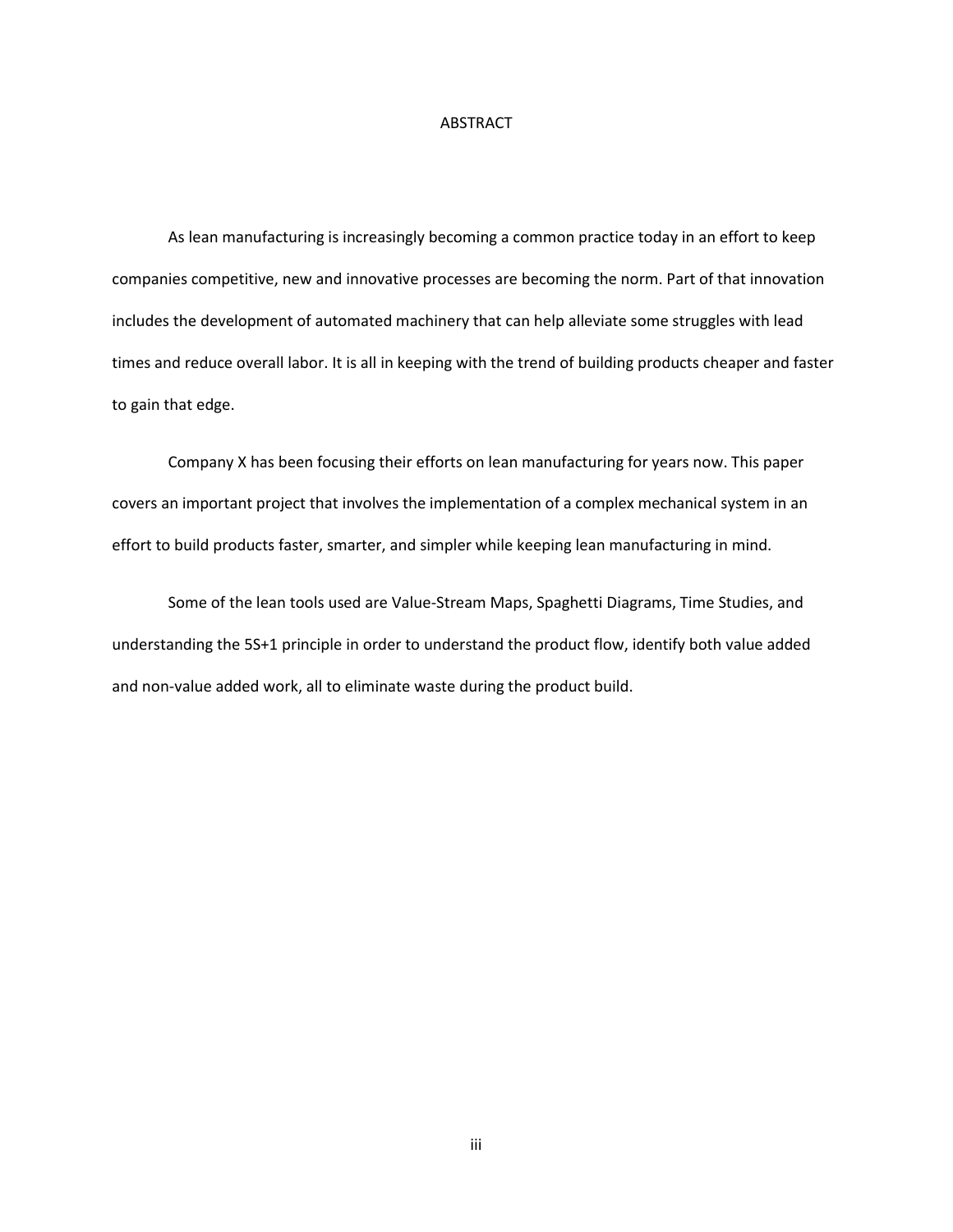## DEFINITION OF MAJOR TERMS

## **WIP**

Work-in-progress, also called work in process. It is inventory that has begun the manufacturing process and is no longer included in raw materials inventory, but is not yet a completed product

(TechTarget.com)

## **JIT**

Just-In-Time. It is an inventory strategy companies employ to increase efficiency and decrease waste by receiving goods only as they are needed in the production process, thereby reducing inventory costs.

(Investopedia)

## **Batch Processing**

Manufacturing process in which components or goods are produced in groups and not in a continuous stream

(Business Dictionary)

## **One Piece Flow**

Concept of moving one workpiece at a time between operations within a work cell – Opposite of "Batch Processing"

(Strategosinc.com)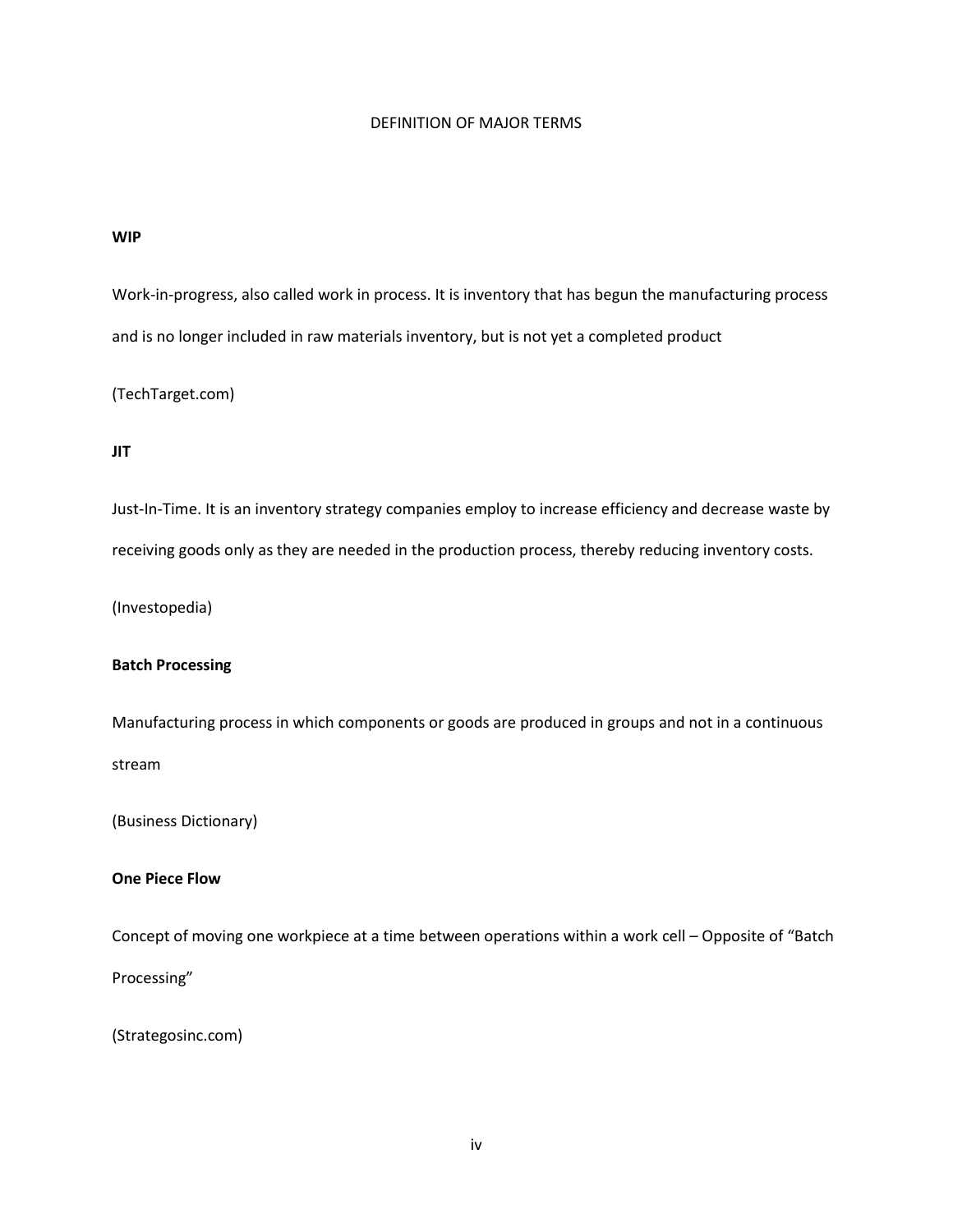#### **Kanban**

Materials requirement planning technique developed by Toyota Corporation (as a part of just-in-time inventory system) in which work-centers signal with a card when they wish to withdraw parts from feeding operations or the supply bins

(Business Dictionary)

### **Kaizen**

Also known as continuous improvement, is a long-term approach to work that systematically seeks to achieve small, incremental changes in processes in order to improve efficiency and quality

(SearchManufacturingERP.com)

# **Value Added Work**

Activities that further the purpose of an organization by generating output that is considered more valuable by its internal and/or external customers than the inputs consumed in producing it

(Business Dictionary)

# **Non-Value Added Work**

Activities that generate a zero or negative return on the investment of resources and usually can be eliminated without impairing a process

(Business Dictionary)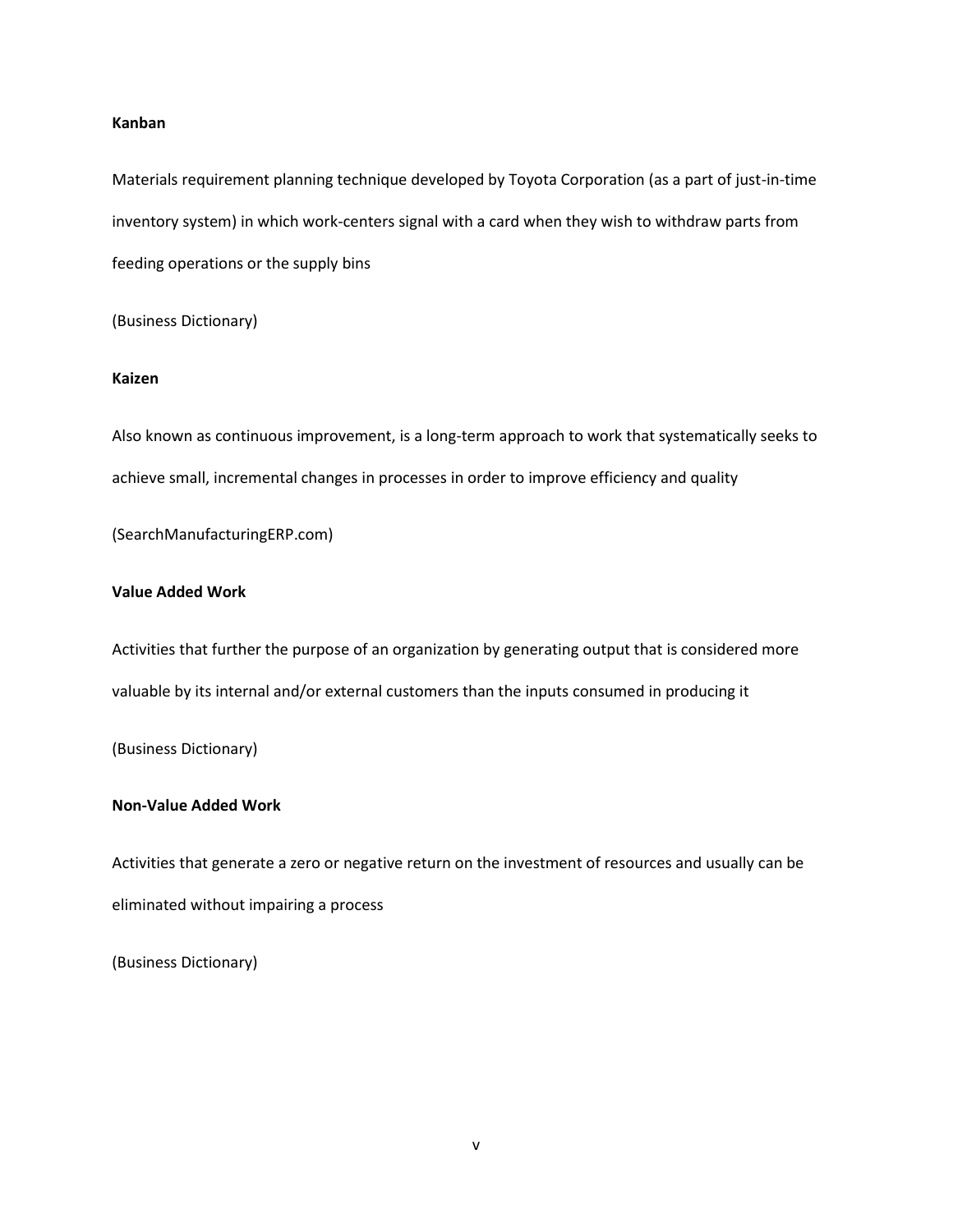### **Time Study**

Method for establishing employee productivity standards in which (1) a complex task is broken into small, simple steps, (2) the sequence of movements taken by the employee in performing those steps is carefully observed to detect and eliminate redundant or wasteful motion, and (3) precise time taken for each correct movement is measured

(Business Dictionary)

# **Spaghetti Diagram**

A spaghetti diagram (sometimes called a physical process flow or a point-to-point workflow diagram) is a line-based representation of the continuous flow of some entity, such as a person, a product or a piece of information, as it goes through some process

(TechTarget.com)

### **Value Stream Map**

A Toyota lean manufacturing visualization tool for documenting all the processes that are required to bring a product to market

(SearchManufacturingERP.com)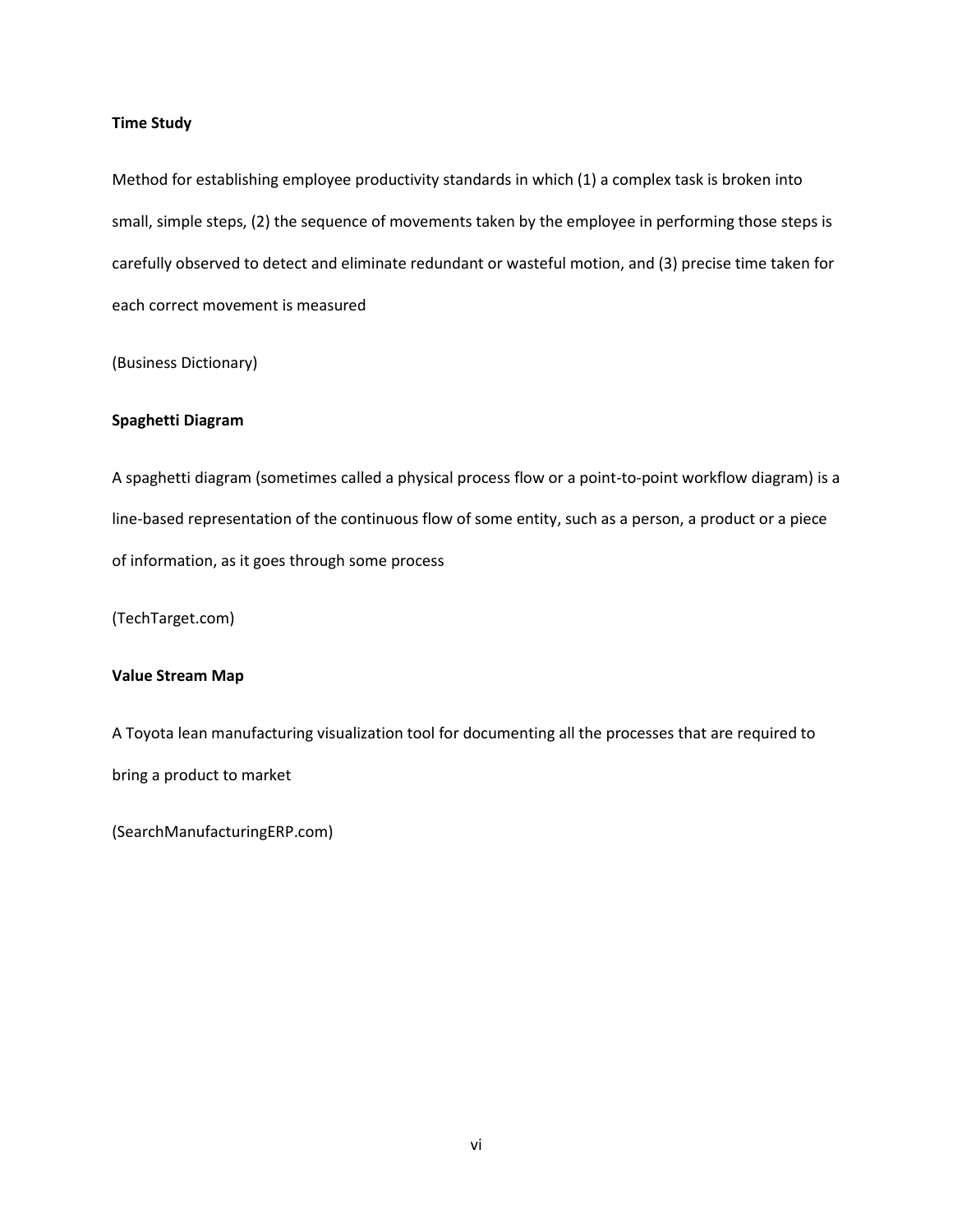### Chapter 1

## INTRODUCTION

### 1.1 Background

This project was completed at Company X in Minneapolis, Minnesota. The company produces industrial Heating, Ventilation, and Air-Conditioning (HVAC) units. The company has several assembly stations for the unit builds and a fabrication area to manufacture the unit components.

The fabrication shop consists of three turret-style punch presses, four hydraulic press brakes, and two foam injection press machines. The parts that come out of the fabrication area are critical to the timeline of the unit build as the base parts, exterior panels, ceiling, and several interior components are fabricated onsite.

Sheet metal is taken to a punch press where flat parts, or blanks, are punched out and set on a table as a kit. This kit is then sent to one of the press brakes where the operator forms them to the specifications provided from an inventory of programs stored on the controller. Once all the parts in the kit have been formed, panels that need a foam injection get sent to the foam press and the rest get sent to the assembly station. This process within the fabrication area can take up to three days depending on the volume of work coming to the shop.

Through this process, Company X was experiencing large amounts of wok-in-process (WIP) after every operation since batch manufacturing and push system were part of the process used to produce parts. This led to several bottleneck problem areas in the fabrication process.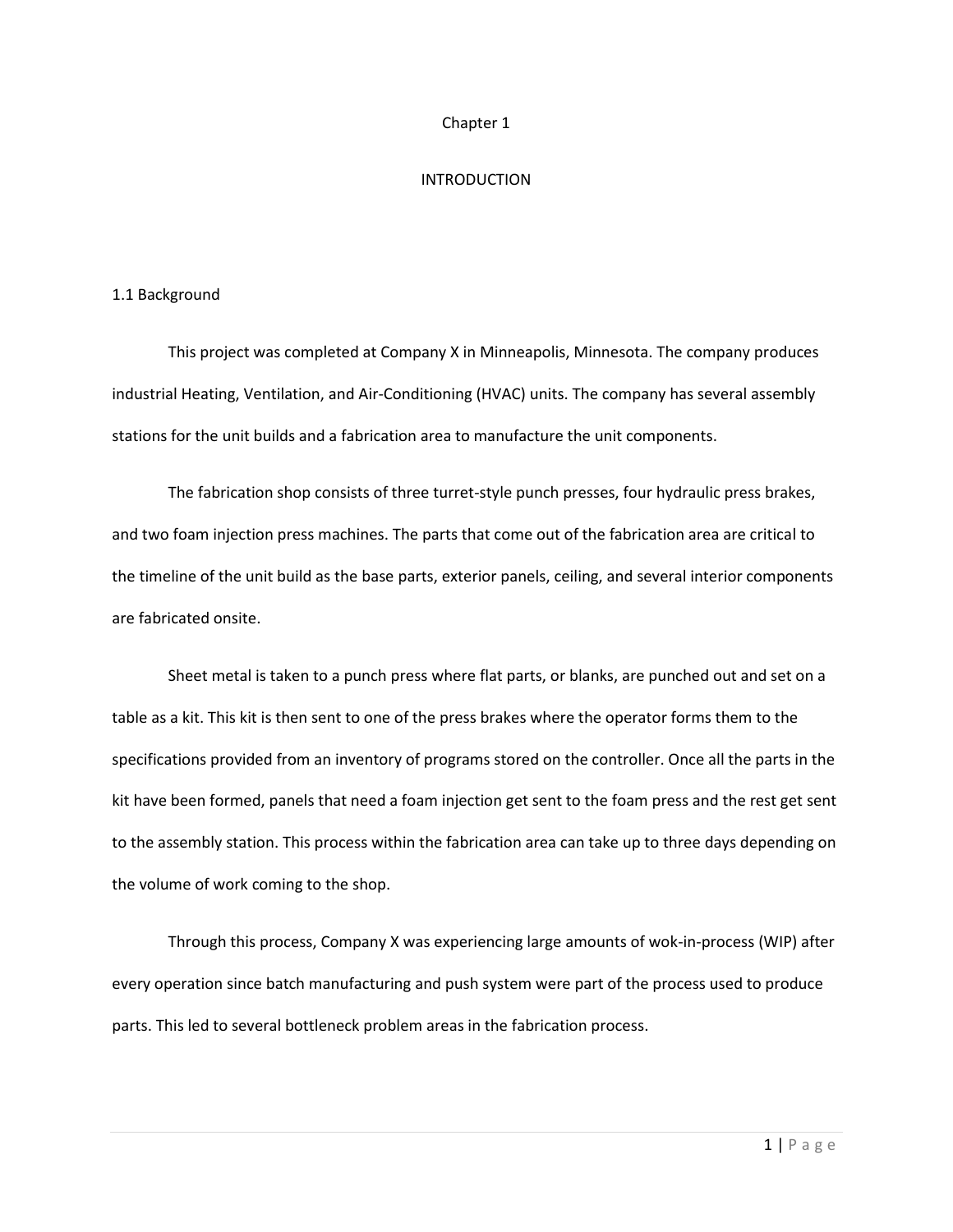To become lean in their manufacturing, new methods were sought ought and that is where the automation and pull system were employed. The company recognized the benefits of a one-piece flow to improve the overall process and eliminate a lot of non-value added time.

# 1.2 Statement of the Problem

Disorganized flow of production through batch processing and push method results in bottleneck areas and more jobs being worked on more than is necessary, creating extra WIP.

To combat this, Company X decided to move from batch processing to a one-piece flow and implement some automation through lean manufacturing principles.

# 1.3 Purpose of the Study

The current state of the fabrication shop was in dire need of improvement. The principles of lean manufacturing were implemented and results were analyzed to see how much improvement in productivity was gained through the new machinery and lean practices.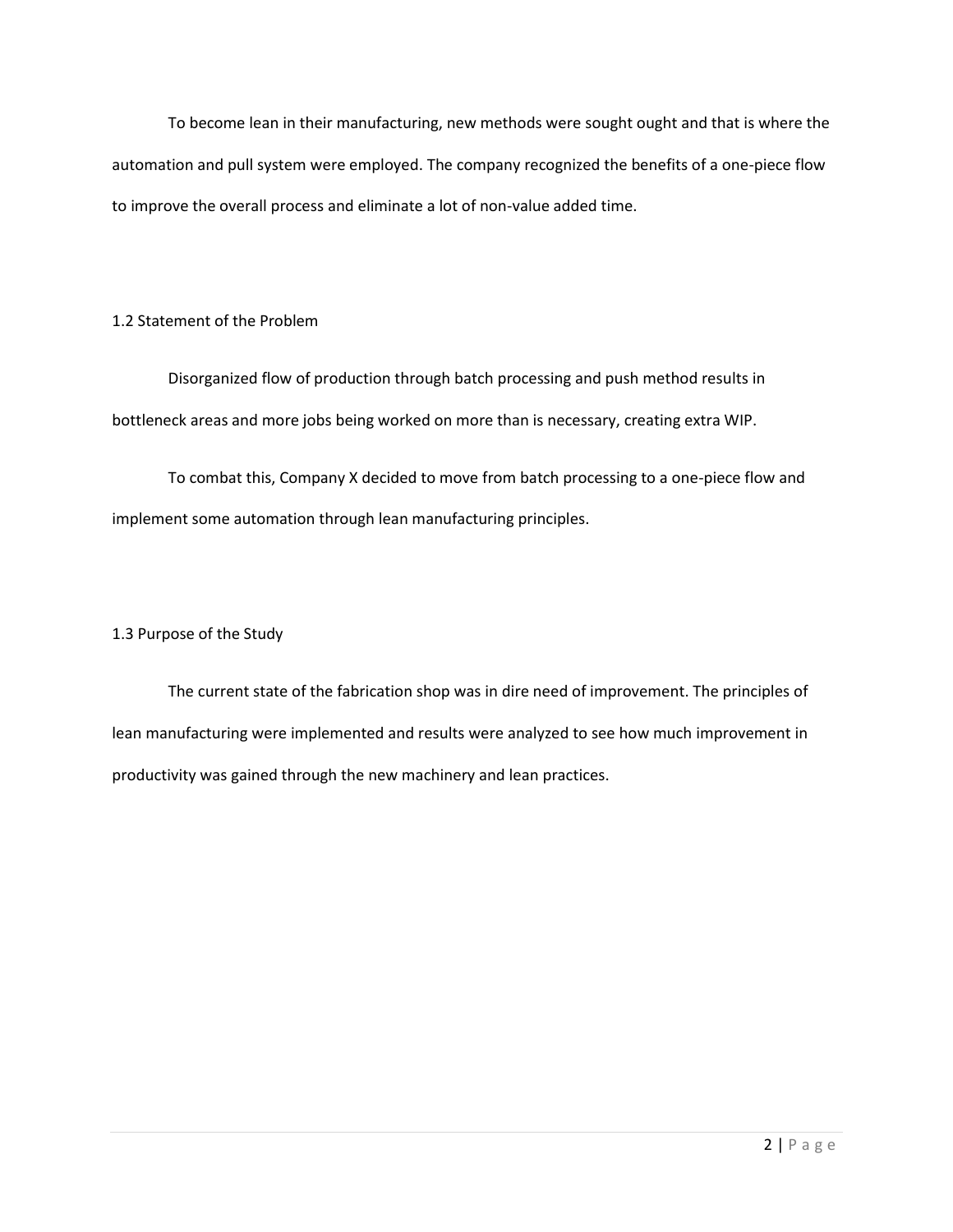1.4 Thesis Outline

This paper was developed using the "IMRAD" method:

(Esperado, 2016)

**I**ntroduction – What is the problem?

■ Explaining the problem and why it was necessary by explaining the current state

**M**ethodology – What was done?

▪ What was done as part of the research and solution to the problem

**R**esearch – What was found?

▪ What the findings and outcomes of the research were using data

**A**nalysis – What does it mean?

■ Interpreting the data

**D**iscussion – What are the tangible conclusions?

■ Resulting conclusions from the analysis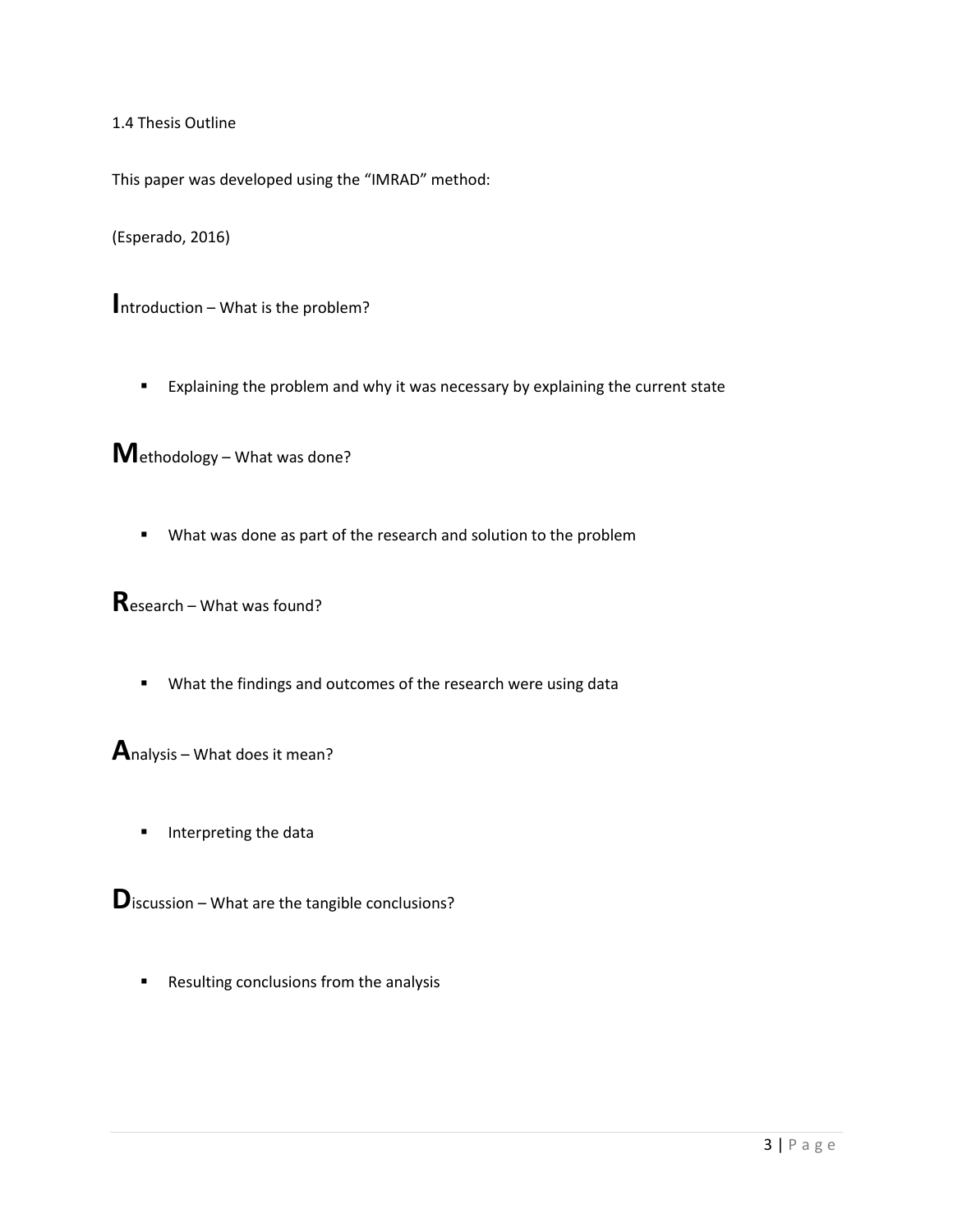### Chapter 2

### LITERATURE REVIEW

### 2.1 Lean Manufacturing

From the very many definitions of Lean Manufacturing, it can best be described as a manufacturing philosophy that focuses on continuous improvement in a production process. A huge part of continuous improvement is the elimination of waste (McLaughlin, 2011).

Anything that does not add value to the end product is waste (Pride, Hughes & Kapoor, 2012) and the principle of lean encourages a smooth flow throughout the manufacturing process. This leads to a faster and more efficient method of producing a product.

Womack and Jones (Lean Thinking) stress the importance of creating value for the customer where value is what the customer is willing to pay for. Many companies today are beginning to see the value in leaning out manufacturing processes by taking out the non-value added and unnecessary work that takes up time to build the product being paid for.

As an example, in a process to build a box; the customer pays for the finished product which means a flat part bent on four sides. What is being paid for is the flat part, then bending the sides that form the box and a quality finish. Extras such as transporting the part, storing the part, polishing the part, rework if the part was defective, etc. This is illustrated with the following diagram.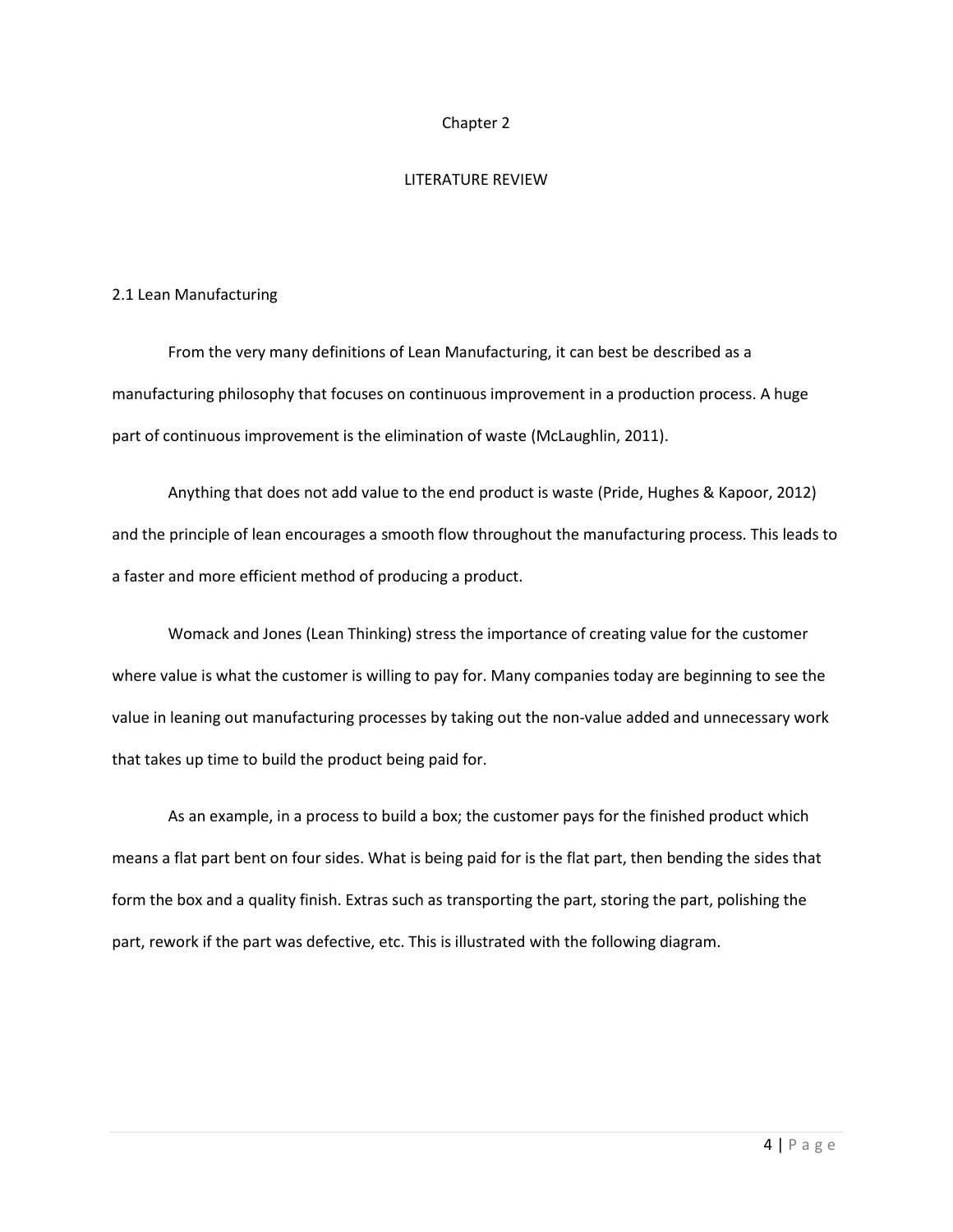

*Figure 1; Part Process* 

Even though polishing or sanding would make for an excellent finish, it is not what the customer required. Some non-value added work is required by the company to distinguish them from the competition by producing better quality but it is all done at the company's expense.

Companies today try to maintain lean practices through daily processes, or Kaizen, where the operation is briefly reviewed to eliminate waste and improve process reliability (Manzouri, 2014). In the example above, a cost reduction in the process would be an elimination of the sanding/polishing process. Another would be an implementation of Just-In-Time where parts are produced when needed to eliminate wait times. Some steps are unavoidable such as transportation between machines to have the part punched out, formed, and painted. That is where creativity is encouraged and some automated machinery could be implemented. An example would be moving all the machines or work areas together and having a conveyor system between them to keep the workers working while the machines transport the product.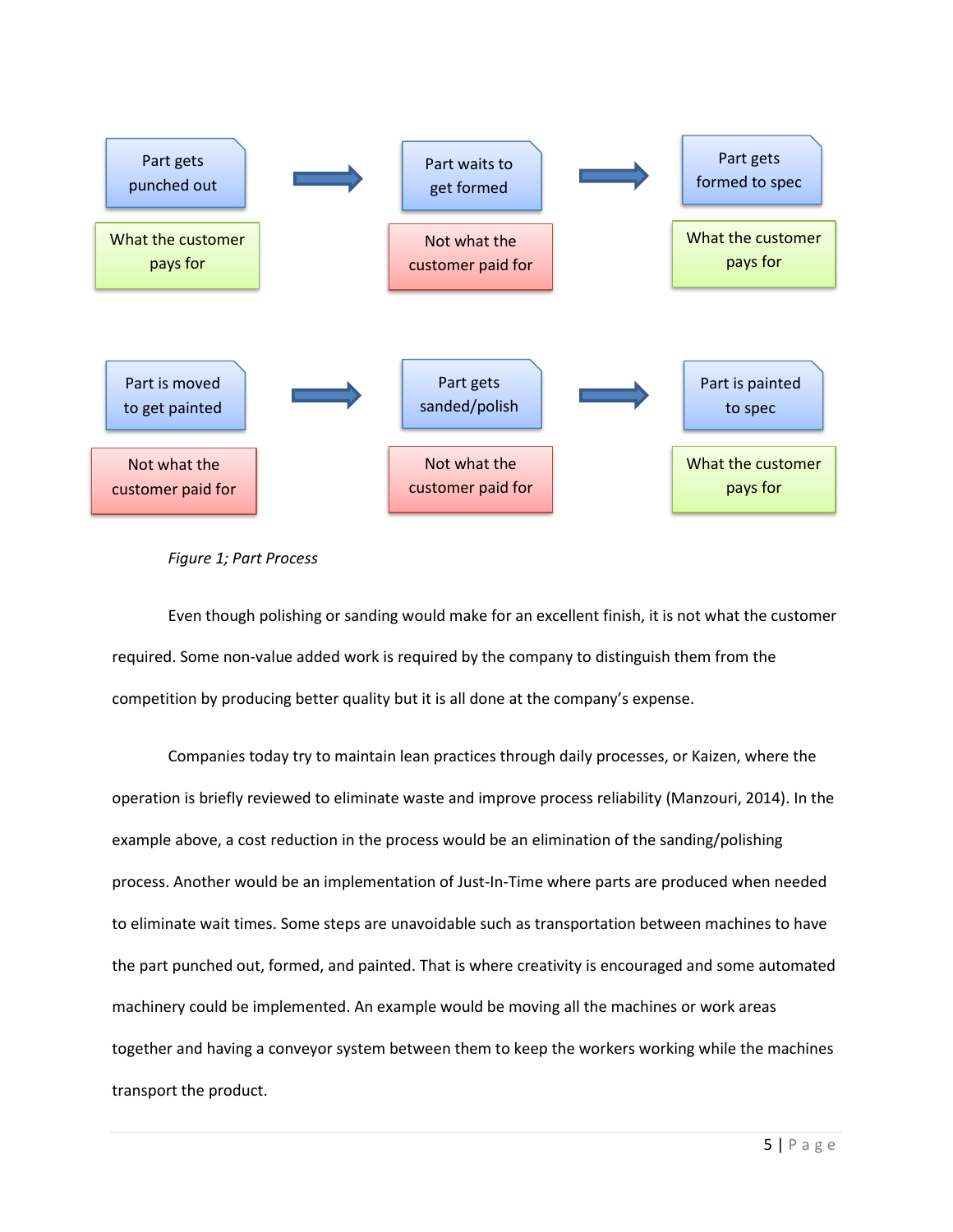2.2 The 8 Wastes in a Manufacturing Process

Muda, or waste, is the main cause of inefficiency in production. In order to become more efficient, companies will need to identify waste not just from the production side, but also from the perspective of the customer and eliminate it (Domingo).

One way to think of waste is to see it as the leading cause of downtime. Hence, the acronym D.O.W.N.T.I.M.E. can help identify the eight wastes in every process (Stack, 2010).

**DEFECTS** 

**O**VER-PROCESSING

**W**AITING

**N**ON-UTILIZED TALENT

**T**RANSPORTATION

**I**NVENTORY

**M**OTION

**E**XTRA-PROCESSING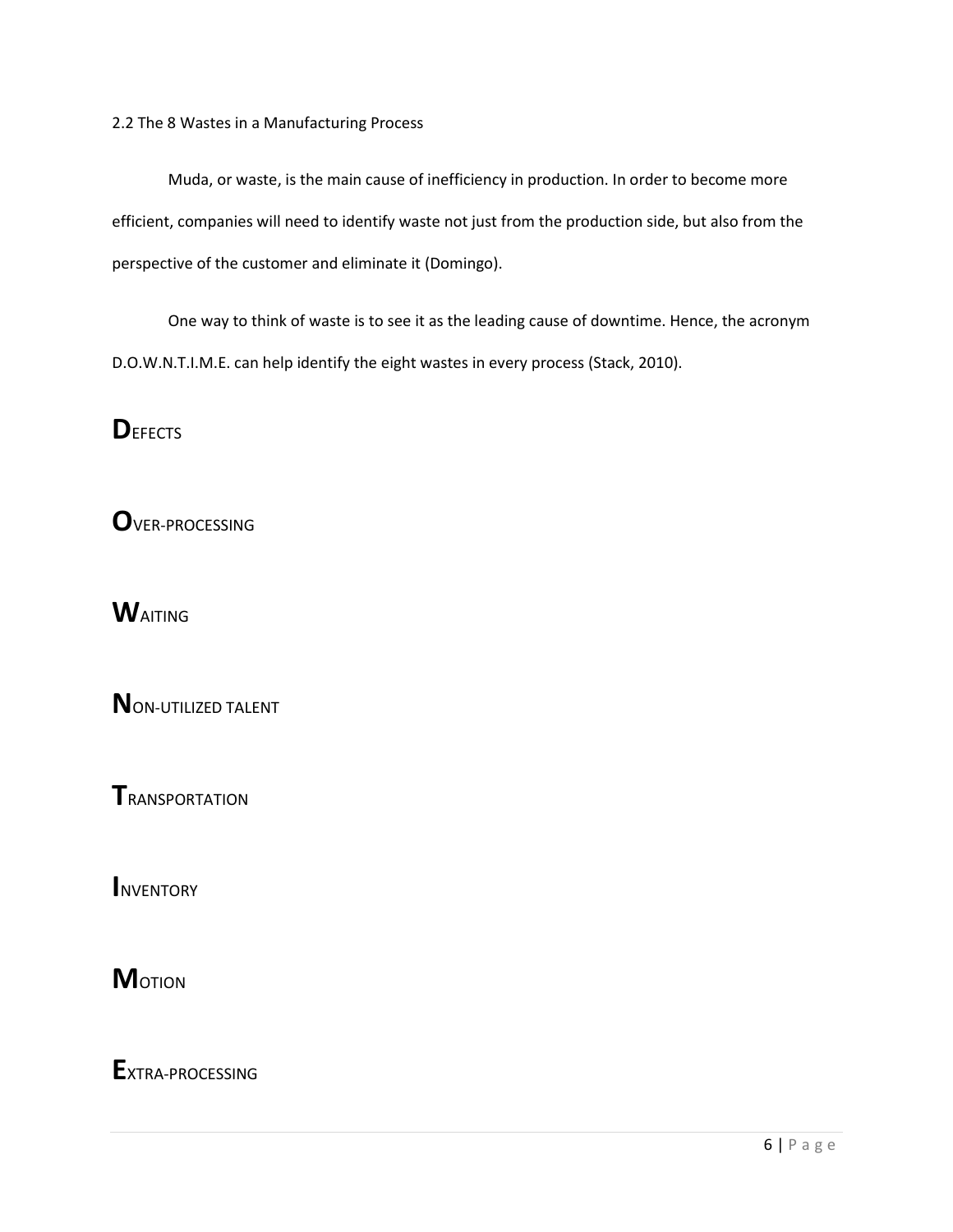### DEFECTS

Non-Conformance or shortcoming that prevents an item from being complete, desirable, effective, safe, or of merit, or makes it to malfunction or fail in its purpose (Business Dictionary).

In other words, results that are not acceptable to customers and require rework; caused by incorrect information, expiration of materials, bad quality materials, etc.

In a manual forming process at a press brake, the operator is responsible for reading the bend prints provided by the engineers and programming the controller to form the parts.

This presents some challenges as there have been issues with the prints themselves, human error coming from the operator not understanding how to form the parts, and many others…

With the new system, this becomes an automated process where bend programs have been installed into the system and tested. Any part delivered to the new forming machine will be bent to specifications repeatedly without errors. This eliminates the rework process and defects by having a quality part without the human factor.

### OVERPRODUCTION

Making products in too great a quantity before it is actually needed leading to excessive inventory (Lean Manufacturing Tools).

The process of punching parts and storing them until an operator is ready to form them leads to the over-processing of parts to create a WIP of jobs.

With the new system, parts are processed much faster and an estimated finish time is easier to determine so a JIT production style can be implemented in order to avoid storing unnecessary jobs, leaving parts vulnerable to damages and getting lost.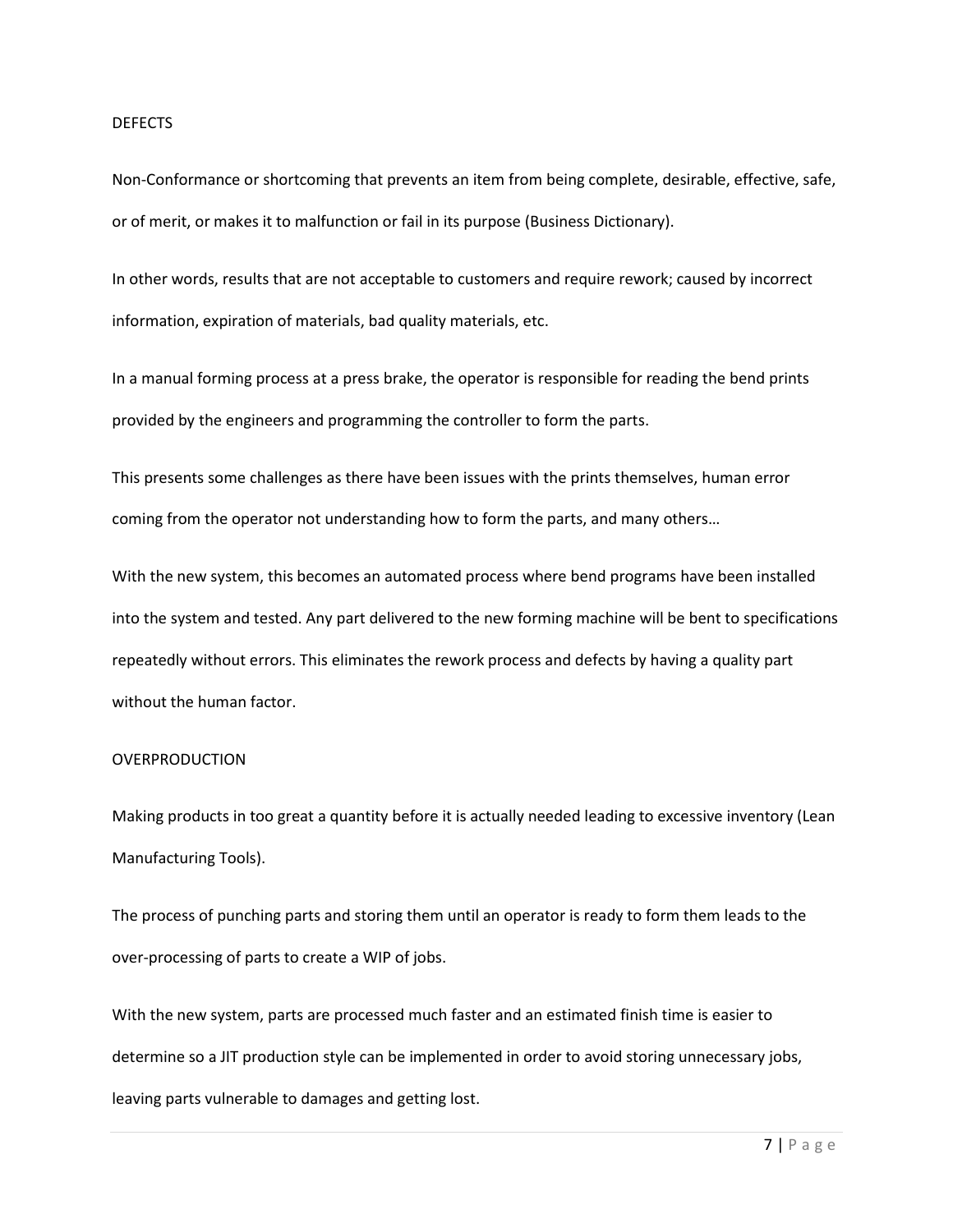### WAITING

The act of doing nothing or working slowly whilst waiting for a previous step in the process (Lean Manufacturing Tools).

In the new system, the parts are punched out and immediately transferred to an automated press brake where they are formed. This eliminates the waiting period where some parts would sit on carts for up to two days until an operator gets to form them.

This process also changes the batch processing of jobs in the sense that a part is formed within a minute after it has been punched out. Labor is saved in this process and so is the risk of losing parts between the punch and forming process.

### NON-UTILIZED TALENT

Failure to make good use of employees; all of them (Lean Manufacturing Tools).

The operators have years of experience and some have a skill set that may not be tied to their production jobs. The introduction of new technology gives an opportunity to some individuals to shine with their technological knowledge or mechanical aptitude.

As an example, an operator with knowledge on how to work out computer issues will save the company money by reducing the downtime compared to an employee who sits and waits for a technician or engineer to resolve the issue. This would be a valuable employee and an asset to the company.

### TRANSPORTATION

The movement of products from one location to another (Lean Manufacturing Tools). This movement of products or materials is unnecessary and disrupts manufacturing production processes.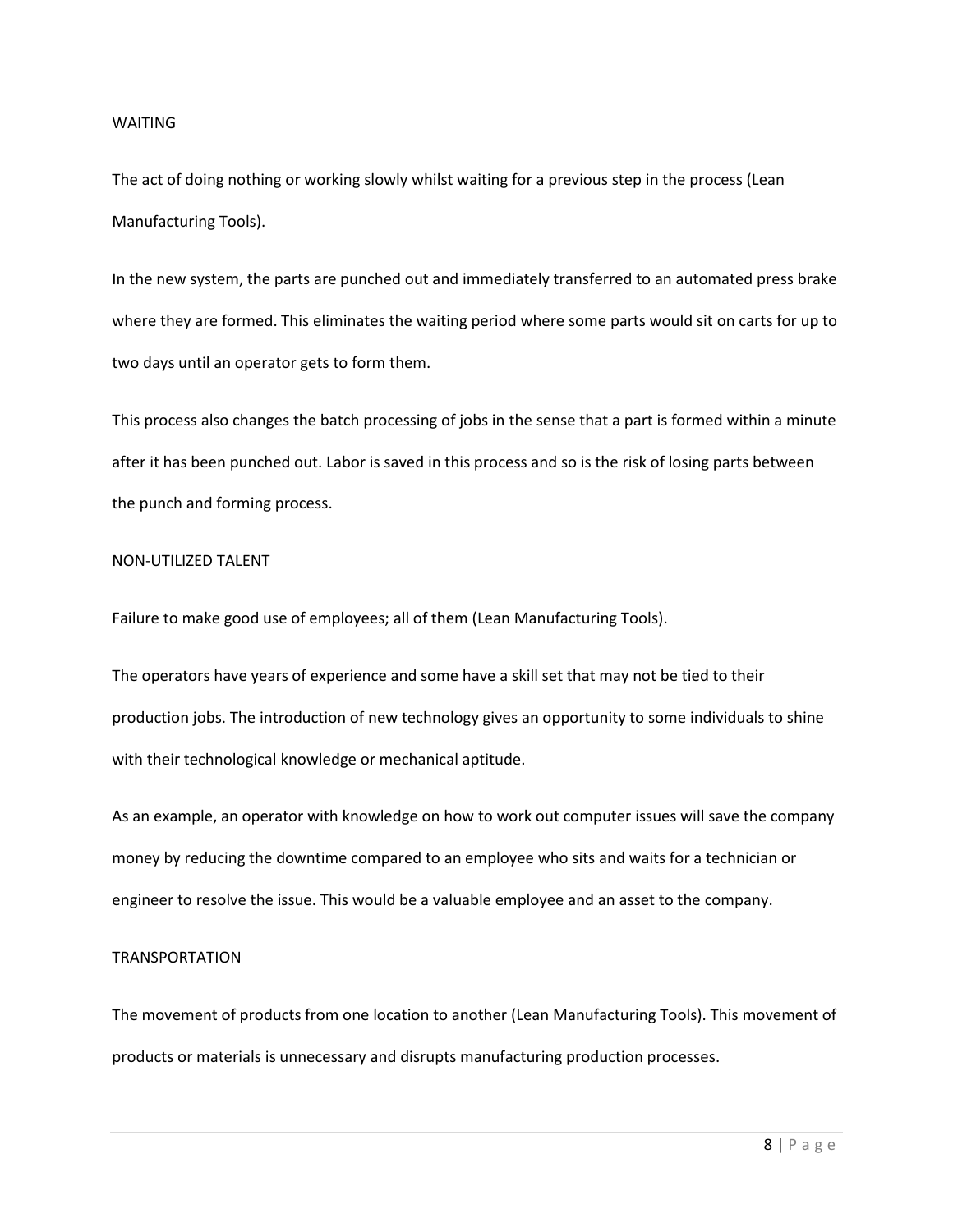The unnecessary moving of parts to store or transfer them in the production process is eliminated to reduce waste. Parts are taken directly from the punch press to the press brake with the assistance of a material transfer conveyor system.

This is a non-value added process that the customer does not pay for. Hence, the more automated a process like this can become, it turns into more profit for the company by reducing labor from operators taking the time to transfer parts from one machine to the other.

## INVENTORY

Raw materials, work in progress (WIP) and finished goods stock that is held; we often hold far more than is required to produce goods and services when the customer wants them using Just in Time (JIT) principles (Lean Manufacturing Tools).

Tied to over-production, since a JIT methodology will be replacing the current process, inventory drastically reduces to what is needed which in turn gets delivered to the assembly side when it is needed.

Through this, we are eliminating the storage of parts that may get lost in storage or get damaged while waiting to be used in the assembly process.

### MOTION

Waste due to motion is a process step that is not value added where moving is not necessarily working (Lean Manufacturing Tools). Basically, the movement of people that is unnecessary consumes energy and time that could be put into something else that is valuable to the production.

Having an automated system takes care of the time and energy spent by the operators in moving parts from one place to the other.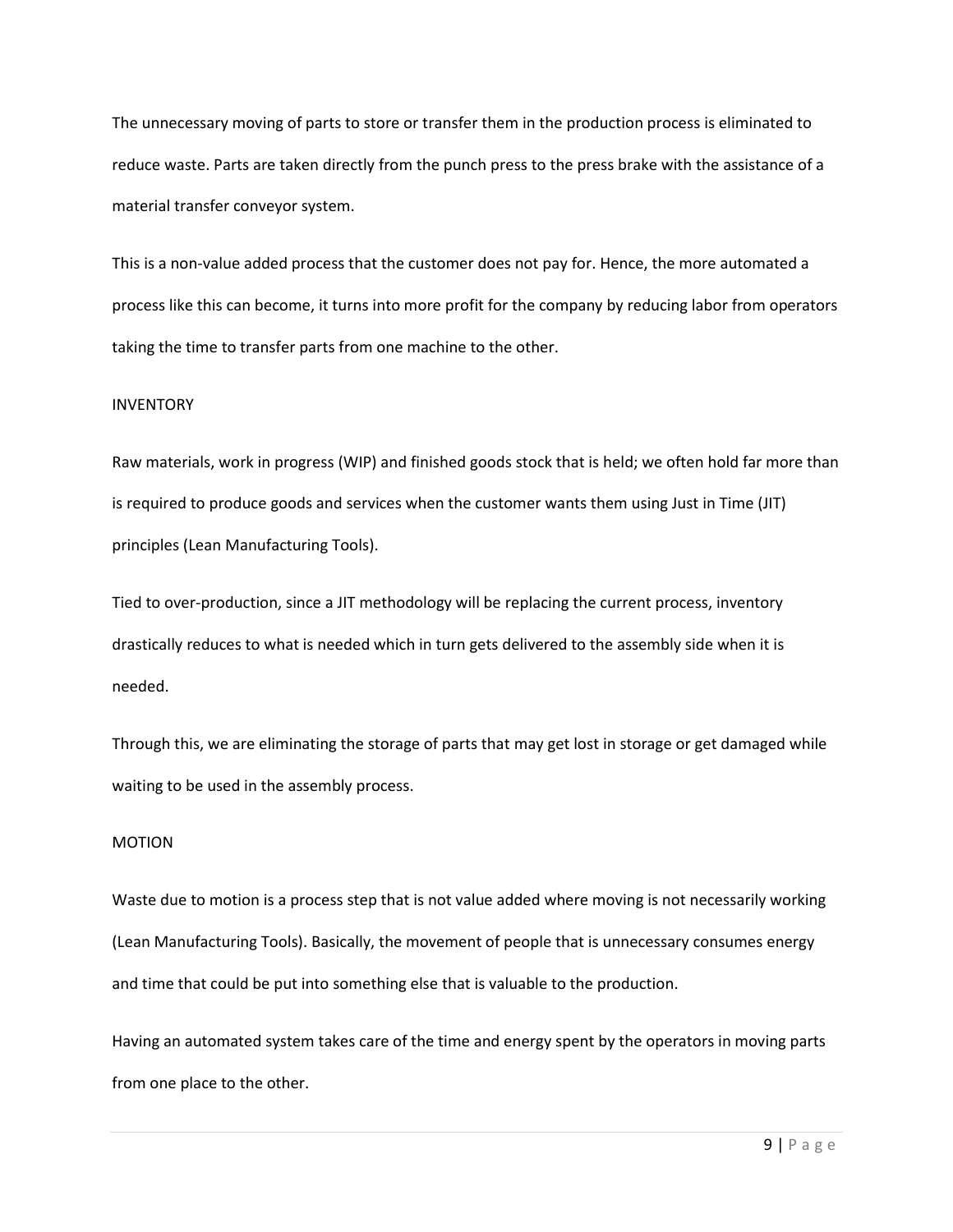The machine itself is designed to bring some ease to the operator; the sheet metal is placed on a loading table and the machine takes care of the rest. A loader picks up the sheet and places it in the punch and from there, the parts get sent to the press brake where a robotic manipulating arm grabs the part and forms it in the machine. That is a lot of saved energy for the operator.

### EXTRA-PROCESSING

Adding more value to a product than the customer actually requires (Lean Manufacturing Tools). An example is putting more work and effort than is necessary for the job such as painting areas that will never be seen or exposed to corrosion.

The extra work and labor that goes into additional processing when parts are reworked is eliminated in this process. The elimination of this ensures that quality time and effort is spent on value-added processes for the final product.

## 2.3 Eliminating waste

To tackle the issue of waste, the current process must be examined. The flow of parts from one operation to the next should be observed with how it affects the process. Batch processing of jobs is an excellent way to observe a disrupted flow. A good place for a company to begin the journey to lean is to create continuous flow wherever applicable in its core manufacturing and service processes (Liker, 2004).

The current state can be laid out using a value stream map where value added services are easily identified along with waste. Through the map, the circuitous path can be followed to determine what the future state should look like.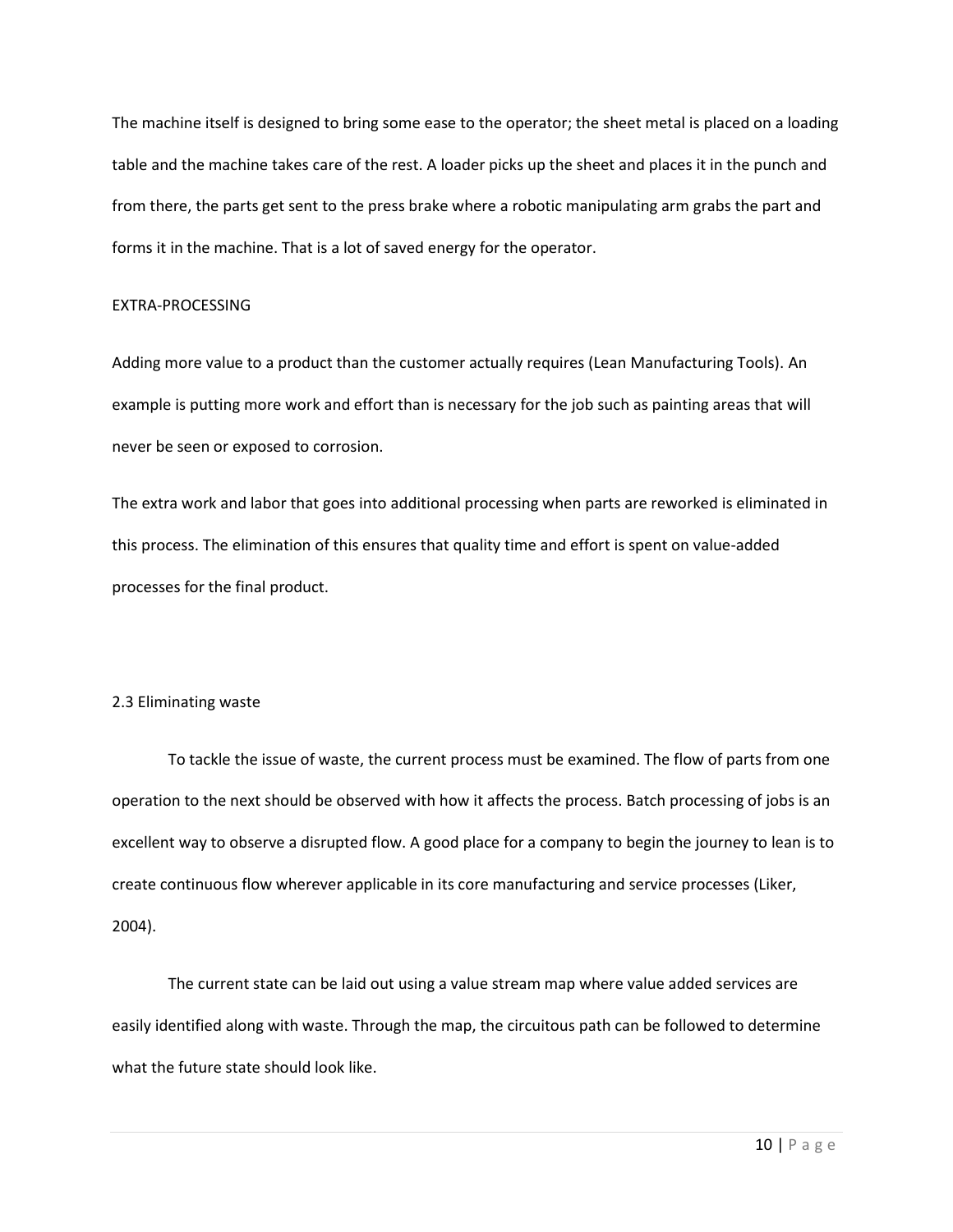Step one is to realize that there are wastes in the system to be removed. This first step is done by an analysis of the organization, often conducted by outside sources in order to provide a new set of eyes on what are normal day-to-day operations by all the permanent employees who might not realize areas that can be reduced or removed. Once this is complete, you can move on to the second step.

In the second step, you will identify the different forms of that waste and then identify the cause of that waste.

The third step in the process is finding the cause of the waste. To do this the organization must adhere "to the basic lean manufacturing principle of seeing the total picture and the bid effect the solution will have on the entire system.

The last step is the implementation process and making sure things are going in the intended way. Here the solutions will be tested and implemented. Then these solutions will be tweaked to accommodate practical difficulties occur in the implementation process.

The lean process steps coupled with the tools implemented through the process if the median used for development of efficiency. The diagram below shows the four-step process and implementation of the lean tools. It will be the same tools we will see as we transition to the review of case studies from real business fields.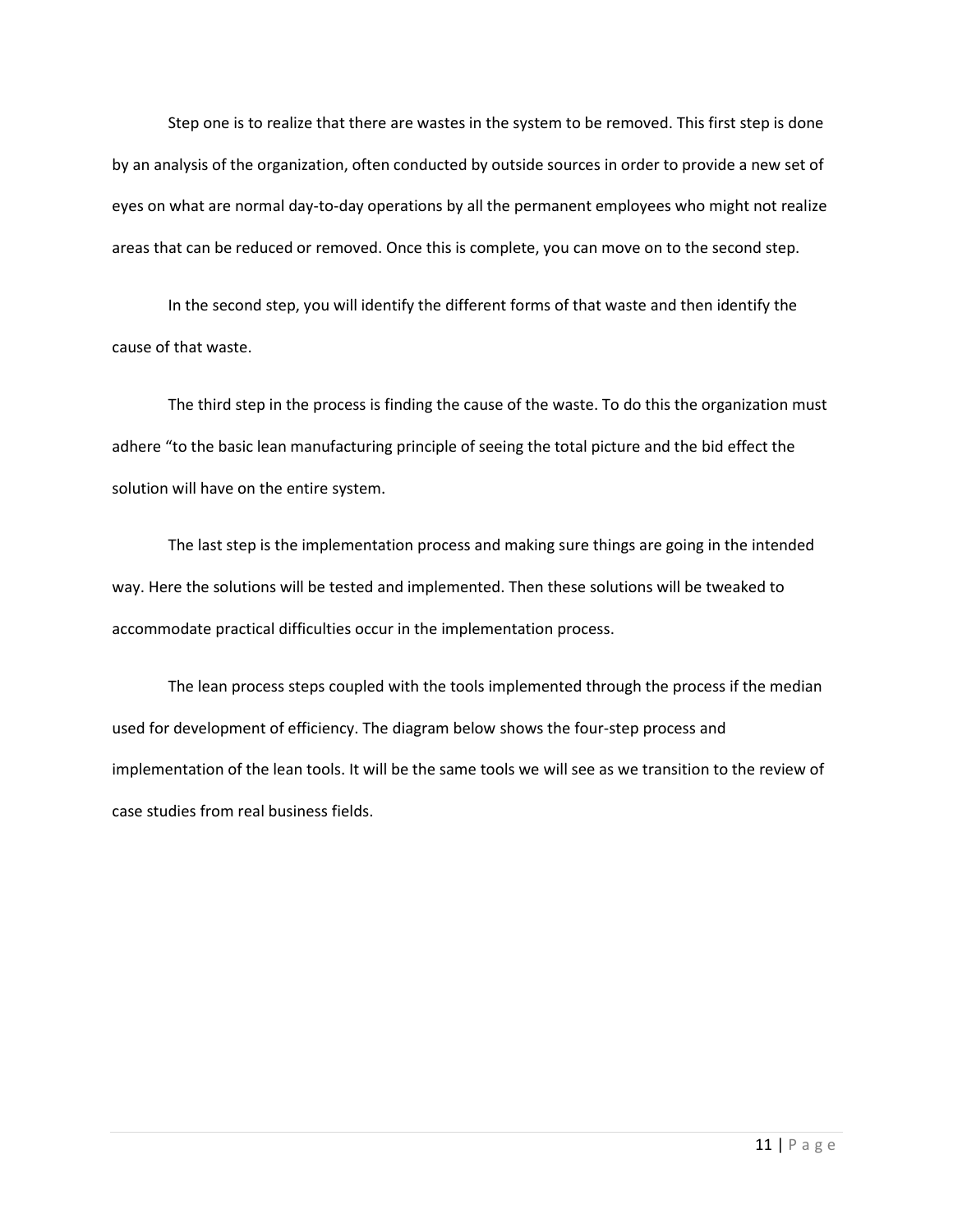

*Figure 2; Four Steps to Change Management [\(www.LinkedIn.com\)](http://www.linkedin.com/)*

Lean implementation is a journey that takes many years (Pearce & Pons, 2013) and requires a cultural change. Companies with this understanding are willing to accept that change takes time and in the case of lean, it is never ending. Company X has been implementing lean since 2003 and one constant is the fact that there is always going to be a better way of doing things; One change in a process today can be improved a day, week, month, or year from now.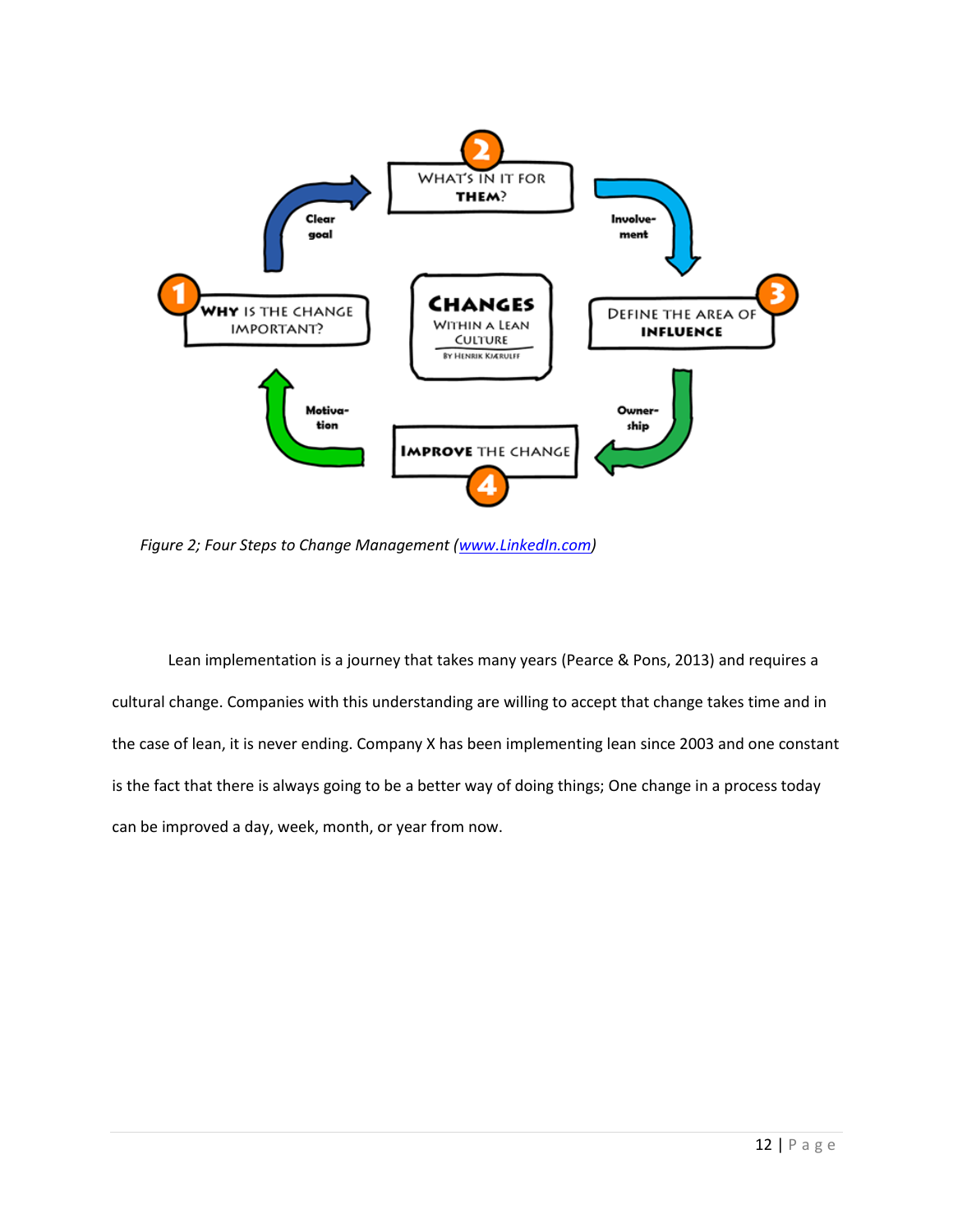# Chapter 3

# METHODOLOGY

3.1 Methodology Flow Chart

The flow chart below shows the steps used in the methodology of this project. It shows a high level overview of the engineering methodology.



*Figure 3; Methodology Flow Chart*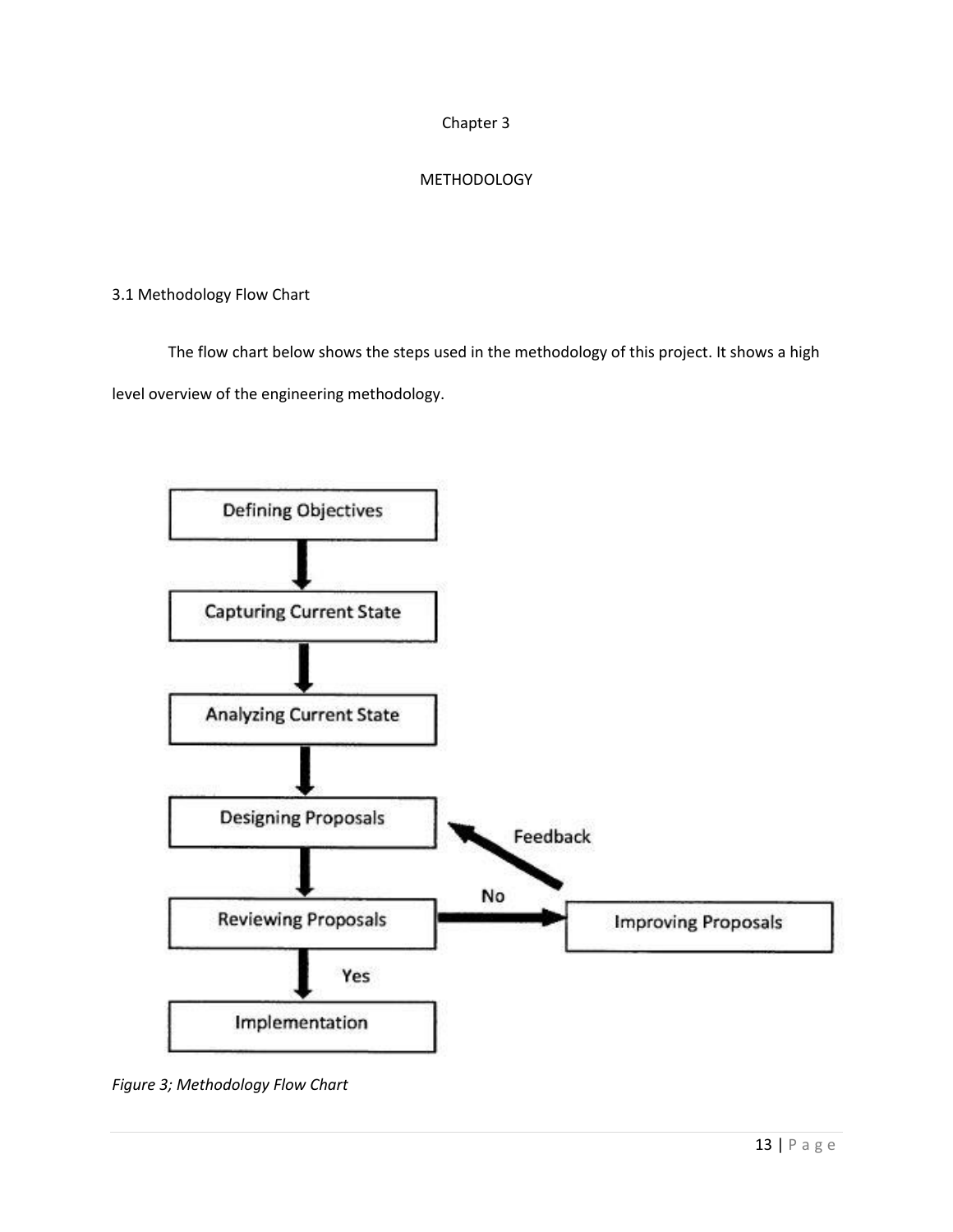#### 3.2 Defining Objectives

The goals, objectives, and scope for this project were defined in the preliminary stages with the involvement and ultimately, the buy-in of upper management. They in turn, communicated the information down to the supervisors and operators to start a culture change. The operators were informed of what to expect and assurances were made that jobs would not be lost as a result since it came up as the number one concern over the purchase of automated machinery.

Subsequent meetings were had with team members to iron out the goals in order to remain consistent in our project. An action plan and timeline was drawn up in order to achieve the goals with some contingencies put in place. An example of one such plan was having an outsourcing vendor to handle our punch/form capacity as we would have a couple of machines out of commission during the take-down of the obsolete machinery and set-up of the automated system.

### 3.3 Current State

To get a sense of how the manufacturing process was operating to identify opportunities for improvements, the current state was observed and mapped out. Time studies were done and opportunities for improvements through lean were identified.

Due to our batch processing or kitting of parts for jobs, the issues were quite obvious. The start of the process involves punching sheet metal where the operators would punch out blanks, or flat parts. The problems here were:

Punch machines were old and to get parts out of the sheet metal after punching, the operators would have to shake the parts out of the sheets. These sheets were as light as 22 gage (0.031"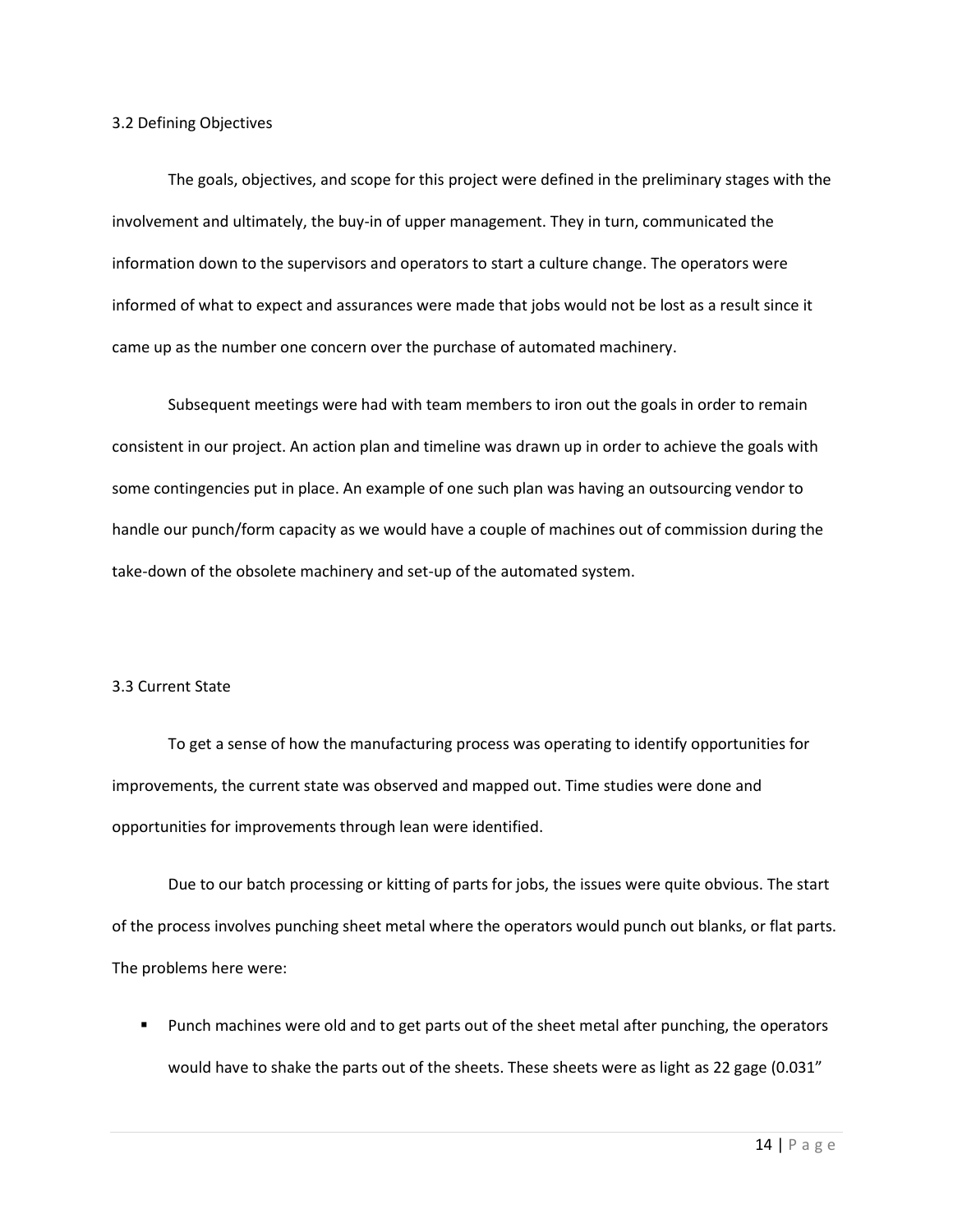thin) and went up to 10 gage (0.135" thick) which posed an ergonomic and safety issue as parts would sometimes fly out or operators would complain of wrist discomfort from lifting.

Parts were stacked in carts until they were ready to be moved to the next operation which led to a buildup of work-in-progress (WIP).

The next process was forming the parts where a traditional press brake would be used. Here, some more red flags were raised:

- Some parts were up to 12 feet long, some 5 feet wide, and some were a mix of both which made handling them awkward, leading to some damaged parts from operator handling.
- **•** Programming time at the press brake made it a huge bottleneck area as the press brake times were slower than the punches.

The next part of the process is the foam preparation and foam injection process which was not in the scope of the project but the issues seen there dealt with waiting on parts from the press brakes so the focus remained on the first two stages of punching and forming.



# Current State Flow Map

*Figure 4; Current State Parts Flow Map*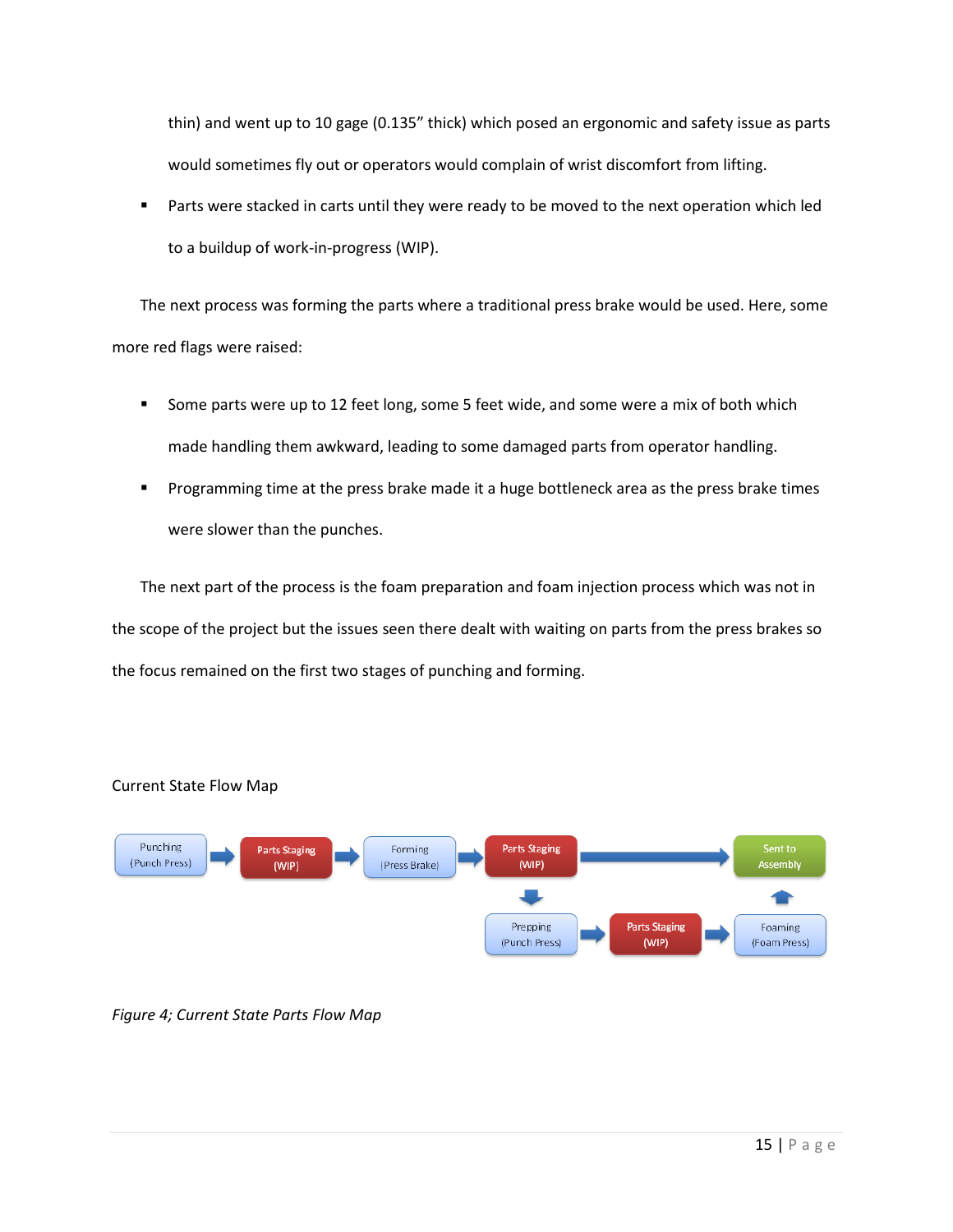



*Figure 5; Current State VSM*

The Value Stream Map and Flow Map show an overview of the manufacturing process where parts flow from the punch down to our staging before being carried off to the assembly work area when needed. The problem with the push system is the creation of a lot of WIP. One major problem area is the forming at the press brakes; with punched parts coming in from the punch machines, the press brake operator has to separate the parts for the appropriate carts and channels. The work at the forming press is so tedious that it is the biggest bottleneck in the factory. With our new process, the plan is to make it easier for the operators by separating the biggest concern items, foamed panels.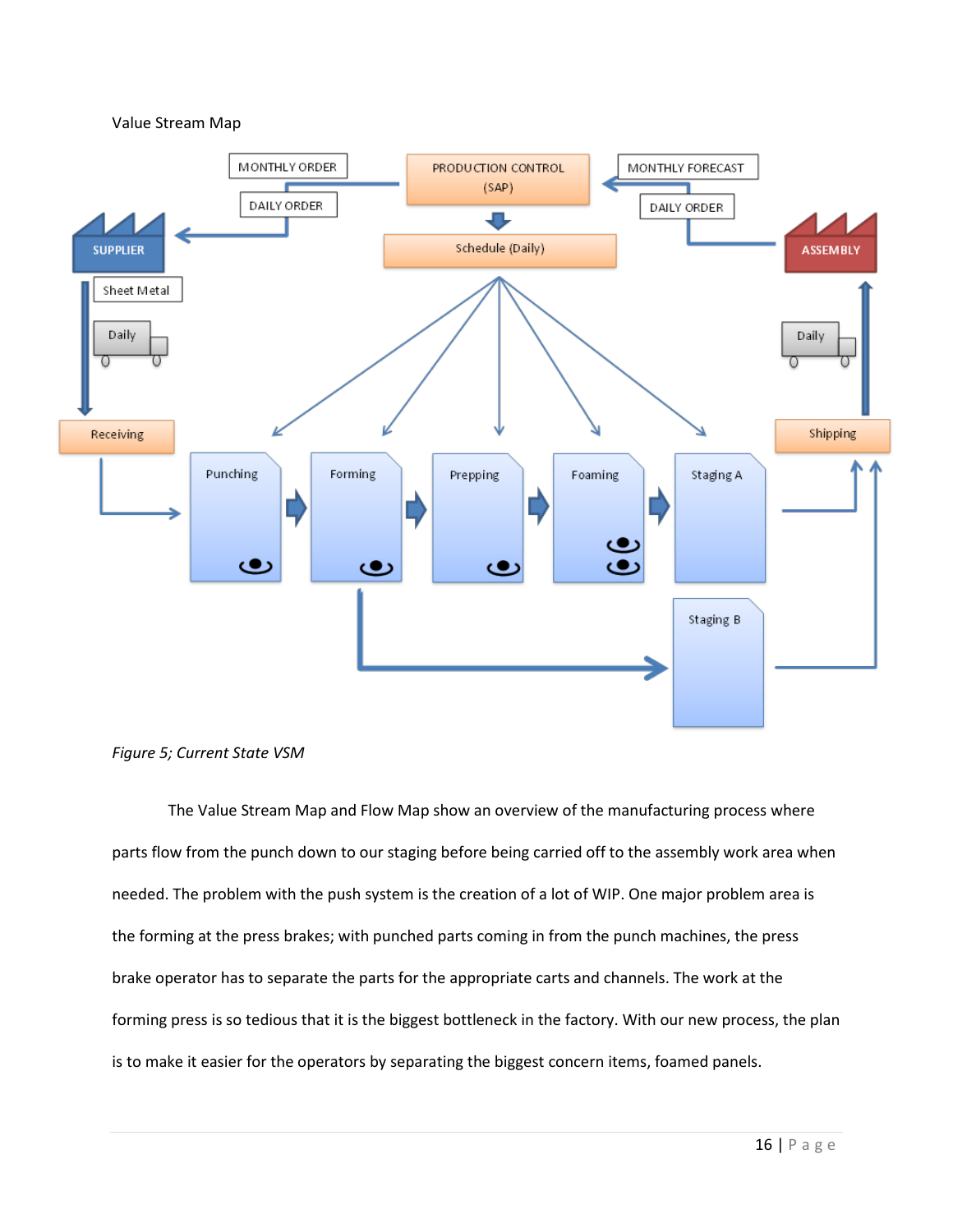3.4 Future State

Knowing what our problem areas were, research was done to look into automated machinery to minimize transportation and eliminate the potential material damage due to handling. From a trip to a fabrication convention (FabTech), a solution was found to tackle not one, but multiple issues. Upon further research and discussions with the machine developers, we settled on a combination punch and bend machine. This would effectively eliminate the WIP as well as time spent waiting. It was also a machine equipped with a robotic arm to bend panels which meant no operator involvement until the final product was ready.

Knowing that our press brake operators especially newer workers had issues with the separation of primarily foamed and non-foamed parts, that became the focal point of the project; separation of foamed/non-foamed parts. This would create two separate fabrication lines where we would be able to eliminate WIP and have a smoother flow. From an ergonomic standpoint, there was a win as we were moving the bulkier and bigger parts to an automated machine so we could improve safety in the shop for the operators.



Future state flow map / layout (Proposal)

*Figure 6; Future State Parts Flow Map*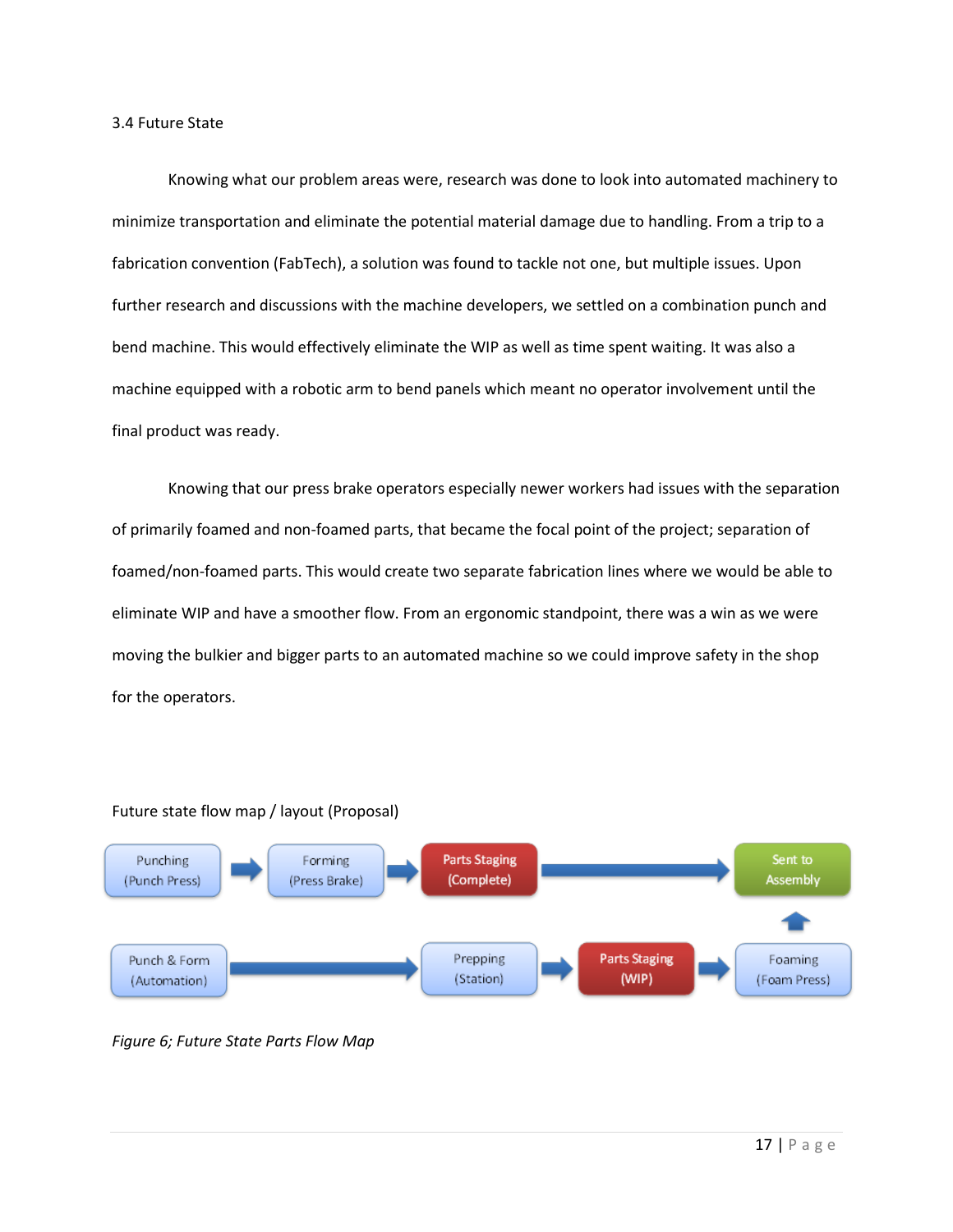# Value stream map (Future state)



*Figure 7; Future State VSM*

The proposed change to the VSM shows where we have a separation of product between the foamed and non-foamed parts. This initially seemed like a process creating more work for the operators but our brainstorming sessions were able to clarify the improvements to be gained from the separation; one process would be more streamlined as they would just be staged once parts were formed and the new machine would take care of the foamed parts where we would have more labor available to process and prep the parts as they were formed.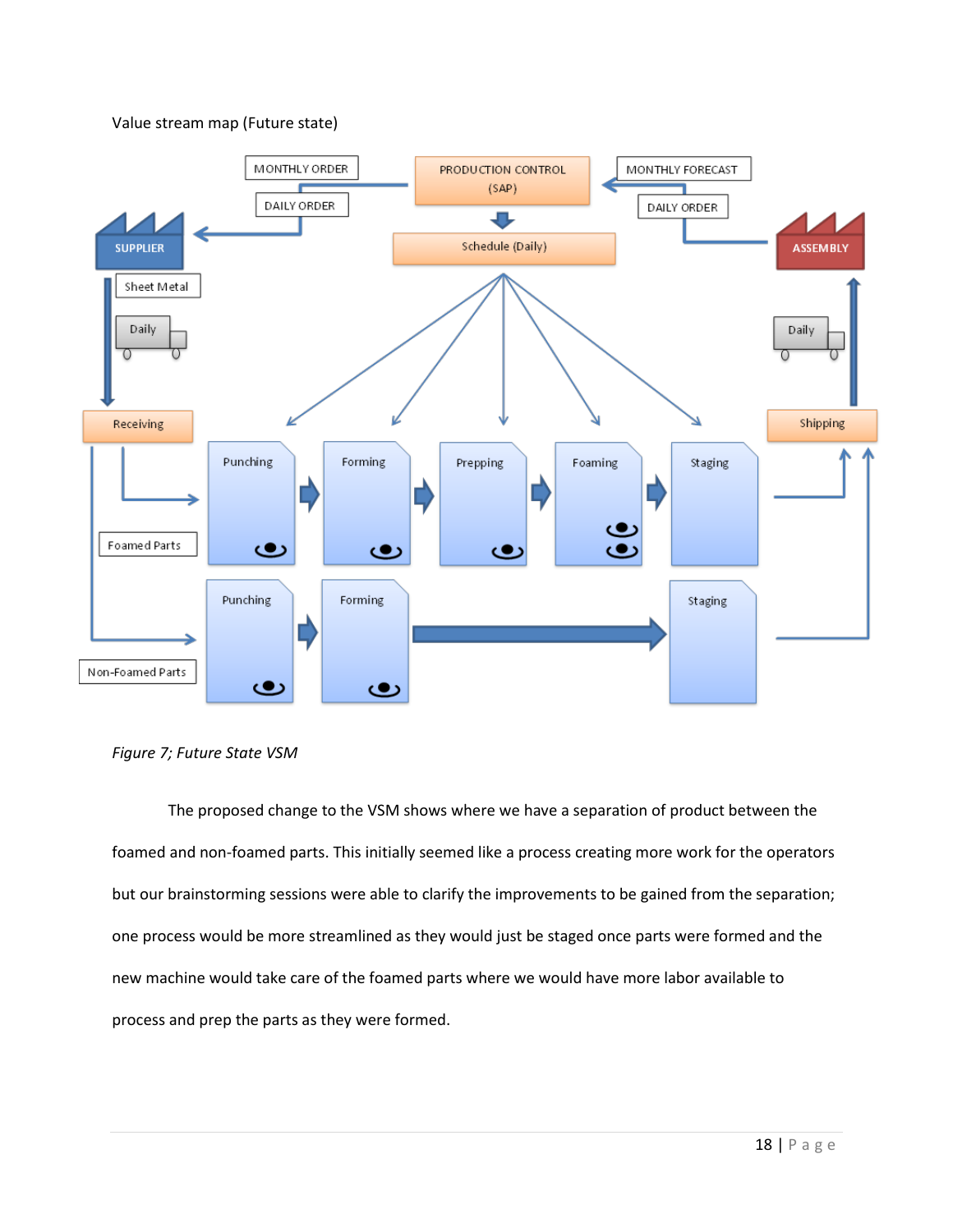## 3.5 Implementation

The implementation was three-fold. First, the machine would be developed in Europe and we would fly there to see the machine run before signing off on it to be shipped to Minneapolis. Second, the machine would be set up by the developers. Then the final stage was testing to have the entire machine run during production.

This implementation process took months to finalize as there were training sessions with operators and weekly meetings held in order to reiterate the culture change to lean production throughout the facility.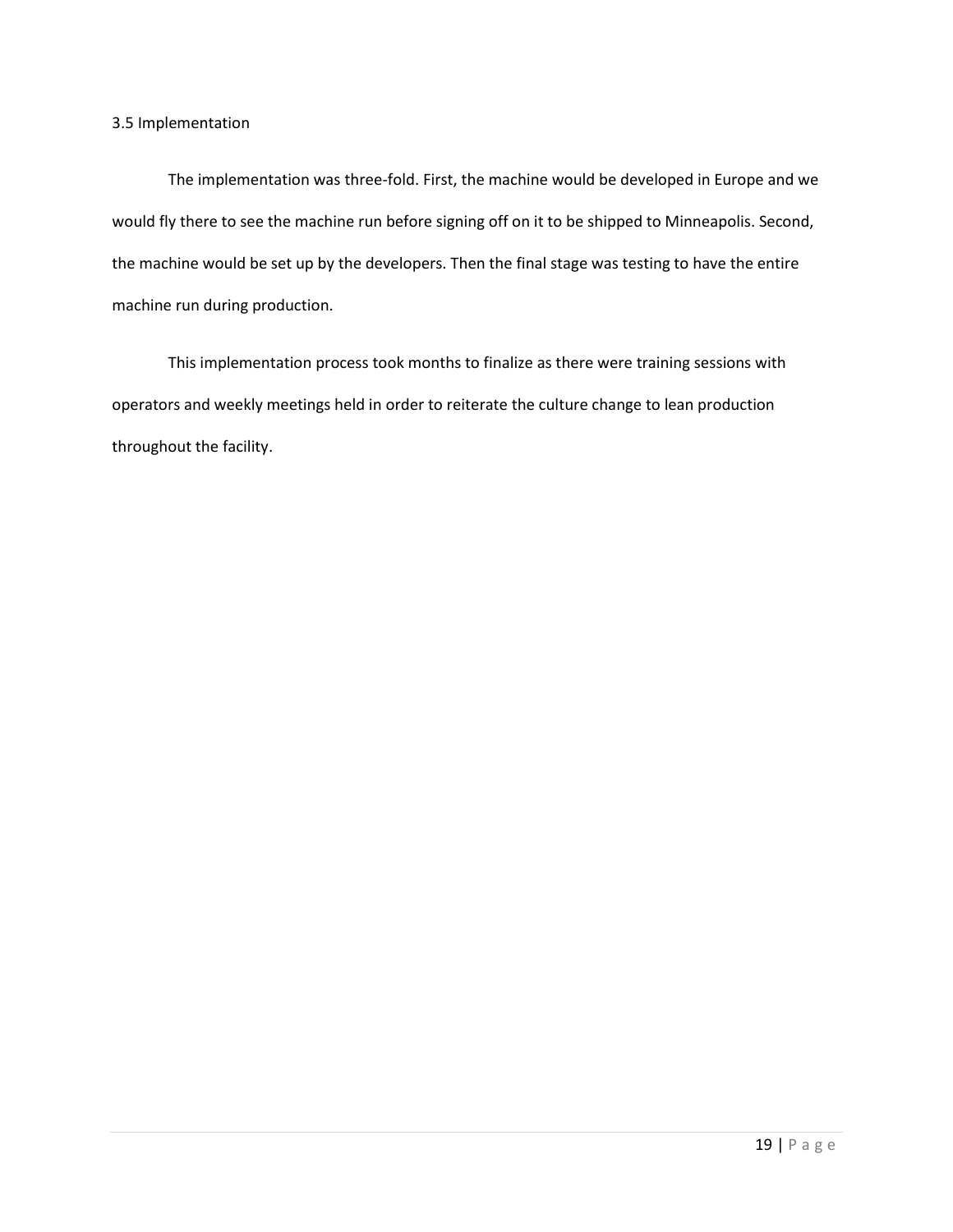### Chapter 4

### RESEARCH

### 4.1New Process

Sample run off tests were conducted at the production facilities in Italy and Finland where the machine was developed. The punch machine was built in Finland where sample programs were run to satisfaction and the bend machine was built in Italy where hurdles were encountered but the development team worked diligently to overcome. The testing was a success and the test numbers were sent back to Minneapolis to confirm and re-evaluate what the potential savings would be.

The new production flow map showed a clearer vision of how the facility production would be changing as shown below. From the previous process, we would eliminate the wait and WIP build up before the forming when it came to foamed panels. This separation also gave us some relief by increasing our punch capacity on the manual punch presses.

Overall, this new process and machine acquisition became a capacity expansion project where we were not only able to improve our manufacturing process and ergonomics, but we were able to effectively eliminate the third shift production and still go from a \$70 million business to a \$90 million business allowing our sales to promise shorter lead times and effectively sell more product.

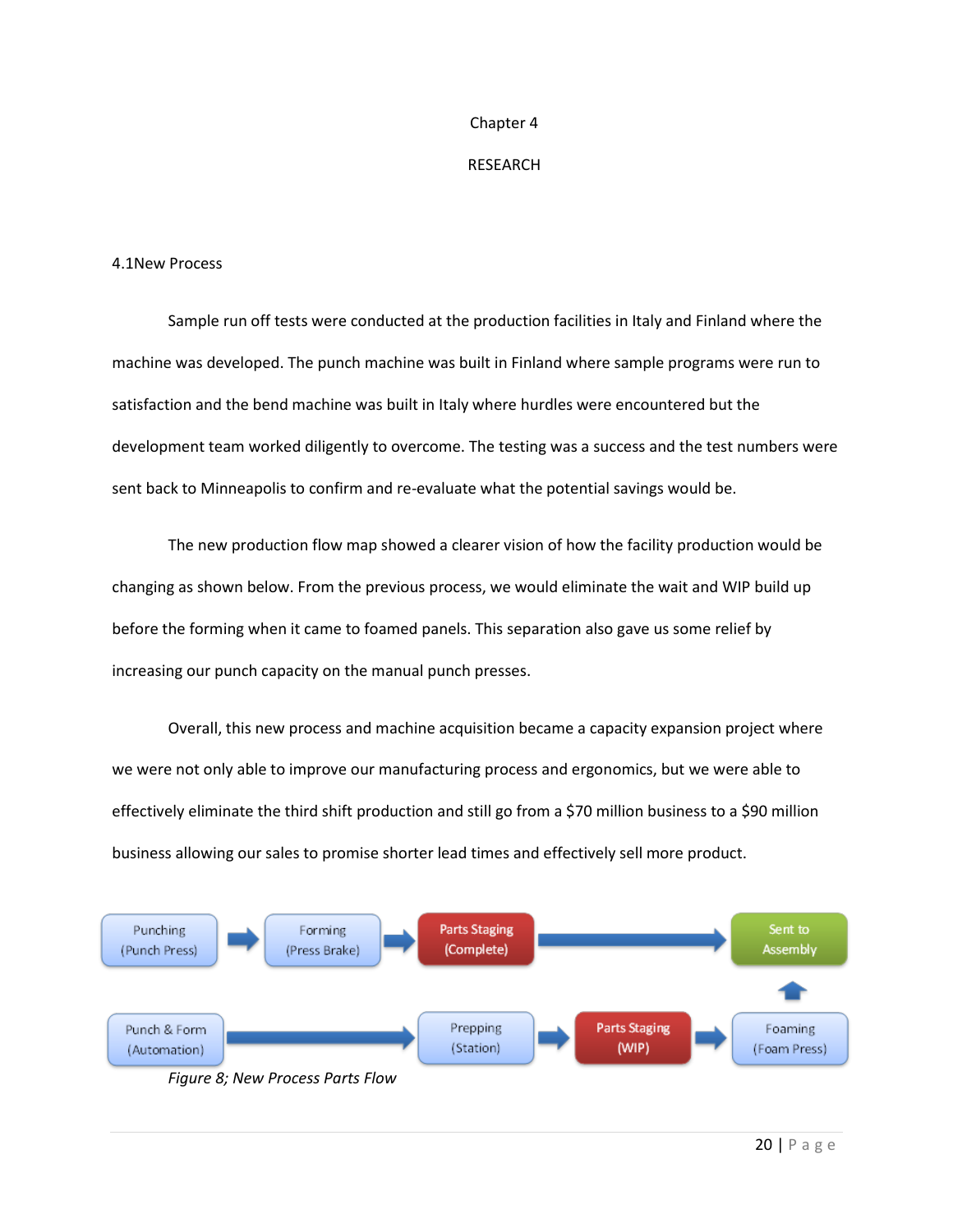# 4.2 Time Study Results

| <b>Punch Press</b>      |                       |          |          |                       |             |  |
|-------------------------|-----------------------|----------|----------|-----------------------|-------------|--|
|                         | <b>Loading Sheets</b> | Loading  |          | <b>Shaking Sheets</b> | Transfer to |  |
| Sheet                   | on Machine            | Programs | Punching | / Collecting          | Press Brake |  |
|                         |                       |          |          | Parts                 | (Approx.)   |  |
| 1                       | 0:46                  | 0:32     | 12:02    | 3:06                  | 4hrs        |  |
| $\overline{\mathbf{2}}$ | 1:01                  | 0:26     | 8:51     | 4:23                  | 4hrs        |  |
| 3                       | 1:42                  | 0:54     | 11:16    | 4:56                  | 12hrs+      |  |
| 4                       | 0:36                  | 0:15     | 10:54    | 4:15                  | 2hrs        |  |
| 5                       | 1:20                  | 0:19     | 7:01     | 2:03                  | 12hrs+      |  |
| 6                       | 0:48                  | 0:22     | 16:51    | 5:51                  | 12hrs+      |  |
| 7                       | 0:32                  | 0:09     | 5:33     | 2:33                  | 12hrs+      |  |
| 8                       | 0:36                  | 0:31     | 8:25     | 5:52                  | 12hrs+      |  |
| 9                       | 0:51                  | 0:36     | 12:52    | 7:03                  | 4hrs        |  |
| 10                      | 1:09                  | 0:19     | 8:56     | 4:16                  | 4hrs        |  |
| 11                      | 1:22                  | 0:11     | 12:47    | 3:56                  | 12hrs+      |  |
| 12                      | 0:35                  | 0:16     | 10:09    | 4:53                  | 12hrs+      |  |
| 13                      | 0:44                  | 0:24     | 6:00     | 2:12                  | 3hrs        |  |
| 14                      | 0:55                  | 0:22     | 9:23     | 4:21                  | 12hrs+      |  |
| 15                      | 0:51                  | 0:35     | 7:41     | 3:37                  | 3hrs        |  |
| 16                      | 0:41                  | 0:54     | 9:17     | 3:01                  | 1hr         |  |
| 17                      | 0:59                  | 0:20     | 12:56    | 4:17                  | 12hrs+      |  |
| 18                      | 0:40                  | 1:02     | 9:21     | 3:44                  | 12hrs+      |  |
| 19                      | 0:33                  | 0:17     | 8:42     | 2:09                  | 12hrs+      |  |
| 20                      | 0:57                  | 0:54     | 8:13     | 6:13                  | 12hrs+      |  |
| 21                      | 0:59                  | 0:24     | 8:19     | 3:17                  | 12hrs+      |  |
| 22                      | 0:44                  | 0:41     | 11:30    | 7:41                  | 12hrs+      |  |
| 23                      | 0:41                  | 0:32     |          |                       | 12hrs+      |  |
| 24                      | 1:20                  | 0:24     |          |                       | 12hrs+      |  |
| 25                      | 0:57                  | 0:36     |          |                       | 12hrs+      |  |
| 26                      | 1:11                  | 0:27     | 5:21     | 2:11                  | 3hrs        |  |
| 27                      | 0:45                  | 0:55     | 10:32    | 8:31                  | $2hrs$      |  |
| 28                      | 1:03                  | 0:29     | 11:01    | 4:33                  | <2hrs       |  |
| 29                      | 0:45                  | 0:51     | 7:22     | 5:44                  | 2hrs        |  |
| 30                      | 0:51                  | 0:36     | 6:14     | 6:03                  | 2hrs        |  |
| 31                      | 0:49                  | 0:21     | 8:51     | 3:47                  | 12hrs+      |  |
| 32                      | 0:33                  | 0:25     | 8:36     | 1:33                  | 12hrs+      |  |
| 33                      | 0:54                  | 0:29     | 16:32    | 4:01                  | 12hrs+      |  |
| 34                      | 0:56                  | 0:34     | 3:52     | 1:57                  | 12hrs+      |  |
| 35                      | 1:02                  | 0:44     | 11:33    | 6:00                  | 12hrs+      |  |
| 36                      | 0:36                  | 0:26     | 14:29    | 4:26                  | <1hr        |  |
| 37                      | 0:24                  | 0:51     | 9:34     | 3:33                  | $1hr$       |  |
| 38                      | 0:42                  | 0:41     | 8:08     | 3:58                  | 12hrs+      |  |
| 39                      | 1:21                  | 0:59     | 8:34     | 4:37                  | 12hrs+      |  |
| 40                      | 0:54                  | 0:26     | 14:46    | 3:16                  | 12hrs+      |  |
| 41                      | 1:46                  | 0:19     | 10:09    | 7:51                  | 12hrs+      |  |
| 42                      | 0:56                  | 0:24     | 8:45     | 3:41                  | 6hrs        |  |
| 43                      | 0:49                  | 0:23     | 6:46     | 2:38                  | 6hrs        |  |
| 44                      | 0:36                  | 0:16     | 7:51     | 4:18                  | 12hrs+      |  |
| 45                      | 1:05                  | 0:52     | 8:37     | 8:02                  | 12hrs+      |  |
| 46                      | 1:00                  | 0:30     | 12:49    | 4:49                  | 6hrs        |  |
| 47                      | 0:39                  | 0:58     |          |                       | 12hrs+      |  |
| 48                      | 1:06                  | 0:41     |          |                       | 12hrs+      |  |
| 49                      | 0:37                  | 0:32     | 7:02     | 5:15                  | 12hrs+      |  |
| 50                      | 0:51                  | 0:23     | 9:25     | 4:31                  | 1hr         |  |

*Figure 9; Punch Press*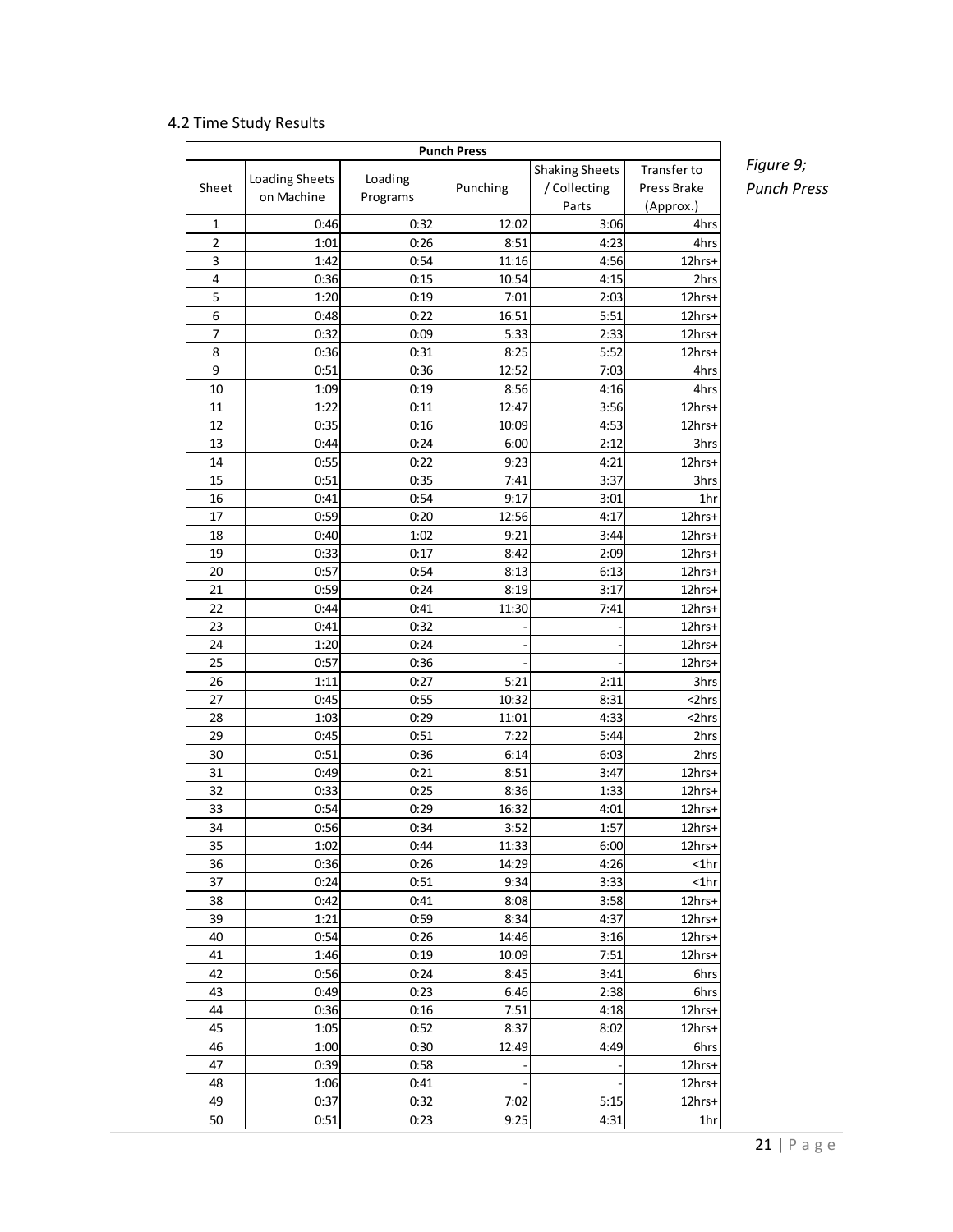# **Figure 10; Press Brake**

| <b>Press Brake</b> |              |              |                  |  |  |  |
|--------------------|--------------|--------------|------------------|--|--|--|
|                    | Loading      |              |                  |  |  |  |
| Part               | Programs for | Bending      | Transfer to Cart |  |  |  |
|                    | Parts        |              |                  |  |  |  |
| 1                  | 0:42         | 2:59         | 0:06             |  |  |  |
| $\overline{2}$     | 0:31         | 3:51         | 0:09             |  |  |  |
| 3                  | 0:39         | 2:16         | 0:04             |  |  |  |
| 4                  | 0:16         | 4:55         | 0:05             |  |  |  |
| 5                  | 0:44         | 4:27         | 0:16             |  |  |  |
| 6                  | 0:41         | 0:48         | 0:03             |  |  |  |
| 7                  | 0:33         | 3:36         | 0:02             |  |  |  |
| 8                  | 0:45         | 2:49         | 0:06             |  |  |  |
| 9                  | 0:21         | 6:21         | 0:06             |  |  |  |
| 10                 | 0:05         | 3:17         | 0:01             |  |  |  |
|                    |              |              |                  |  |  |  |
| 11                 | 0:35         | 4:32         | 0:09             |  |  |  |
| 12                 | 1:01         | 3:06         | 0:11             |  |  |  |
| 13                 | 0:42         | 2:51         | 0:04             |  |  |  |
| 14                 | 0:37         | 6:19         | 0:06             |  |  |  |
| 15                 | 0:33         | 10:45        | 0:06             |  |  |  |
| 16                 | 0:28         | 1:45         | 0:04             |  |  |  |
| 17                 | 0:46         | 4:11         | 0:02             |  |  |  |
| 18                 | 1:04         | 3:40         | 0:03             |  |  |  |
| 19                 | 0:51         | 3:56         | 0:06             |  |  |  |
| 20                 | 0:46         | 1:50         | 0:08             |  |  |  |
| 21                 | 0:41         | 3:01         | 0:06             |  |  |  |
| 22                 | 0:37         | 0:52         | 0:09             |  |  |  |
| 23                 | 1:02         | 3:41         | 0:04             |  |  |  |
| 24                 | 0:49         | 2:11         | 0:07             |  |  |  |
| 25                 | 0:33         | 2:38         | 0:03             |  |  |  |
| 26                 | 0:45         | 3:06         | 0:03             |  |  |  |
| 27                 | 0:26         | 2:14         | 0:06             |  |  |  |
| 28                 | 0:05         | 3:55         | 0:05             |  |  |  |
| 29                 | 0:48         | 6:03         | 0:08             |  |  |  |
| 30                 | 0:33         |              |                  |  |  |  |
| 31                 | 0:31         |              |                  |  |  |  |
| 32                 | 0:46         |              |                  |  |  |  |
| 33                 | 0:57         |              |                  |  |  |  |
| 34                 | 0:44         |              |                  |  |  |  |
| 35                 | 1:21         |              |                  |  |  |  |
| 36                 | 0:14         | 0:06         | 0:03             |  |  |  |
| 37                 | 0:26         | 0:53         | 0:06             |  |  |  |
| 38                 | 0:21         | 2:30         | 0:03             |  |  |  |
| 39                 | 0:33         | 3:16         | 0:01             |  |  |  |
| 40                 | 0:55         | 2:01         | 0:02             |  |  |  |
| 41                 | 0:51         |              | 0:09             |  |  |  |
| 42                 | 0:32         | 4:29<br>5:13 |                  |  |  |  |
| 43                 | 0:46         |              | 0:06             |  |  |  |
|                    |              | 4:48         | 0:04             |  |  |  |
| 44                 | 1:01         | 5:02         | 0:04             |  |  |  |
| 45                 | 0:34         | 2:08         | 0:06             |  |  |  |
| 46                 | 0:45         | 3:35         | 0:05             |  |  |  |
| 47                 | 0:49         | 2:42         | 0:02             |  |  |  |
| 48                 | 0:38         | 2:16         | 0:04             |  |  |  |
| 49                 | 0:31         | 3:45         | 0:03             |  |  |  |
| 50                 | 0:09         | 0:53         | 0:06             |  |  |  |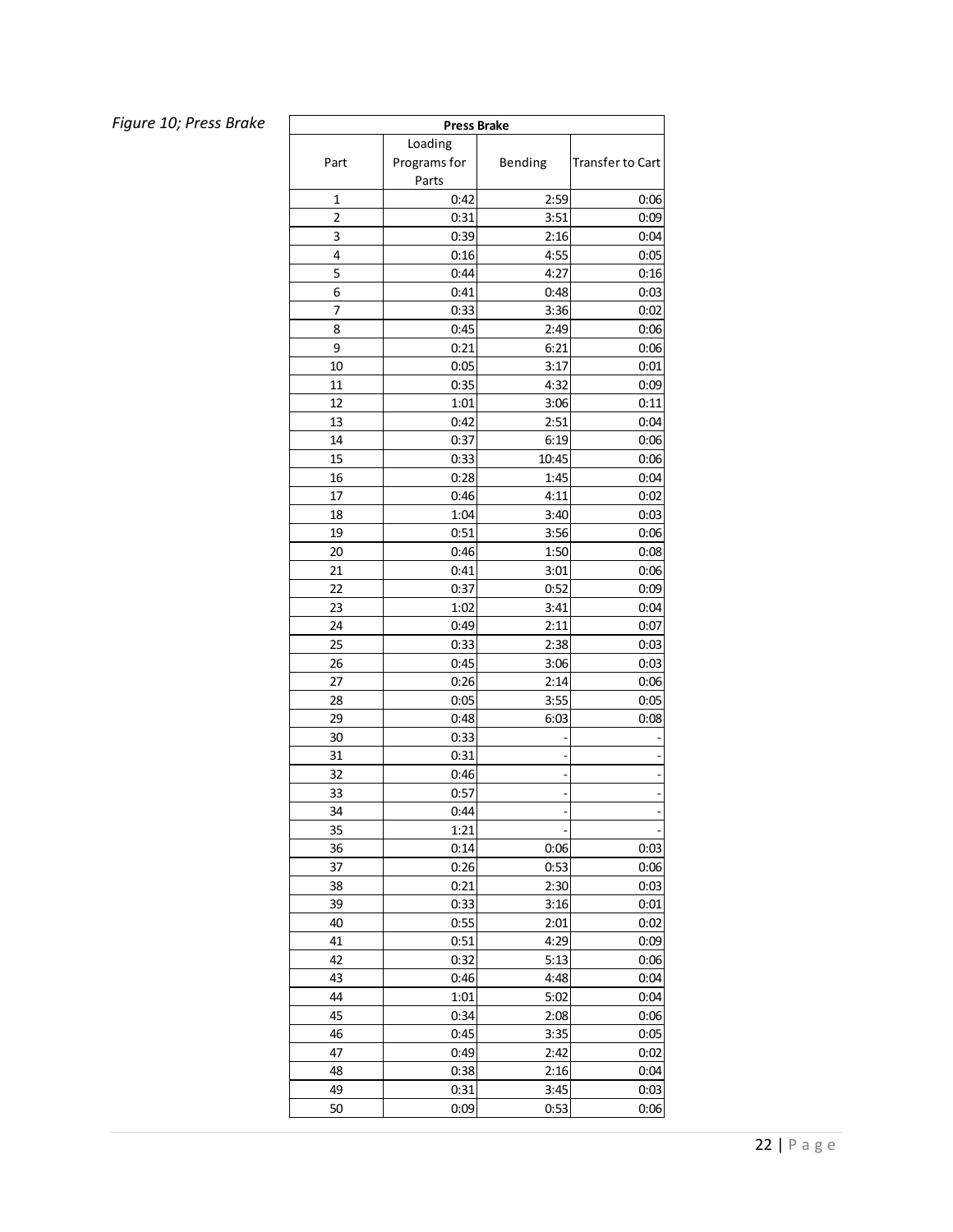| Prima          |                       |              |              |                       |              |              |              |                         |
|----------------|-----------------------|--------------|--------------|-----------------------|--------------|--------------|--------------|-------------------------|
|                |                       |              |              | <b>Shaking Sheets</b> |              | Loading      |              |                         |
| Part           | <b>Loading Sheets</b> | Loading      | Punching     | / Collecting          | Transfer to  | Programs for | Bending      | <b>Transfer to Cart</b> |
|                | on Machine            | Programs     |              | Parts                 | Press Brake  | Parts        |              |                         |
| 1              | 0:35                  | 2:30         | 4:23         | 0:00                  | 0:30         | 0:00         | 0:45         | 0:00                    |
| $\overline{2}$ | 0:35                  | 2:16         | 5:32         | 0:00                  | 0:30         | 0:00         | 0:45         | 0:00                    |
| 3              | 0:35                  | 1:42         | 4:01         | 0:00                  | 0:30         | 0:00         | 0:45         | 0:00                    |
| $\overline{4}$ | 0:35                  | 1:11         | 4:22         | 0:00                  | 0:30         | 0:00         | 0:45         | 0:00                    |
| 5              | 0:35                  | 1:26         | 4:57         | 0:00                  | 0:30         | 0:00         | 0:45         | 0:00                    |
| 6              | 0:35                  | 1:03         | 3:16         | 0:00                  | 0:30         | 0:00         | 0:45         | 0:00                    |
| $\overline{7}$ | 0:35                  | 1:54         | 4:21         | 0:00                  | 0:30         | 0:00         | 0:45         | 0:00                    |
| 8              | 0:35                  | 3:52         | 4:26         | 0:00                  | 0:30         | 0:00         | 0:45         | 0:00                    |
| 9              | 0:35                  | 2:06         | 3:51         | 0:00                  | 0:30         | 0:00         | 0:45         | 0:00                    |
| 10             | 0:35                  | 2:13         | 2:34         | 0:00                  | 0:30         | 0:00         | 0:45         | 0:00                    |
| 11             | 0:35                  | 2:54         | 4:53         | 0:00                  | 0:30         | 0:00         | 0:45         | 0:00                    |
| 12             | 0:35                  | 1:34         | 4:16         | 0:00                  | 0:30         | 0:00         | 0:45         | 0:00                    |
| 13             | 0:35                  | 3:21         | 4:33         | 0:00                  | 0:30         | 0:00         | 0:45         | 0:00                    |
| 14             | 0:35                  | 1:09         | 5:43         | 0:00                  | 0:30         | 0:00         | 0:45         | 0:00                    |
| 15             | 0:35                  | 1:54         | 5:08         | 0:00                  | 0:30         | 0:00         | 0:45         | 0:00                    |
| 16             | 0:35                  | 1:46         | 4:02         | 0:00                  | 0:30         | 0:00         | 0:45         | 0:00                    |
| 17             | 0:35                  | 1:20         | 4:55         | 0:00                  | 0:30         | 0:00         | 0:45         | 0:00                    |
| 18             | 0:35                  | 2:06         | 4:34         | 0:00                  | 0:30         | 0:00         | 0:45         | 0:00                    |
| 19             | 0:35                  | 2:05         | 3:17         | 0:00                  | 0:30         | 0:00         | 0:45         | 0:00                    |
| 20             | 0:35                  | 1:53         | 4:08         | 0:00                  | 0:30         | 0:00         | 0:45         | 0:00                    |
| 21             | 0:35                  | 6:32         | 3:19         | 0:00                  | 0:30         | 0:00         | 0:45         | 0:00                    |
| 22             | 0:35                  | 4:14         | 9:03         | 0:00                  | 0:30         | 0:00         | 0:45         | 0:00                    |
| 23             | 0:35                  | 2:06         | 3:56         | 0:00                  | 0:30         | 0:00         | 0:45         | 0:00                    |
| 24             | 0:35                  | 1:09         | 4:09         | 0:00                  | 0:30         | 0:00         | 0:45         | 0:00                    |
| 25             | 0:35                  | 1:16         | 4:37         | 0:00                  | 0:30         | 0:00         | 0:45         | 0:00                    |
| 26             | 0:35                  | 1:49         | 4:05         | 0:00                  | 0:30         | 0:00         | 0:45         | 0:00                    |
| 27             | 0:35                  | 5:02         | 3:51         | 0:00                  | 0:30         | 0:00         | 0:45         | 0:00                    |
| 28             | 0:35                  | 2:48         | 4:37         | 0:00                  | 0:30         | 0:00         | 0:45         | 0:00                    |
| 29             | 0:35                  | 1:42         | 5:32         | 0:00                  | 0:30         | 0:00         | 0:45         | 0:00                    |
| 30             | 0:35                  | 1:31         | 2:19         | 0:00                  | 0:30         | 0:00         | 0:45         | 0:00                    |
| 31             | 0:35                  | 1:59         | 5:34         | 0:00                  | 0:30         | 0:00         | 0:45         | 0:00                    |
| 32             | 0:35                  | 2:12         | 2:31         | 0:00                  | 0:30         | 0:00         | 0:45         | 0:00                    |
| 33             | 0:35                  | 3:16         | 5:01         | 0:00                  | 0:30         | 0:00         | 0:45         | 0:00                    |
| 34<br>35       | 0:35                  | 3:48         | 4:36         | 0:00                  | 0:30         | 0:00         | 0:45         | 0:00<br>0:00            |
|                | 0:35                  | 1:13         | 4:14         | 0:00                  | 0:30         | 0:00         | 0:45         |                         |
| 36<br>37       | 0:35<br>0:35          | 1:51<br>1:53 | 4:47         | 0:00                  | 0:30         | 0:00         | 0:45         | 0:00<br>0:00            |
|                |                       | 2:41         | 3:26<br>1:54 | 0:00<br>0:00          | 0:30         | 0:00<br>0:00 | 0:45<br>0:45 |                         |
| 38<br>39       | 0:35<br>0:35          | 2:56         | 4:26         | 0:00                  | 0:30<br>0:30 | 0:00         | 0:45         | 0:00<br>0:00            |
| 40             | 0:35                  | 1:09         | 4:54         | 0:00                  | 0:30         | 0:00         | 0:45         | 0:00                    |
| 41             | 0:35                  | 1:28         | 6:03         | 0:00                  | 0:30         | 0:00         | 0:45         | 0:00                    |
| 42             | 0:35                  | 3:06         | 4:11         | 0:00                  | 0:30         | 0:00         | 0:45         |                         |
| 43             | 0:35                  | 1:16         | 4:52         | 0:00                  | 0:30         | 0:00         | 0:45         | 0:00<br>0:00            |
| 44             | 0:35                  | 1:53         | 3:19         | 0:00                  | 0:30         | 0:00         | 0:45         | 0:00                    |
| 45             | 0:35                  | 1:44         | 3:18         | 0:00                  | 0:30         | 0:00         | 0:45         | 0:00                    |
| 46             | 0:35                  | 2:22         | 3:19         | 0:00                  | 0:30         | 0:00         | 0:45         | 0:00                    |
| 47             | 0:35                  | 1:03         | 4:26         | 0:00                  | 0:30         | 0:00         | 0:45         | 0:00                    |
| 48             | 0:35                  | 1:32         | 4:47         | 0:00                  | 0:30         | 0:00         | 0:45         | 0:00                    |
| 49             | 0:35                  | 4:12         | 4:35         | 0:00                  | 0:30         | 0:00         | 0:45         | 0:00                    |
| 50             | 0:35                  | 1:16         | 5:05         | 0:00                  | 0:30         | 0:00         | 0:45         | 0:00                    |

*Figure 11; Prima*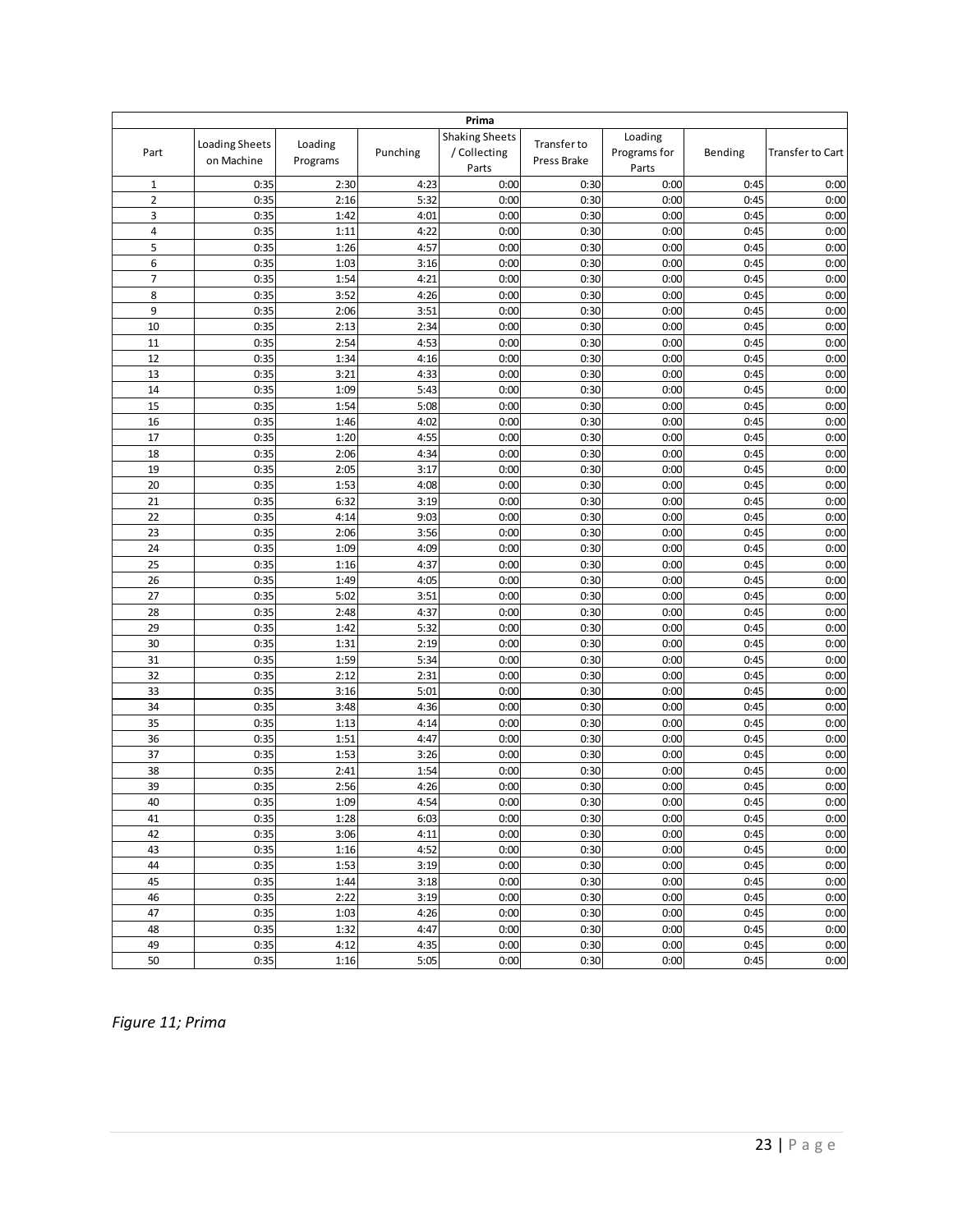The data from the time study prior to the installation of the automated machinery was gathered in the early stages of the project. Fifty random sheets and fifty random parts were selected, times, and the data tabulated.

The data gathered for the automated machinery (Prima) was collected a few months after the installation of the machine. There were some hurdles which took months to resolve but eventually the machine lived up to what was promised. In this case, fifty random sheets were also timed along with fifty panels, one on each sheet as one sheet would contain anywhere from one part up to a possible six parts.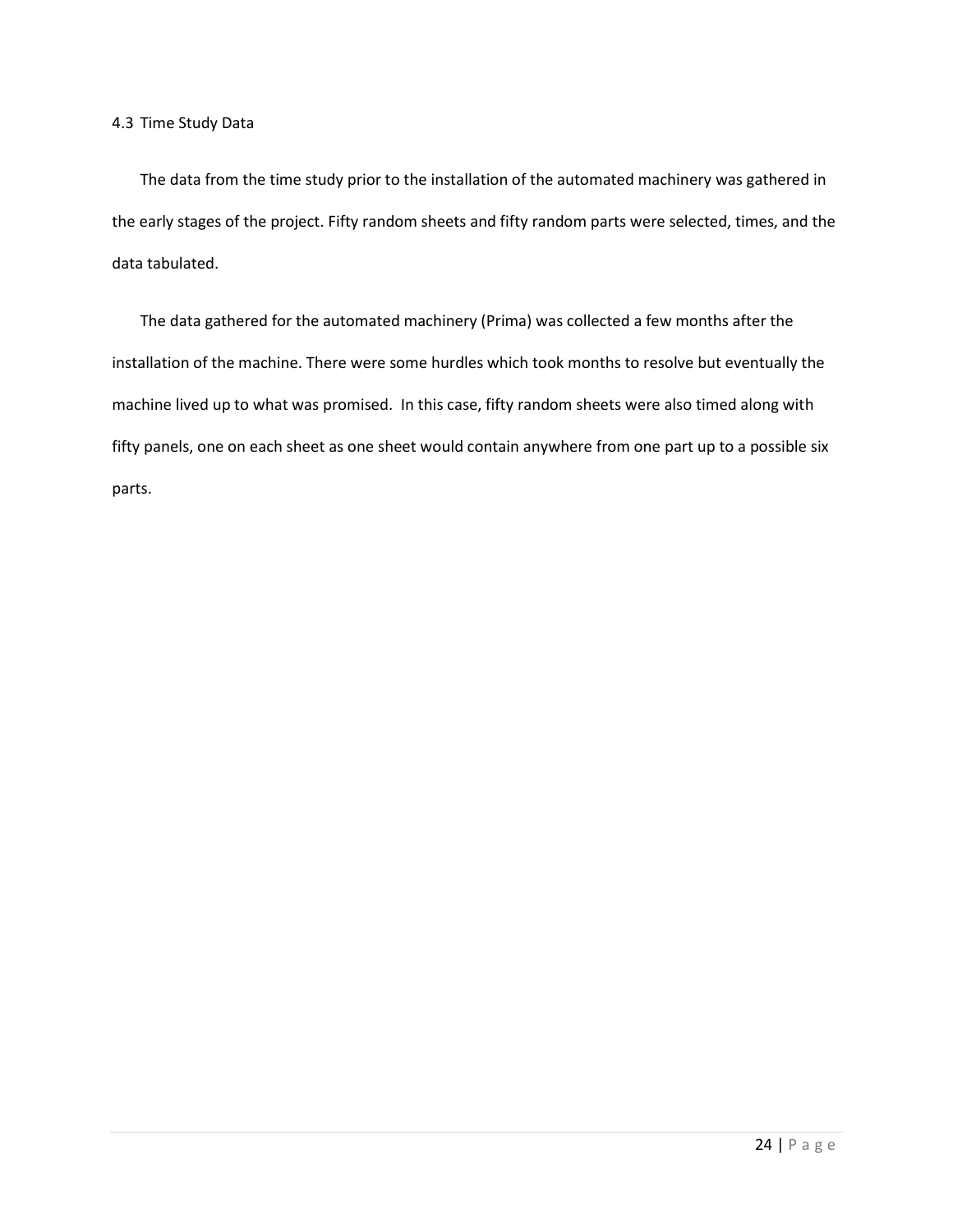# Chapter 5

# ANALYSIS

# 5.1 Old Process vs. New Process



*Figure 12; Product Flow Before*

There was a huge opportunity to streamline the production flow as the process was broken down. Through the purchase of the automated machinery, product types were separated between the parts that were foamed and those that were not.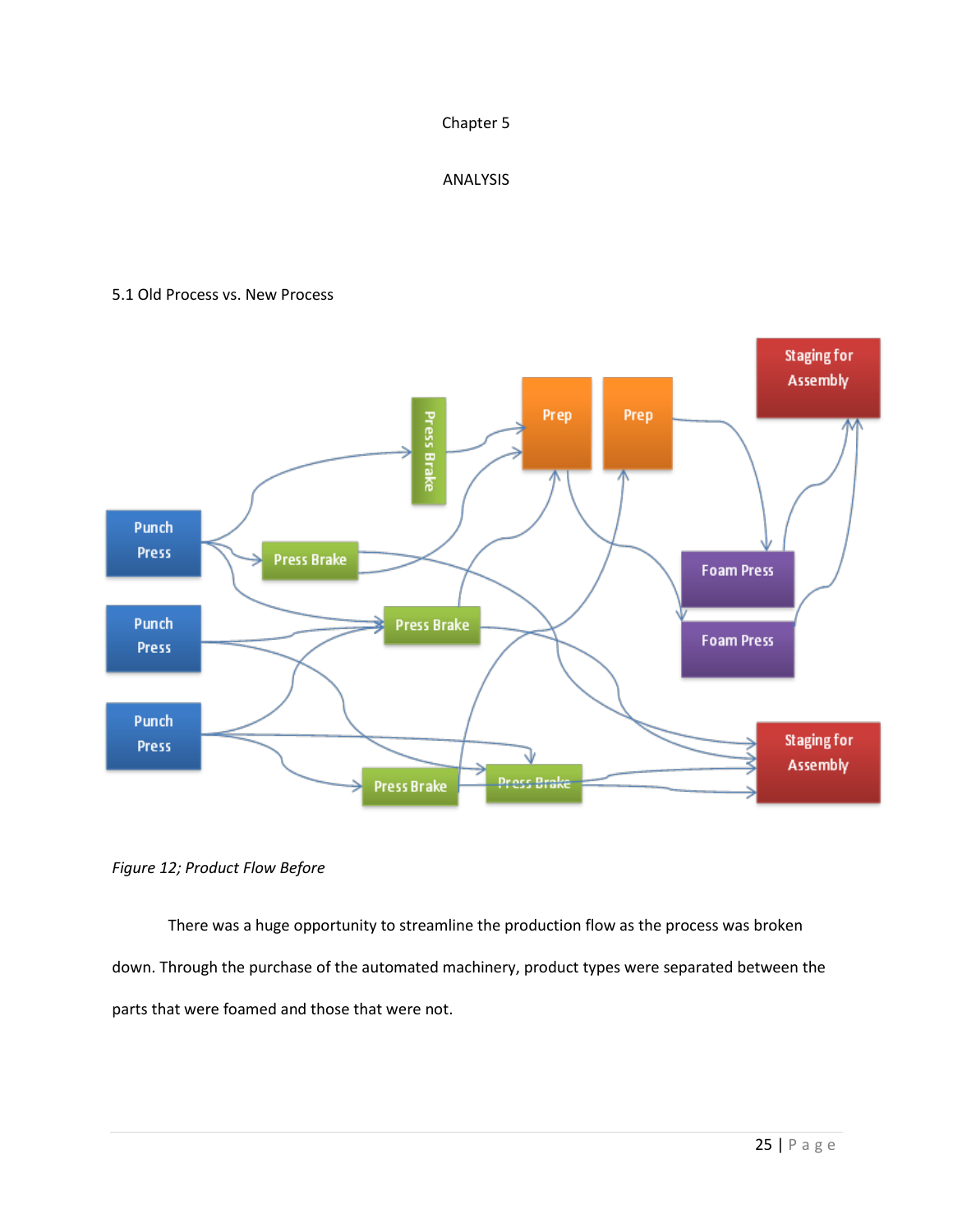

# *Figure 13; Product flow after*

The new process flow as shown above is more direct and easier to navigate. Operators are able to easily store parts where they are supposed to and there is now a lot less confusion on which parts are to be going to certain operations now that they are separated.

## 5.2 Added Benefits

| Instances Of Re-Produced Parts Due To Operator Misplacement |        |                    |        |                    |  |
|-------------------------------------------------------------|--------|--------------------|--------|--------------------|--|
|                                                             |        | <b>Old Process</b> |        | <b>New Process</b> |  |
| Week                                                        | Foamed | Non-Foamed         | Foamed | Non-Foamed         |  |
|                                                             | 52     | 46                 |        |                    |  |
|                                                             | 74     | 98                 |        |                    |  |
|                                                             | 46     | 77                 |        |                    |  |
|                                                             | 26     | 74                 |        |                    |  |
|                                                             | 59     | つつ                 |        |                    |  |

*Figure 14; Added Benefits*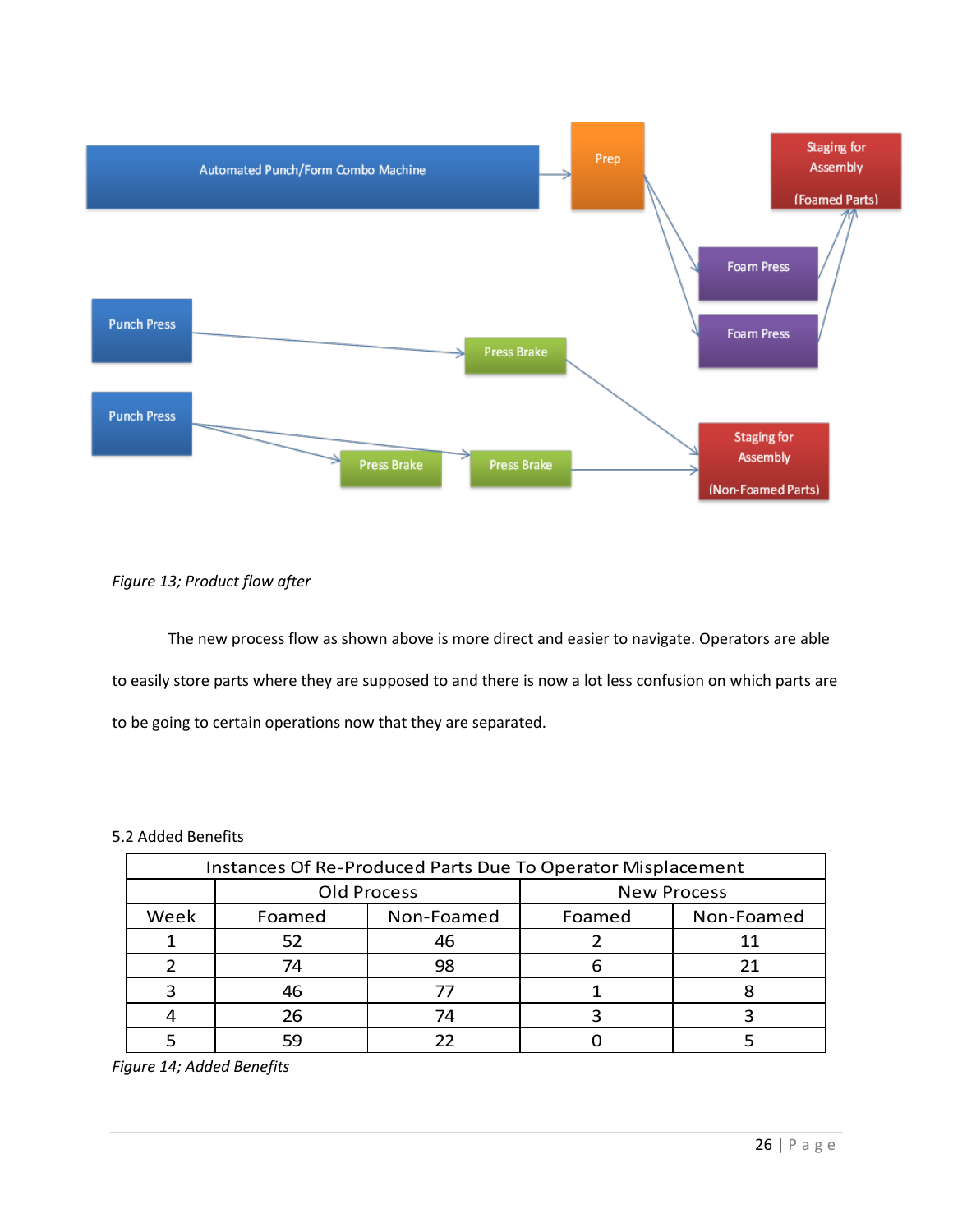As shown in the table above, one major benefit was a huge reduction of parts considered to be

"lost" in the factory due to misplacement by the operators

5.3 Validation of the Project

Overall, the project was a major success as the manufacturing process was streamlined and

improved. There was an increase in the production capacity of the factory and quality was improved.

Below is a table to summarize the project.

| <b>Improvements</b>                    | <b>Units</b>               |
|----------------------------------------|----------------------------|
| Labor Savings                          | \$250,000/Year             |
| <b>Production Capacity Increase</b>    | 25%                        |
| <b>Reduced Rework</b>                  | 2Hrs/Day                   |
| Lead Time Reduction (Reduced Handoffs) | 20% of Old Process Time    |
| Safety                                 | <b>Reduced Occurrences</b> |
| <b>Floor Space Savings</b>             | 1,200 Sq. Ft.              |
| Walking (Miles Walked)                 | 300 Miles/Year             |

*Figure 15; Project Improvements*

# LABOR

The estimated savings on labor are attributed to the streamlining of the process. Thinking of the

DOWNTIME acronym, we were able to find significant reductions in waste, labor, processing times,

therefore reducing our overall lead times for our product.

PRODUCTION CAPACITY INCREASE

As a result of reductions and elimination of waste, our production process gained an overall capacity

increase of roughly 25%.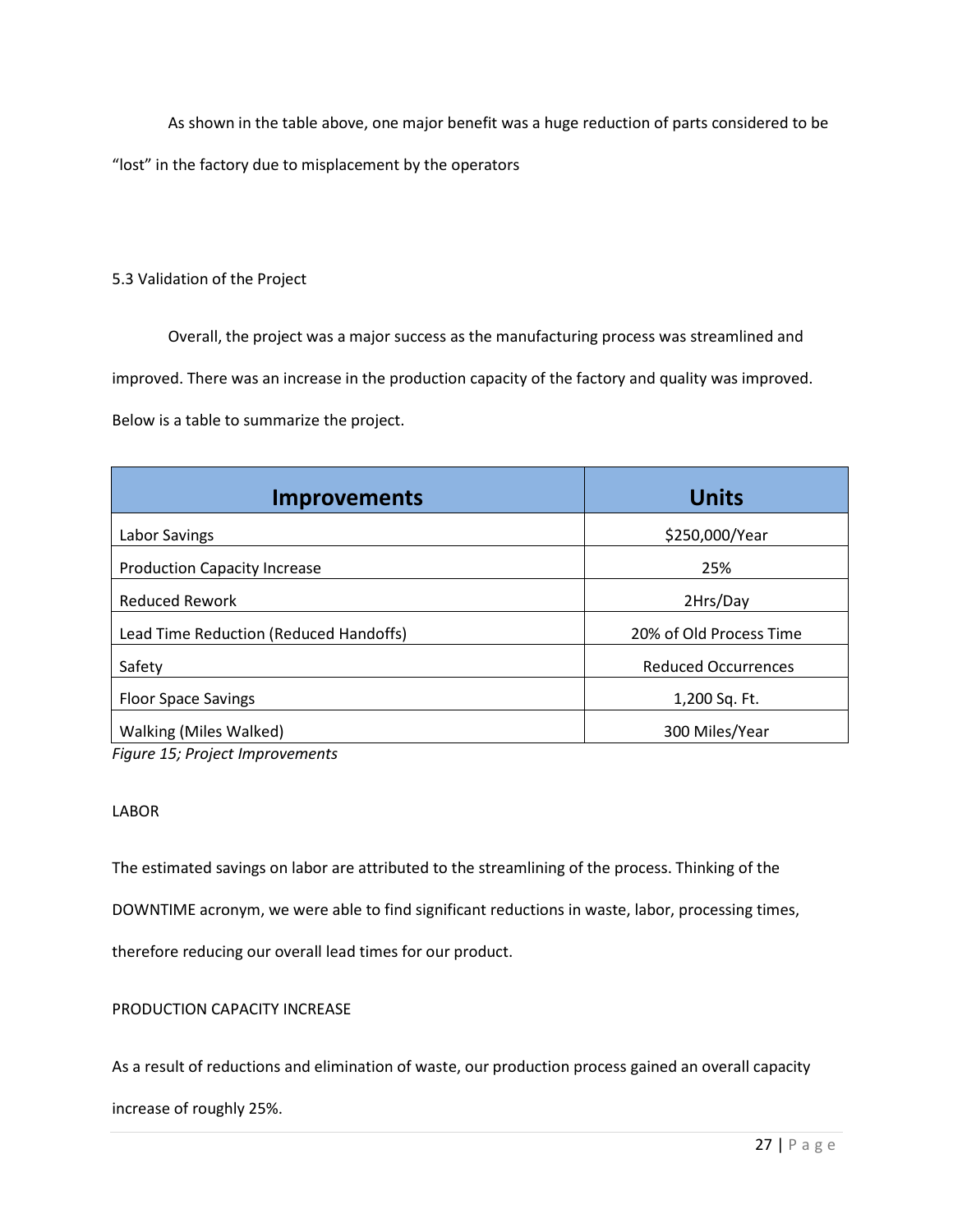# REDUCED REWORK

By separating the lines between foamed and non-foamed product, we were able to significantly reduce our rework occurrences within the Fabrication department itself.

## LEAD TIME REDUCTION

Faster processing gives us a significant gain in speed, reducing the overall lead times from what was estimated to be 5 days down to 3 days.

# SAFETY

Incidents of safety-related accidents were reduced as the bigger, bulkier panels were being handled by a machine instead of the operators.

# FLOOR SPACE SAVINGS

Streamlining the process brought some gains in production floor space.

## WALKING

Operators walking back and forth were significantly reduced as they no longer.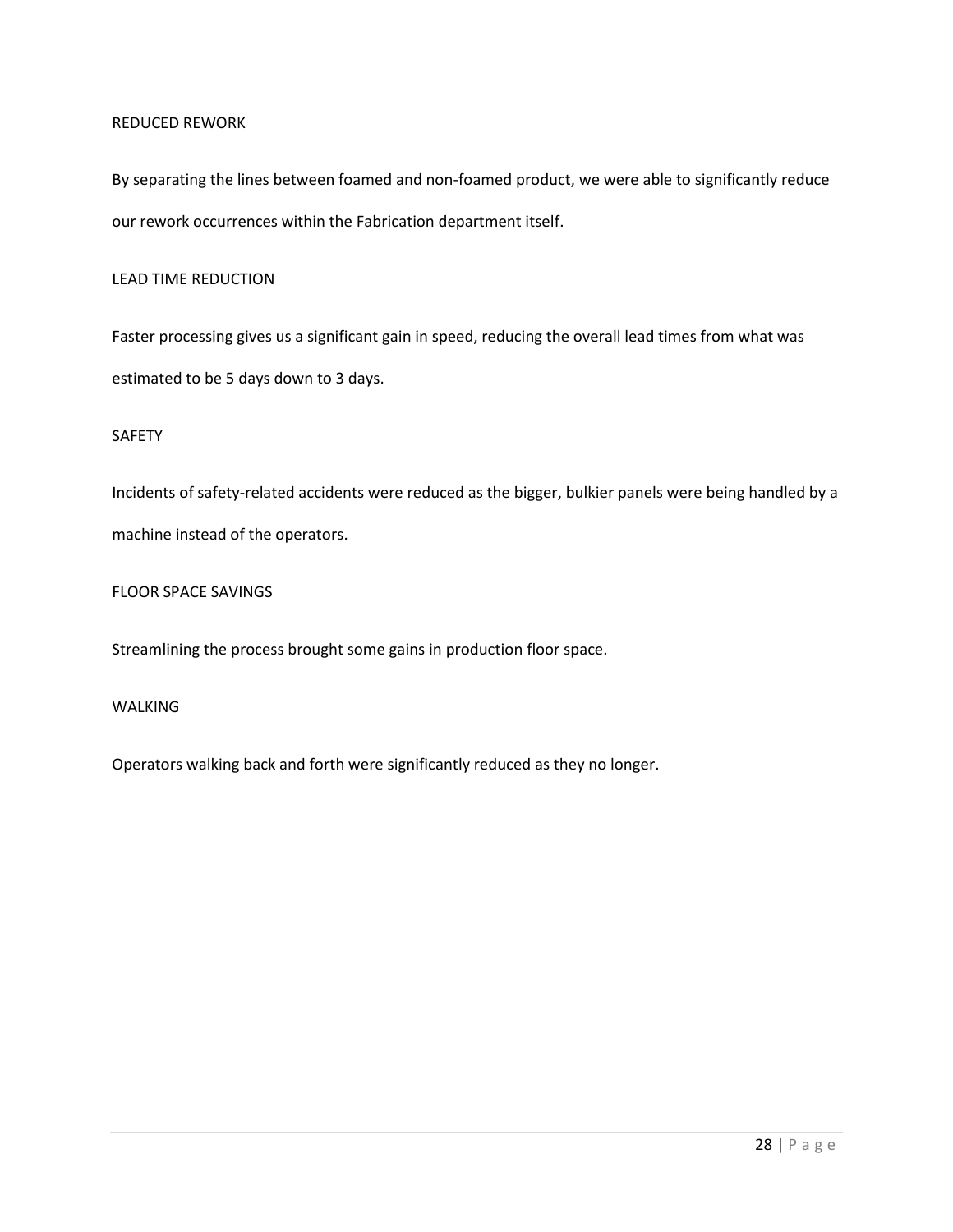### Chapter 6

### **DISCUSSION**

### 6.1 Conclusions

This study analyzed the existing state of producing and manufacturing a product in batches on manually operated machinery; specifically, an operator run turret punch press and press brake. The plan was to develop a method of implementing lean in the production process by switching from a batch manufacturing process to a one-piece flow.

The plan was implemented and the results show a significant improvement in productivity, reduction in lead times, increase in capacity, and better quality product.

Chapter 1 highlighted some issues company X was facing which led to the plan to implement lean, and Chapter 2 reviewed the literary content as to what drives companies to implement lean based on the potential improvements. Chapter 3 outlined the methods used in this project from the steps used in data collection to conceptualization and implementation. Chapter 4 focused on the results of the implementation and Chapter 5 analyzed those results to support the case for lean through the measurable improvements.

Overall, the results of the study were a success with the implementation of lean principles via automation of the shop machinery. The best solution was implemented and the shop operators, management and stakeholders are happy with the process and where the project ended.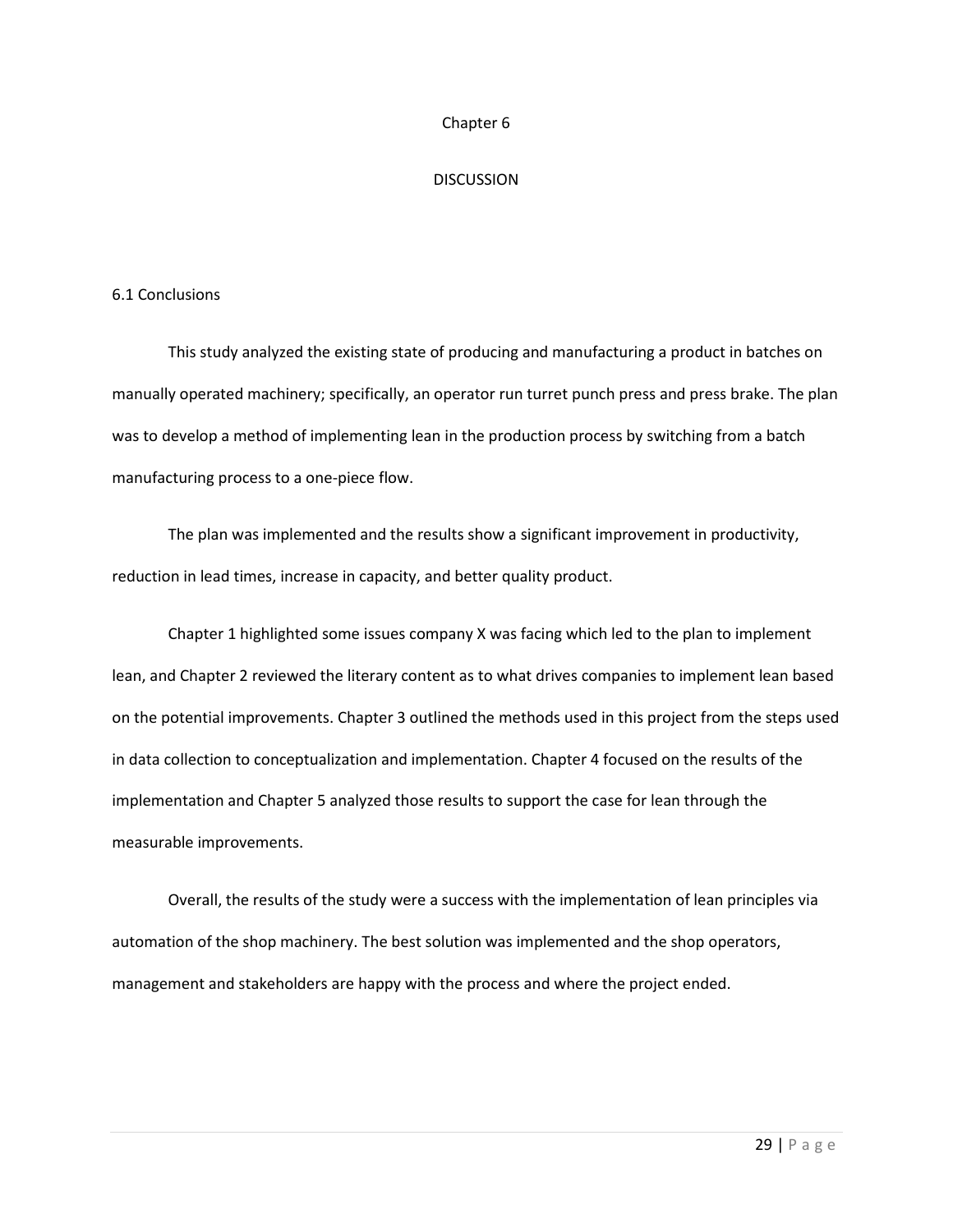### 6.2 Lessons Learned

There were some limitations to the project:

- 1. The project was limited to the Fabrication shop floor with machinery. There were brainstorming sessions that would constantly go out of scope due to the enormous potential to improve the entire manufacturing process down to the Assembly shop area. There have been other projects that have spawned from this initial one as those out of the project scope were too good to pass up for improvements.
- 2. Not all lean and manufacturing tools were used. There are a plethora of engineering and manufacturing tools available to use in order to improve a process. This is the beauty of manufacturing. Some tools such as the fish-bone/Ishakawa diagram, Yamazumi board, A3 Project board, etc. could have been used but it would have provided no benefit to the project.

There were also some issues that stemmed from change, in general. As with any new manufacturing process, change is not easy to bring into a facility where the norm is "We have always done it that way". There was some resistance and push back from the company's veteran machine operators who had a lot of experience and were passionate about "their" machines.

Lean is a culture change and it takes many years to implement. One of the toughest roads was successfully getting the buy-in of the veteran machine operators and middle management that were resistant to change due to the old mindset that was firmly against change. Unknowingly, these were the biggest assets to the project as every obstacle, scenario and question they threw at the project team became a potential problem to solve. This made the project successful as the final machine product was able to tackle just about everything it was given.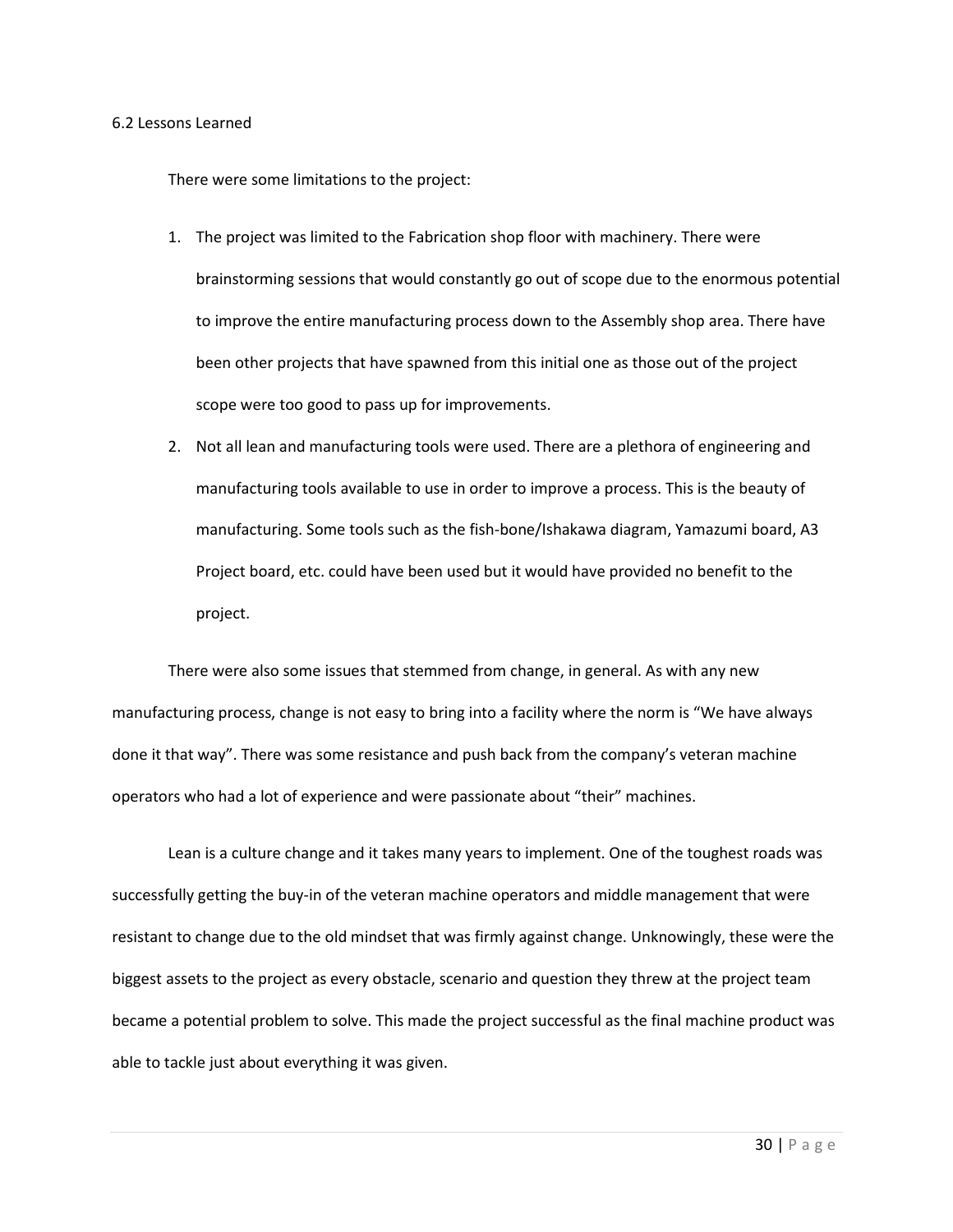## 6.3 Future Work

This project is one huge step towards improving the overall facility production. When it comes to lean, there is the misconception that it deals with "leaning out people". Company X is dedicated to its employees and lean is seen as a "leaning out the process"; basically, there are no jobs taken away and personnel get reassigned to where work is needed more due to the change.

The next steps would be the acquisition of newer technology to replace some punch machines and have a truly lean facility. An example of one of the many potential future layouts is presented below:



*Figure 16; Proposed Future State*

With this mindset of continuous improvement, Company X is constantly looking to the future

where they want to be leaders in the HVAC industry from their product and facility.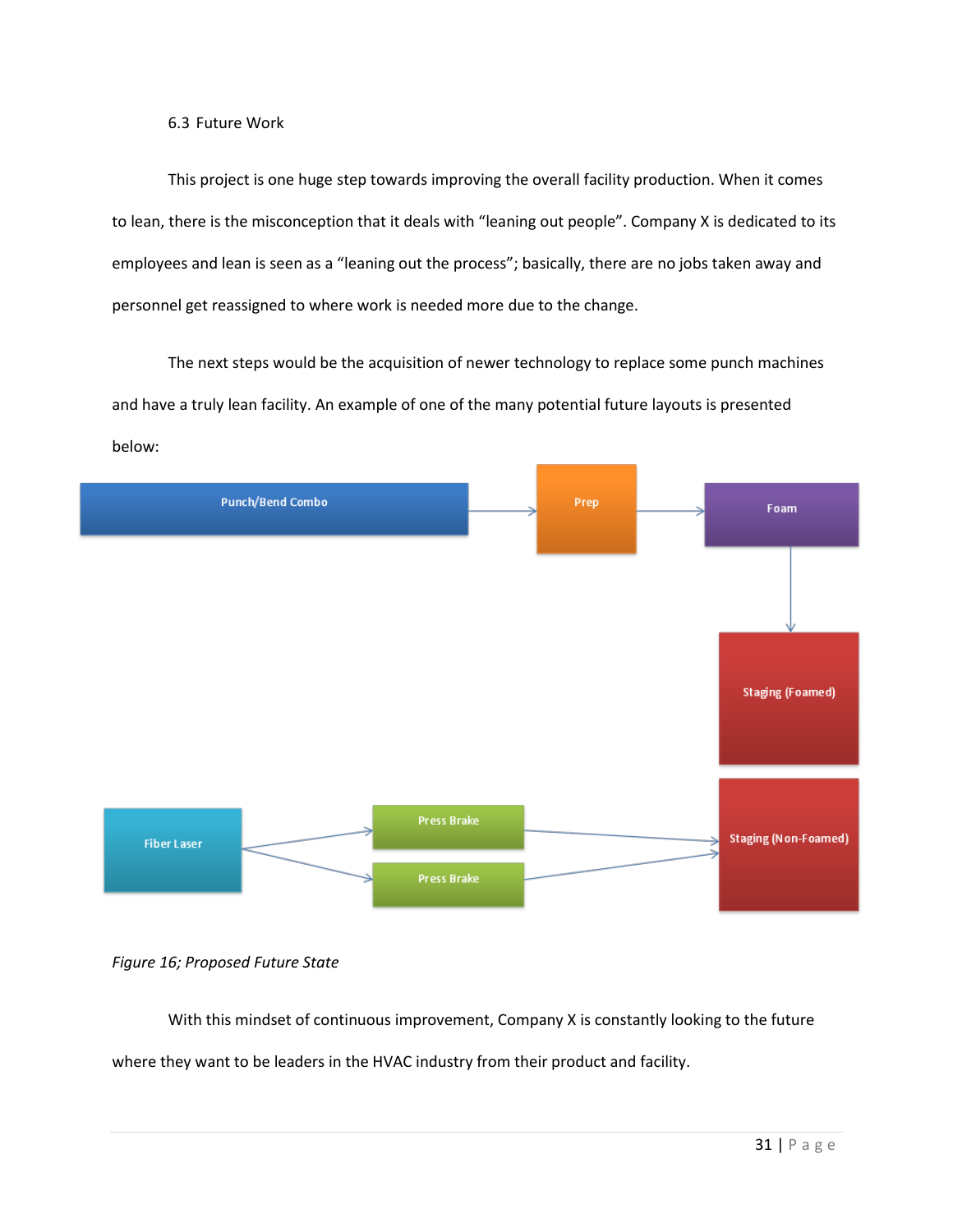# **REFERENCES**

- 1) Various definitions. (2016). In BusinessDictionary.com. *Retrieved from*  <http://www.businessdictionary.com/>
- 2) Rouse, M. (2013). Value Stream Mapping*. Retrieved from*

<http://searchmanufacturingerp.com/value-stream-mapping>

- 3) Rouse, M. (2013). Kaizen (or Continuous Improvement)*. Retrieved from* <http://techtarget.com/definition/kaizen>
- 4) Rouse, M. (2013). Spaghetti Diagram*. Retrieved from* <http://techtarget.com/definition/spaghetti-diagram>

5) Borate, Neeraj S and Gopalkrishna, B and Shiva Prasad, H C and Borate, Sanjay L (2014). A Case Study Approach for Evaluation of Employee Training Effectiveness and Development

- Program*. International Journal of Business & Management.*
- 6) Liu, Yue (2016). Design of Experiments to Support Automated Assembly Planning (Master's project*). Retrieved from Oregon State University Scholars Archive.*

<http://ir.library.oregonstate.edu/xmlui/handle/1957/58538>

- 7) Folorunso, Adeniyi (2010). Machine Modification Design (Master's thesis). *Retrieved from Savonia University of Applied Sciences, Business and Engineering, Varkaus Finland.* [https://www.theseus.fi/bitstream/handle/10024/24668/Folorunso\\_Adeniyi.pdf?sequence=1](https://www.theseus.fi/bitstream/handle/10024/24668/Folorunso_Adeniyi.pdf?sequence=1)
- 8) Jansari, Jagadishchandra D (1964). Criteria for Machine Placement in Travel Chart Analysis. *Retrieved from North Carolina State University Department of Industrial and Systems Engineering.*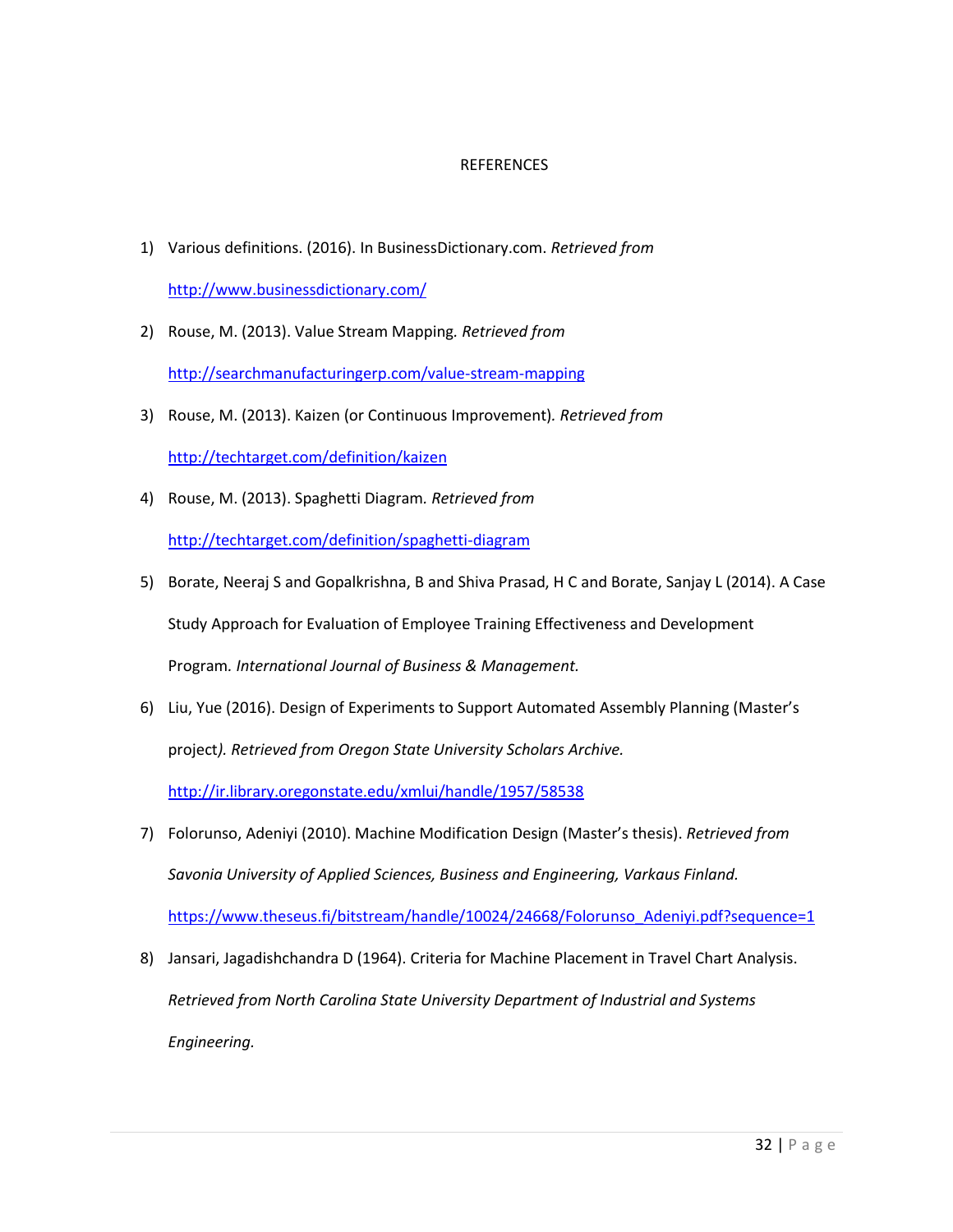- 9) One-piece flow. (2017). *Definition retrieved from* <http://www.strategosinc.com/onepieceflow.htm>
- 10) Barhate, Kuntal H (2013). Process Planning for Fixturing of Custom Machined Implants. *Iowa State University Graduate Theses and Dissertations. Paper 13382.*

[http://lib.dr.iastate.edu/etd/13382.](http://lib.dr.iastate.edu/etd/13382)

- 11) Naval, Pablo M. (2008). Process Improvements in a Material Handling Activity by Applying Lean Production Techniques. *Universistat Politecnica de Catalunya archives*. *Retrieved from* <https://upcommons.upc.edu/bitstream/handle/2099.1/5585/memoria.pdf>
- 12) Abdelrazig, Yasir E. (2015). Using Lean Techniques to Reduce Waste and Improve Performance in Municipal Construction. *University of Texas at Arlington archives*. *Retrieved from* [https://utair.tdl.org/utair/bitstream/handle/10106/25028/ABDELRAZIG\\_uta\\_2502M\\_13057.pdf](https://utair.tdl.org/utair/bitstream/handle/10106/25028/ABDELRAZIG_uta_2502M_13057.pdf?sequence=1) [?sequence=1](https://utair.tdl.org/utair/bitstream/handle/10106/25028/ABDELRAZIG_uta_2502M_13057.pdf?sequence=1)
- 13) Pinhero, Larissa M. and Toledo, Jose C. (2015). Application of Lean Approach in the Product Development Process: A Survey on Brazilian Industrial Companies*. G&P Journals*.
- 14) Dennis, P. (2002). Lean Production Simplified: A Plain Language Guide to the World's Most Powerful Production System. *New York: Productivity Press*.
- 15) Prasad, M. (2007). Getting the Line Workers Motivated and Empowered. *Society of Manufacturing Engineers (SME) Journals*.
- 16) Engum, M. (2009). Implementing Lean Manufacturing into Newspaper Production Operations. *Rochester Institute of Technology (Thesis)*.
- 17) Gupta, Shaman & Jain, Sanjiv. (2013). A literature review of lean manufacturing. *International Journal of Management Science and Engineering Management*.
- 18) Mehta, Rajesh K. (2012). Lean manufacturing practices: Problems and Prospects. *Annals of Faculty Engineering Hunedoara – International Journal of Engineering*.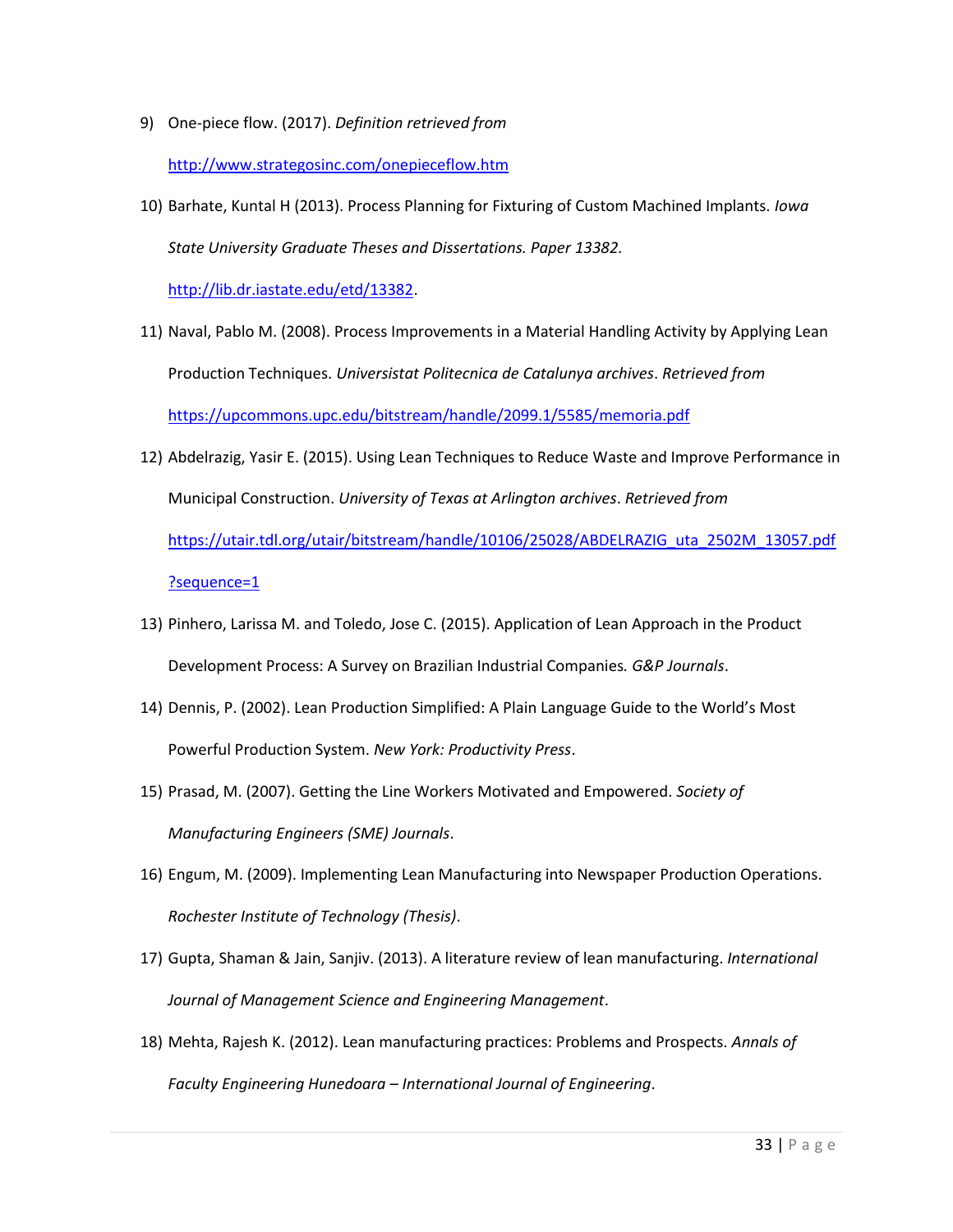- 19) Esperado, Gemma B. (2016). Scientific Paper; The IMRAD Format. *Retrieved from* <https://www.slideshare.net/gemespadero/the-imrad-format-62756140>
- 20) McLaughlin, Chris (2011). Continuous Improvement; Eliminating Waste in Lean Logistics Tool Creation. *LeanCor Supply Chain Group*. *Retrieved from* [https://leancor.com/blog/continuous](https://leancor.com/blog/continuous-improvement-eliminating-waste-in-lean-logistics-tool-creation/)[improvement-eliminating-waste-in-lean-logistics-tool-creation/](https://leancor.com/blog/continuous-improvement-eliminating-waste-in-lean-logistics-tool-creation/)
- 21) Rogstad, Rodney S. (2010). Implementing Lean Manufacturing Principles in a Manufacturing Environment. *University of Wisconsin-Stout Graduate Thesis Archives*.
- 22) Pride, William M., Hughes, Robert J., & Kapoor, Jack R. (2012). Foundations of Business. *Cengage Learning*.
- 23) Womack, James P., Jones, Daniel T. (1996). Lean Thinking: Banish Waste and Create Wealth in your Corporation. *Touchstone*.
- 24) Manzouri, Ab-Rahman, Zain, & Jamsari (2014). Increasing Production and Eliminating Waste through Lean Tools and Techniques for Halal Food Companies. *Sustainability Journal*.
- 25) Domingo, R.T. (Unknown). Identifying and Eliminating the Seven Wastes or Muda. RTDOnline. *Retrieved from* <http://www.rtdonline.com/BMA/MM/SevenWastes.pdf>
- 26) Stack, Laura (2010). Lean Process and DOWNTIME. *Productivity Pro Articles. Retrieved from* <http://www.theproductivitypro.com/FeaturedArticles/article00138.htm>
- 27) Various Definitions and Background on Lean (2016). *Retrieved from*

[www.LeanManufacturingTools.Org](http://www.leanmanufacturingtools.org/)

- 28) Various Definitions (2016). *Investopedia. Retrieved from* [www.Investopedia.com](http://www.investopedia.com/)
- 29) Pearce, Anthony & Pons, Dirk (2013). Implementing Lean practices: Managing the Transformation Risks. *Journal of Industrial Engineering – Volume 2013*.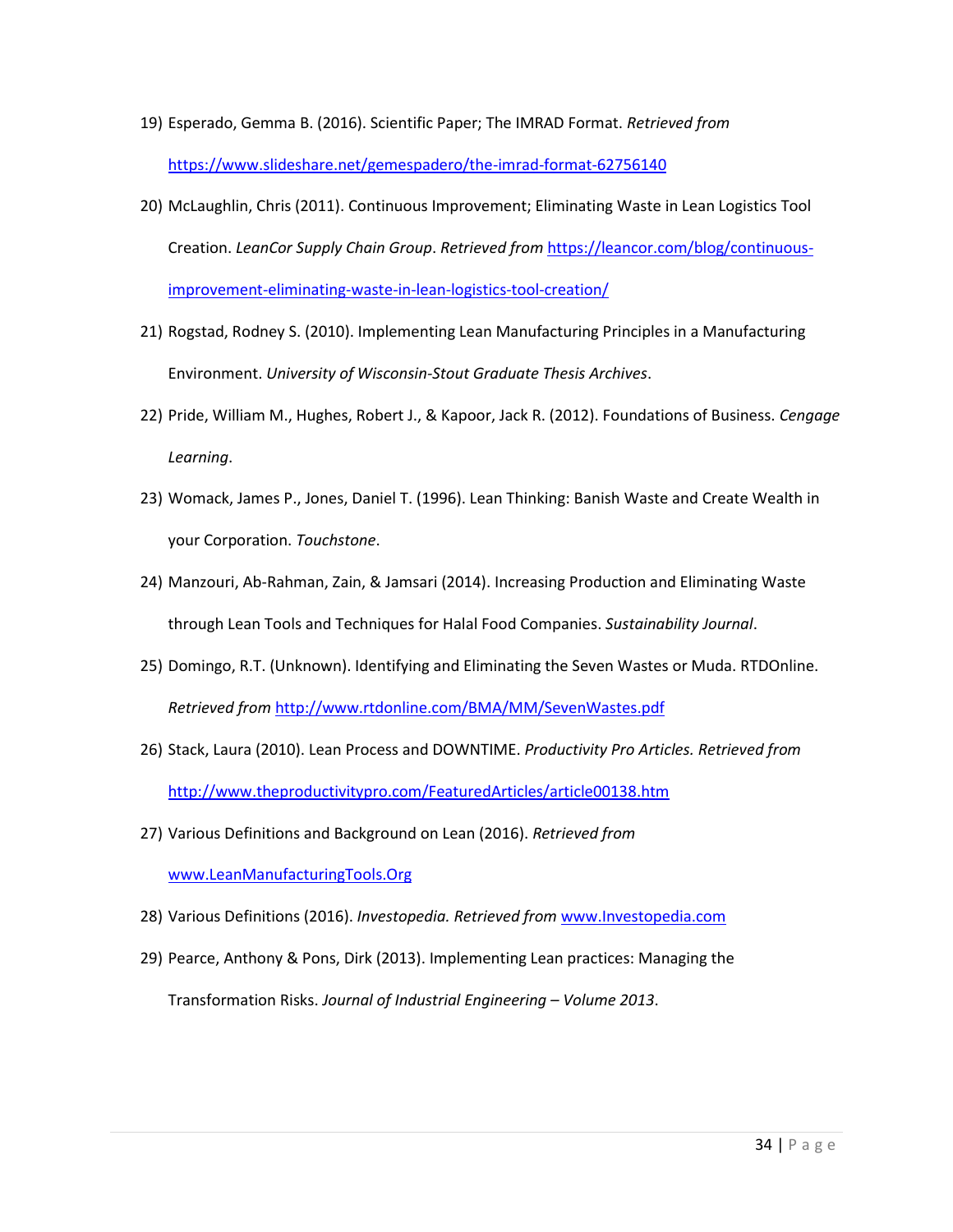30) Kjaerulff, Henrik (2016). Four Steps to Change Management within a Lean Culture. Retrieved from [https://www.linkedin.com/pulse/4-steps-change-management-within-lean-culture-henrik](https://www.linkedin.com/pulse/4-steps-change-management-within-lean-culture-henrik-kj%C3%A6rulff/)[kj%C3%A6rulff/](https://www.linkedin.com/pulse/4-steps-change-management-within-lean-culture-henrik-kj%C3%A6rulff/)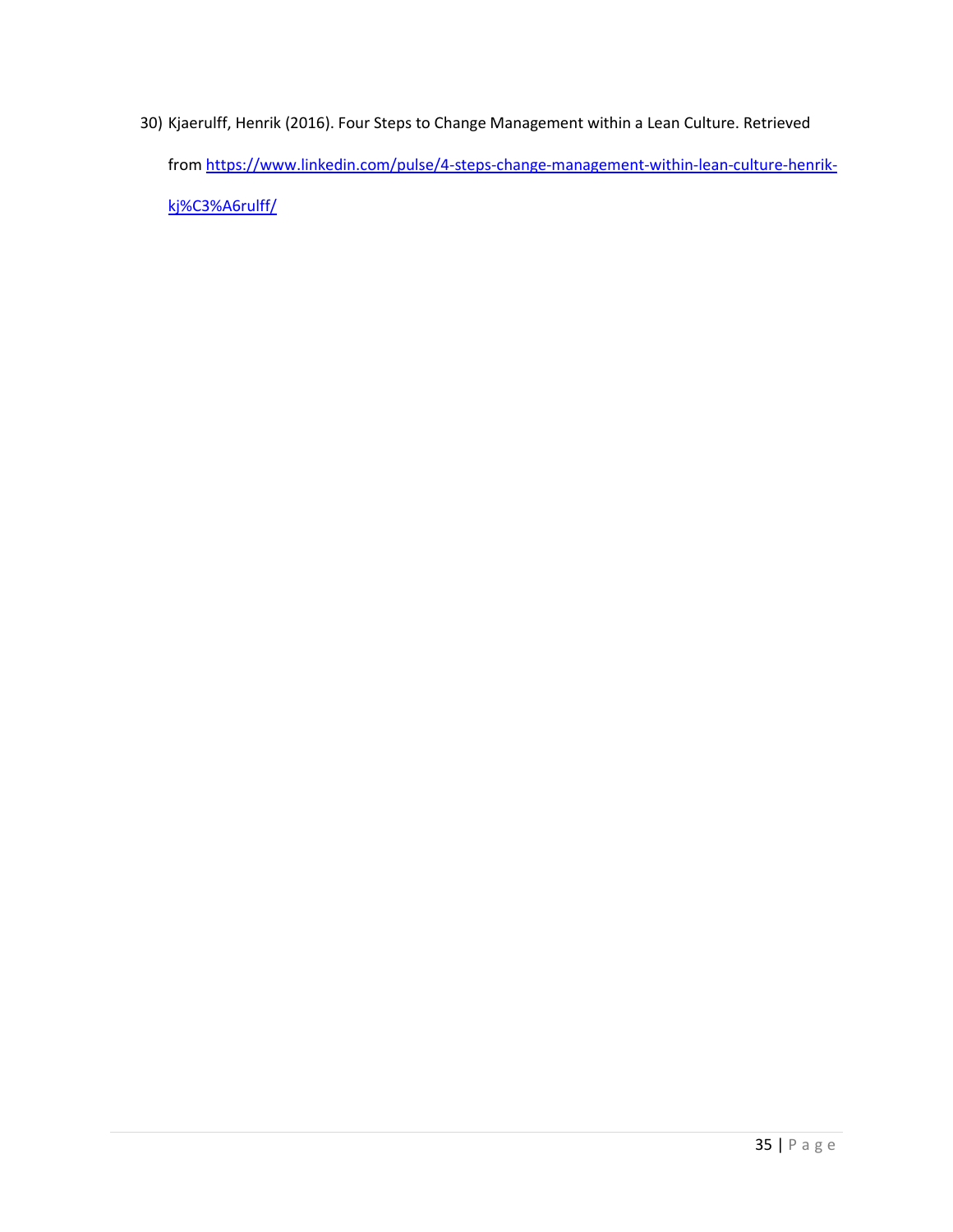## APPENDIX





Figure 2 – Four Steps to Change Management (Kjaerulff, 2016); Page 12

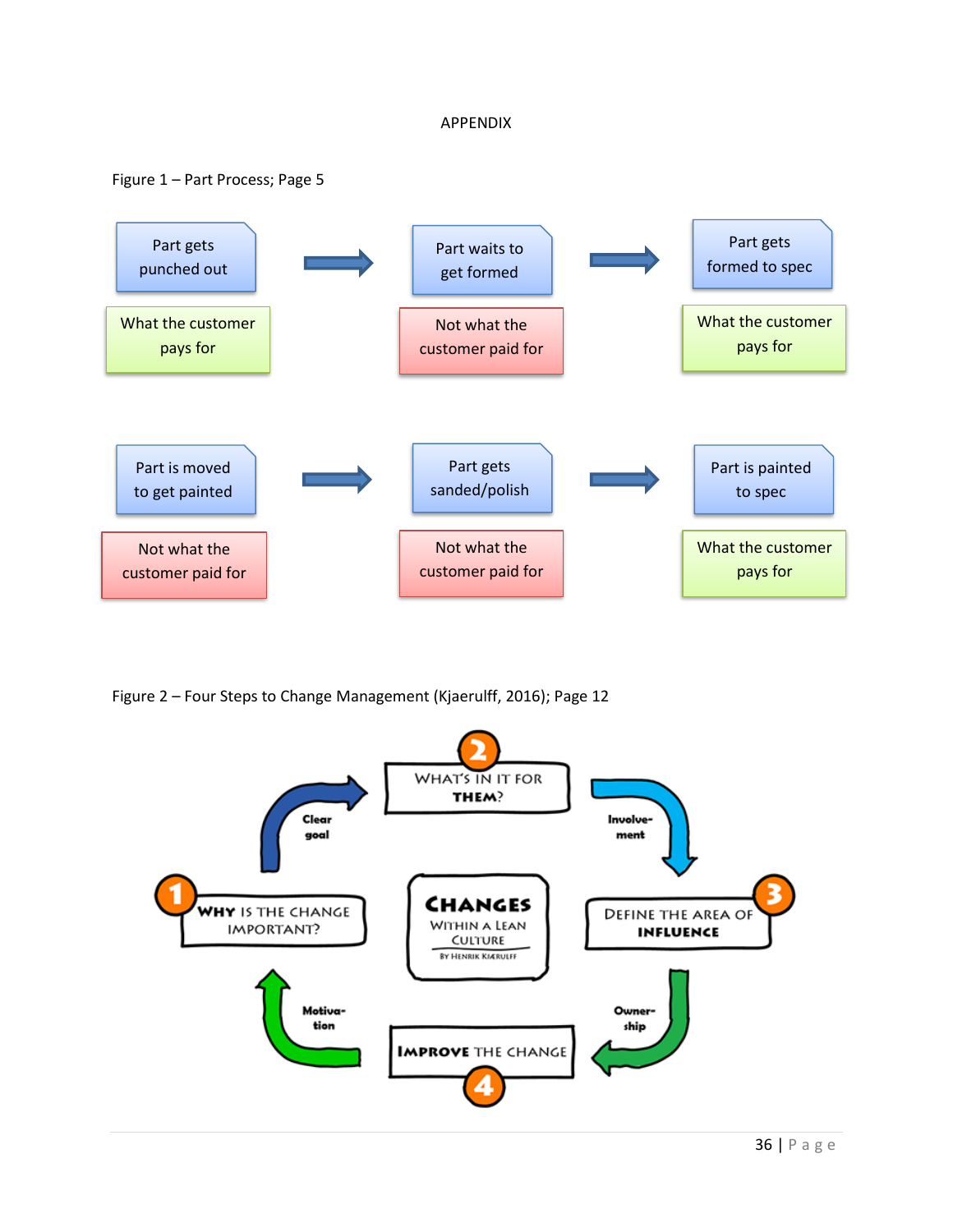Figure 3 – Methodology Flow Chart; Page 13



Figure 4 – Current State Parts Flow Map; Page 15

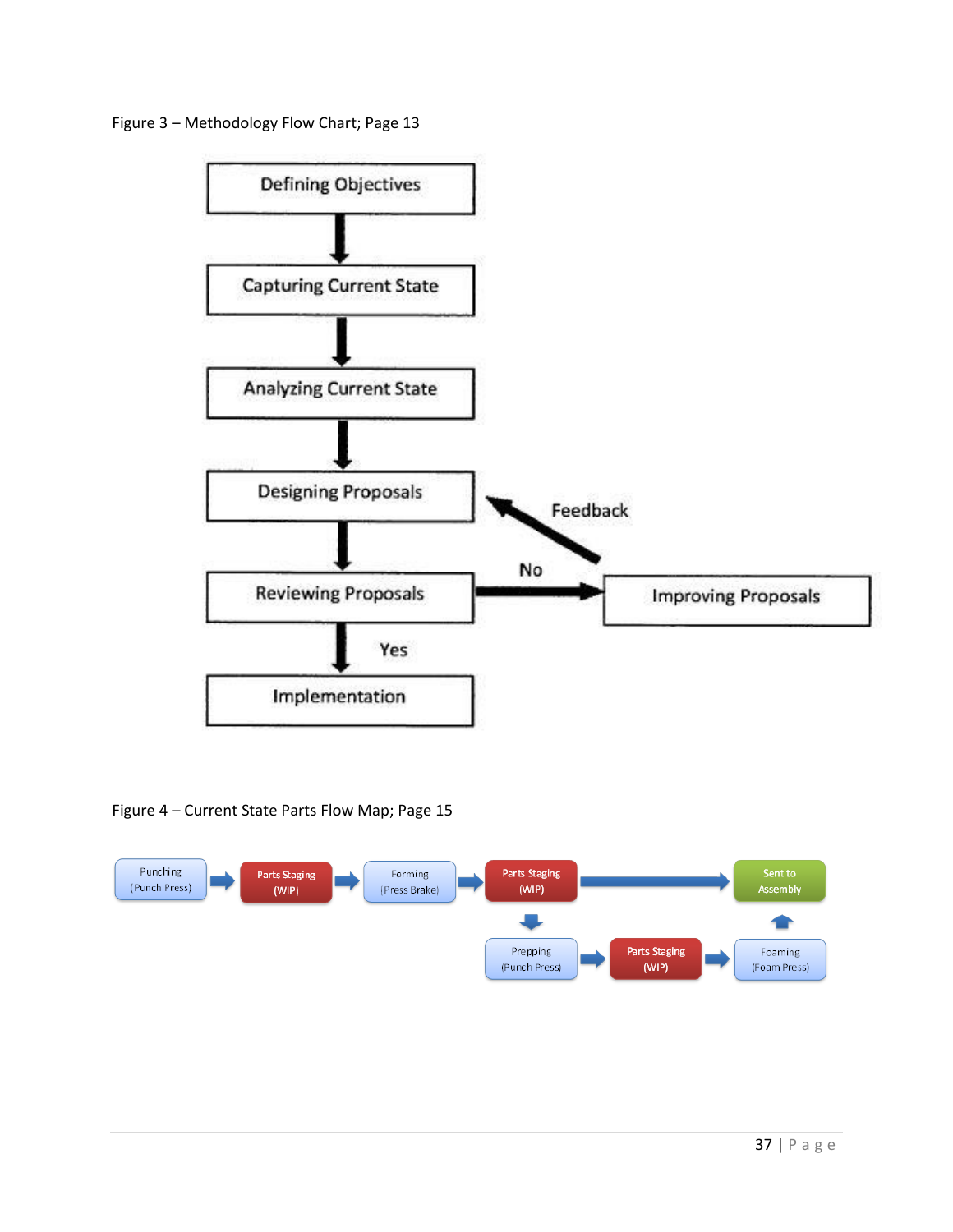

Figure 5 – Current State VSM; Page 16

Figure 6 – Future State Parts Flow Map; Page 17

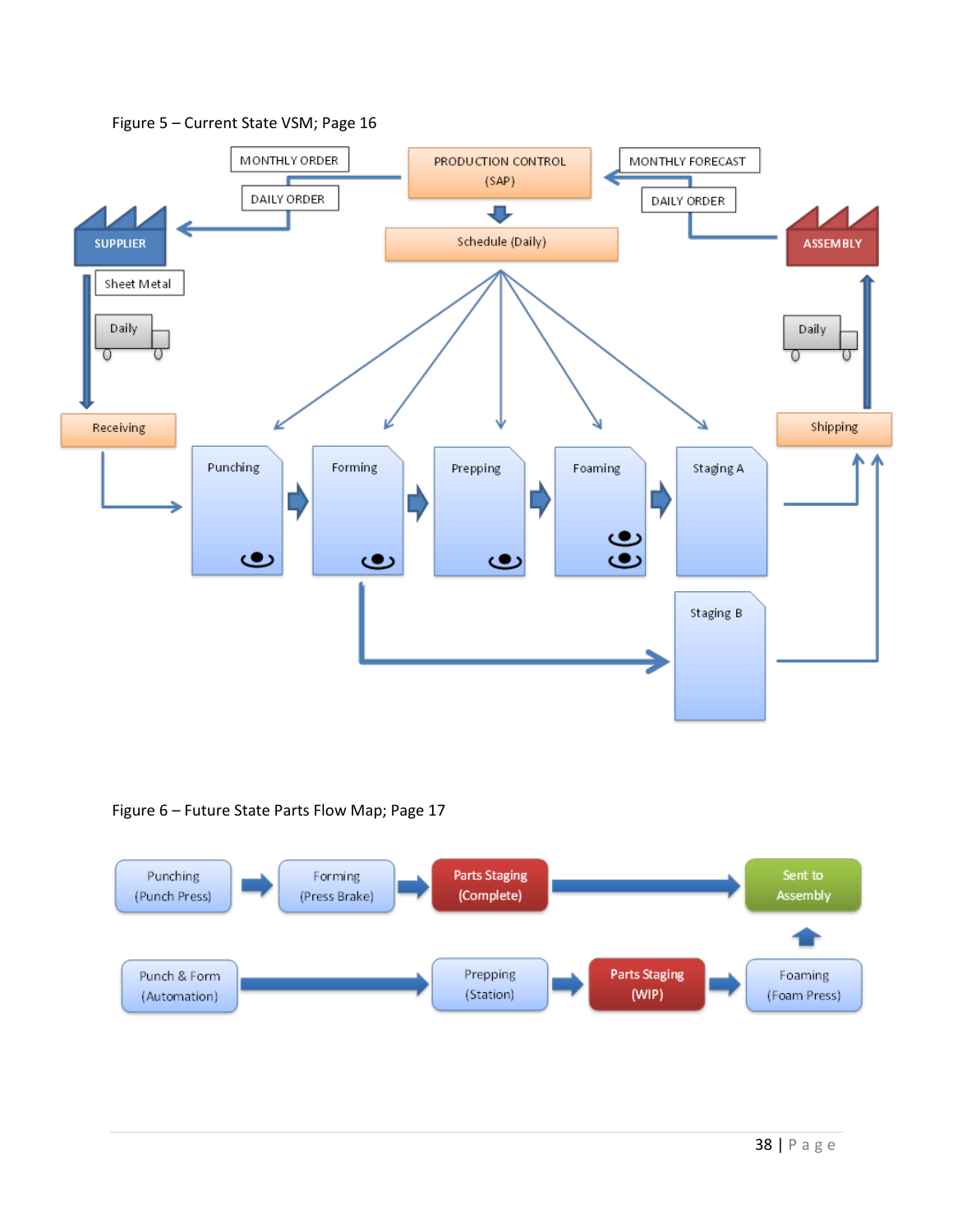



Figure 8 – New Process Parts Flow; Page 20

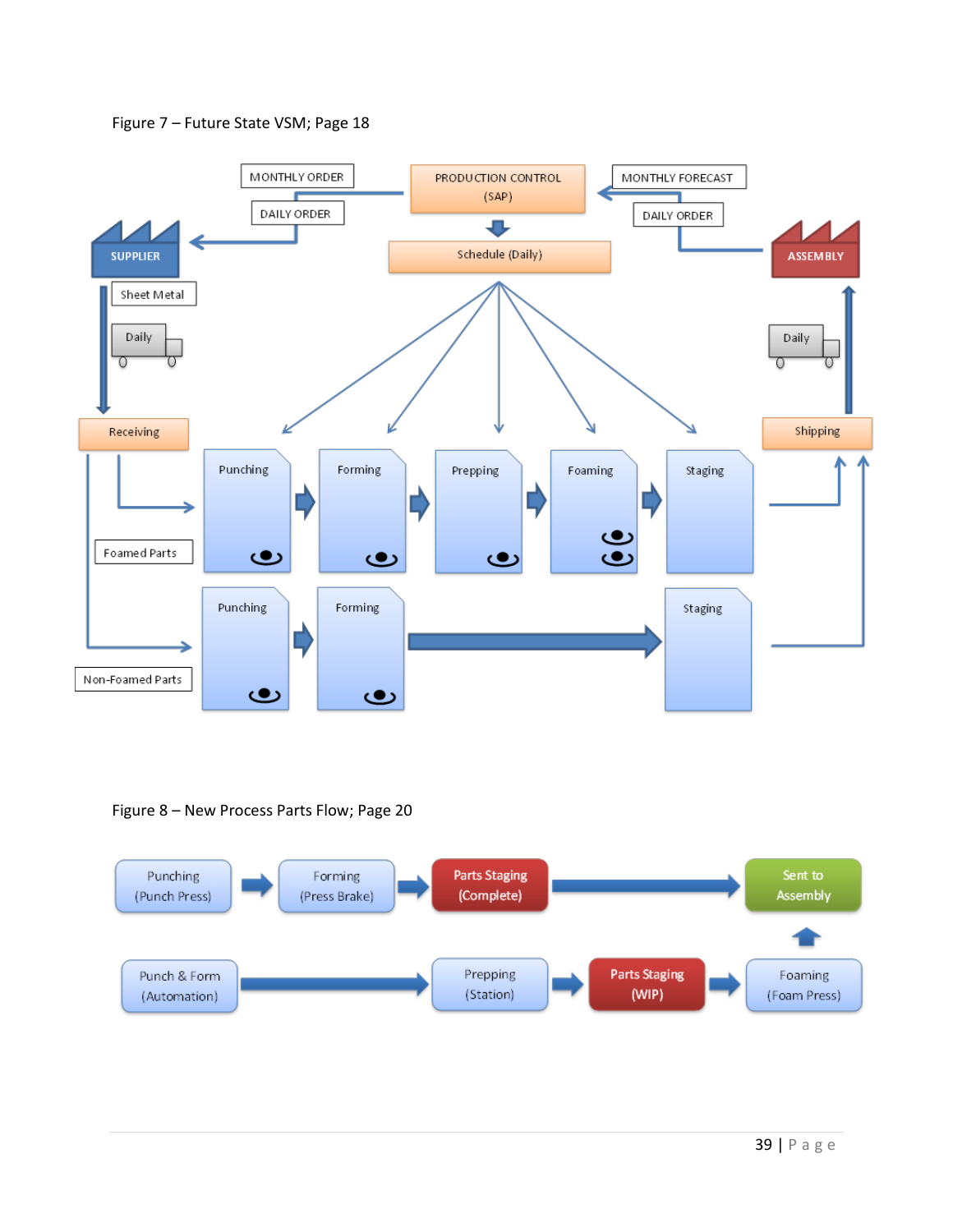Sheet Loading Sheets on Machine Loading Programs Punching / Collecting Parts Press Brake (Approx.) 1 0:46 0:32 12:02 3:06 4hrs 2 | 1:01 0:26 8:51 4:23 4hrs 3 1:42 0:54 11:16 4:56 12hrs+ 4 **0:36 10:54 10:54 10:54 11:5** 2hrs 5 **1:20** 0:19 7:01 2:03 12hrs+ 6 0:48 0:22 16:51 5:51 12hrs+ 7 | 0:32 0:09 5:33 2:33 12hrs+ 8 0:36 0:31 8:25 5:52 12hrs+ 9 | 0:51 0:36 12:52 7:03 4hrs 10 | 1:09 0:19 8:56 4:16 4hrs 11 | 1:22 0:11 12:47 3:56 12hrs+ 12 0:35 0:16 10:09 4:53 12hrs+ 13 0:44 0:24 6:00 2:12 3hrs 14 0:55 0:22 9:23 4:21 12hrs+ 15 0:51 0:35 7:41 3:37 3hrs 16 0:41 0:54 9:17 3:01 1hr 17 0:59 0:20 12:56 4:17 12hrs+ 18 0:40 1:02 9:21 3:44 12hrs+ 19 0:33 0:17 8:42 2:09 12hrs+ 20 0:57 0:54 8:13 6:13 6:13 21 0:59 0:24 8:19 3:17 12hrs+ 22 0:44 0:41 11:30 7:41 12hrs+ 23 | 0:41 0:32 - - 12hrs+ 24 | 1:20 0:24 - - - - 12hrs+ 25 | 0:57 0:36 - 12hrs+ 26 **1:11** 0:27 5:21 2:11 3hrs 27 | 0:45 0:55 10:32 8:31 <2hrs 28 1:03 0:29 11:01 4:33 <2hrs 29 0:45 0:51 7:22 5:44 2hrs 30 0:51 0:36 6:14 6:03 2hrs 31 0:49 0:21 8:51 3:47 12hrs+ 32 0:33 0:25 8:36 1:33 12hrs+ 33 0:54 0:29 16:32 4:01 12hrs+ 34 0:56 0:34 3:52 1:57 12hrs+ 35 1:02 0:44 11:33 6:00 12hrs+ 36 0:36 0:26 14:29 4:26 <1hr 37 0:24 0:51 9:34 3:33 <1hr 38 0:42 0:41 8:08 3:58 12hrs+ 39 1:21 0:59 8:34 4:37 12hrs+ 40 | 0:54 0:26 14:46 3:16 12hrs+ 41 | 1:46 0:19 10:09 7:51 12hrs+ 42 0:56 0:24 8:45 3:41 6hrs 43 0:49 0:23 6:46 2:38 6hrs 44 | 0:36 0:16 7:51 4:18 12hrs+ 45 | 1:05 0:52 8:37 8:02 12hrs+ 46 | 1:00 0:30 12:49 4:49 6hrs 47 | 0:39 0:58 - - 12hrs+ 48 | 1:06 0:41 - - 12hrs+ 49 0:37 0:32 7:02 5:15 12hrs+

50 0:51 0:23 9:25 4:31 1hr

Shaking Sheets

**Punch Press**

Transfer to

Figure 9 – Punch Press Time Study; Page 21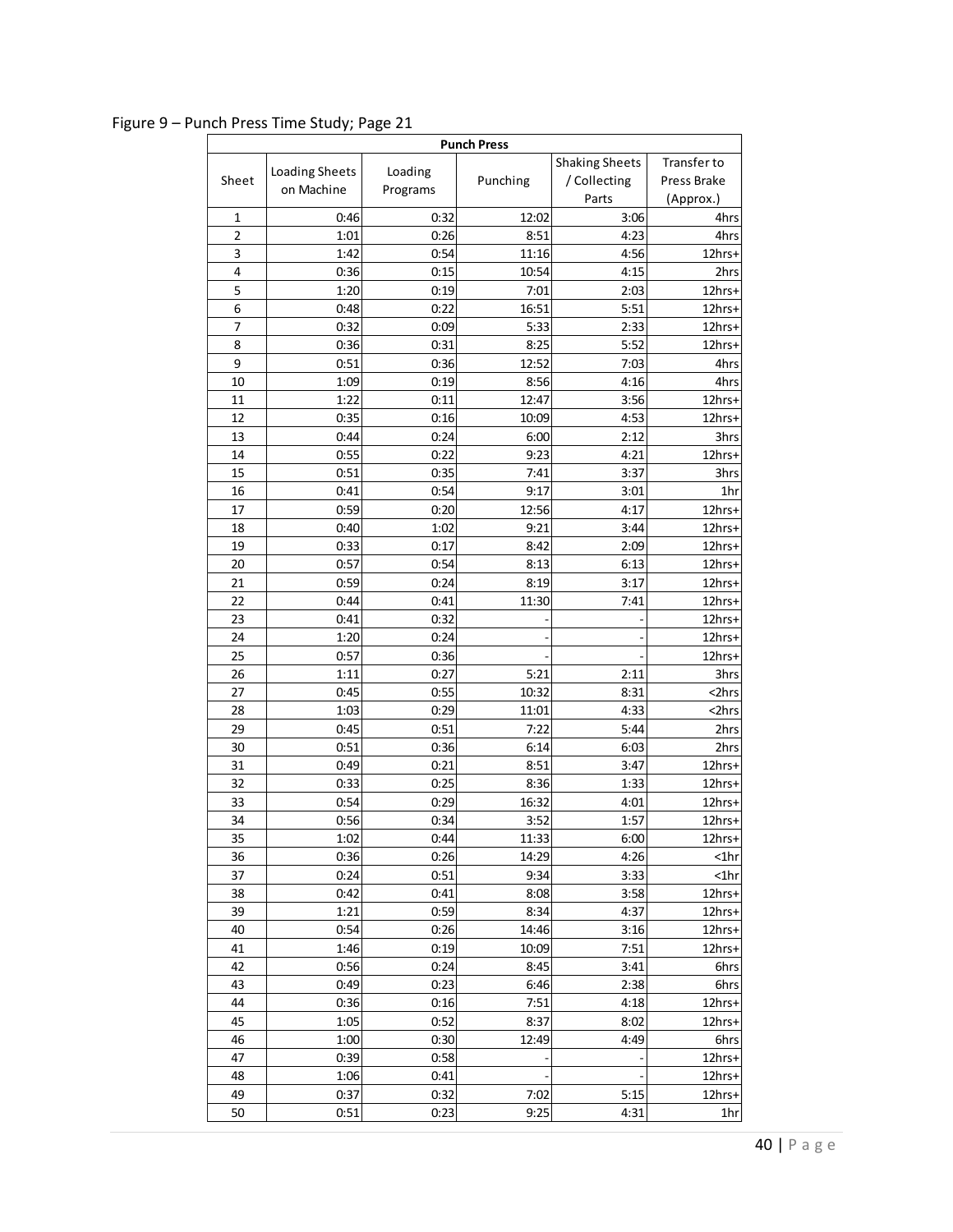# Figure 10 – Press Brake Time Study; Page 22

| <b>Press Brake</b> |              |         |                  |  |  |  |
|--------------------|--------------|---------|------------------|--|--|--|
|                    | Loading      |         |                  |  |  |  |
| Part               | Programs for | Bending | Transfer to Cart |  |  |  |
|                    | Parts        |         |                  |  |  |  |
| 1                  | 0:42         | 2:59    | 0:06             |  |  |  |
| 2                  | 0:31         | 3:51    | 0:09             |  |  |  |
| 3                  | 0:39         | 2:16    | 0:04             |  |  |  |
| 4                  | 0:16         | 4:55    | 0:05             |  |  |  |
| 5                  | 0:44         | 4:27    | 0:16             |  |  |  |
| 6                  | 0:41         | 0:48    | 0:03             |  |  |  |
| 7                  | 0:33         | 3:36    | 0:02             |  |  |  |
| 8                  | 0:45         | 2:49    | 0:06             |  |  |  |
| 9                  | 0:21         | 6:21    | 0:06             |  |  |  |
| 10                 | 0:05         | 3:17    | 0:01             |  |  |  |
| 11                 | 0:35         | 4:32    | 0:09             |  |  |  |
| 12                 | 1:01         | 3:06    | 0:11             |  |  |  |
| 13                 | 0:42         | 2:51    | 0:04             |  |  |  |
| 14                 | 0:37         | 6:19    | 0:06             |  |  |  |
| 15                 | 0:33         | 10:45   | 0:06             |  |  |  |
| 16                 | 0:28         | 1:45    | 0:04             |  |  |  |
| 17                 | 0:46         | 4:11    | 0:02             |  |  |  |
| 18                 | 1:04         | 3:40    | 0:03             |  |  |  |
| 19                 | 0:51         | 3:56    | 0:06             |  |  |  |
| 20                 | 0:46         | 1:50    | 0:08             |  |  |  |
| 21                 | 0:41         | 3:01    | 0:06             |  |  |  |
| 22                 | 0:37         | 0:52    | 0:09             |  |  |  |
| 23                 | 1:02         | 3:41    | 0:04             |  |  |  |
| 24                 | 0:49         | 2:11    | 0:07             |  |  |  |
| 25                 | 0:33         | 2:38    | 0:03             |  |  |  |
| 26                 | 0:45         | 3:06    | 0:03             |  |  |  |
| 27                 | 0:26         | 2:14    | 0:06             |  |  |  |
| 28                 | 0:05         | 3:55    | 0:05             |  |  |  |
| 29                 | 0:48         | 6:03    | 0:08             |  |  |  |
| 30                 | 0:33         |         |                  |  |  |  |
| 31                 | 0:31         |         |                  |  |  |  |
| 32                 | 0:46         |         |                  |  |  |  |
| 33                 | 0:57         |         |                  |  |  |  |
| 34                 | 0:44         |         |                  |  |  |  |
| 35                 | 1:21         |         |                  |  |  |  |
| 36                 | 0:14         | 0:06    | 0:03             |  |  |  |
| 37                 | 0:26         | 0:53    | 0:06             |  |  |  |
| 38                 | 0:21         | 2:30    | 0:03             |  |  |  |
| 39                 | 0:33         | 3:16    | 0:01             |  |  |  |
| 40                 | 0:55         | 2:01    | 0:02             |  |  |  |
| 41                 | 0:51         | 4:29    | 0:09             |  |  |  |
| 42                 | 0:32         | 5:13    | 0:06             |  |  |  |
| 43                 | 0:46         | 4:48    | 0:04             |  |  |  |
| 44                 | 1:01         | 5:02    | 0:04             |  |  |  |
| 45                 | 0:34         | 2:08    | 0:06             |  |  |  |
| 46                 | 0:45         | 3:35    | 0:05             |  |  |  |
| 47                 | 0:49         | 2:42    | 0:02             |  |  |  |
| 48                 | 0:38         | 2:16    | 0:04             |  |  |  |
| 49                 | 0:31         | 3:45    | 0:03             |  |  |  |
| 50                 | 0:09         | 0:53    | 0:06             |  |  |  |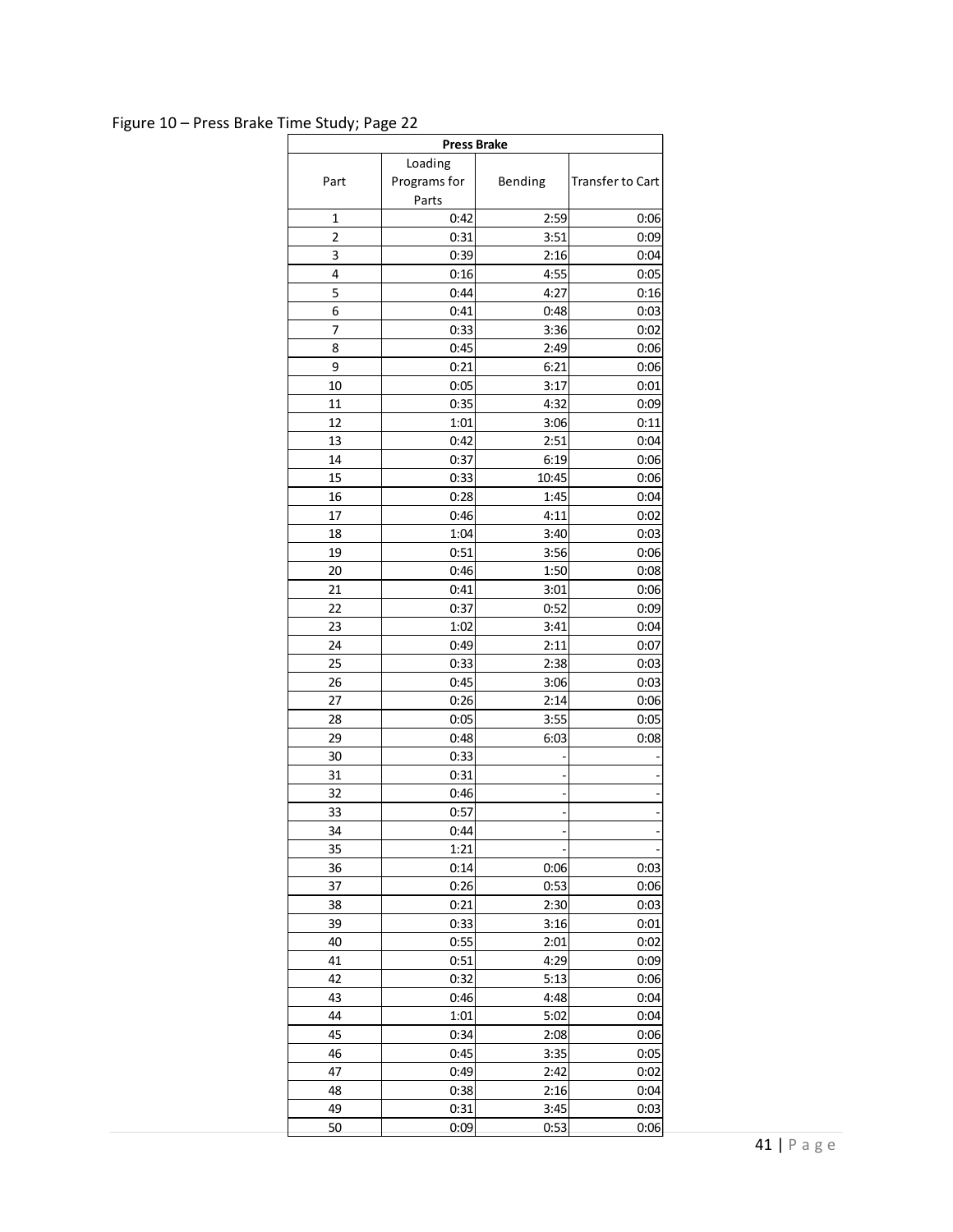| Prima          |                       |              |              |                       |              |              |              |                  |
|----------------|-----------------------|--------------|--------------|-----------------------|--------------|--------------|--------------|------------------|
|                |                       |              |              | <b>Shaking Sheets</b> | Transfer to  | Loading      |              |                  |
| Part           | <b>Loading Sheets</b> | Loading      | Punching     | / Collecting          |              | Programs for | Bending      | Transfer to Cart |
|                | on Machine            | Programs     |              | Parts                 | Press Brake  | Parts        |              |                  |
| $\mathbf{1}$   | 0:35                  | 2:30         | 4:23         | 0:00                  | 0:30         | 0:00         | 0:45         | 0:00             |
| $\overline{2}$ | 0:35                  | 2:16         | 5:32         | 0:00                  | 0:30         | 0:00         | 0:45         | 0:00             |
| 3              | 0:35                  | 1:42         | 4:01         | 0:00                  | 0:30         | 0:00         | 0:45         | 0:00             |
| $\overline{4}$ | 0:35                  | 1:11         | 4:22         | 0:00                  | 0:30         | 0:00         | 0:45         | 0:00             |
| 5              | 0:35                  | 1:26         | 4:57         | 0:00                  | 0:30         | 0:00         | 0:45         | 0:00             |
| 6              | 0:35                  | 1:03         | 3:16         | 0:00                  | 0:30         | 0:00         | 0:45         | 0:00             |
| $\overline{7}$ | 0:35                  | 1:54         | 4:21         | 0:00                  | 0:30         | 0:00         | 0:45         | 0:00             |
| 8              | 0:35                  | 3:52         | 4:26         | 0:00                  | 0:30         | 0:00         | 0:45         | 0:00             |
| 9              | 0:35                  | 2:06         | 3:51         | 0:00                  | 0:30         | 0:00         | 0:45         | 0:00             |
| 10             | 0:35                  | 2:13         | 2:34         | 0:00                  | 0:30         | 0:00         | 0:45         | 0:00             |
| 11             | 0:35                  | 2:54         | 4:53         | 0:00                  | 0:30         | 0:00         | 0:45         | 0:00             |
| 12             | 0:35                  | 1:34         | 4:16         | 0:00                  | 0:30         | 0:00         | 0:45         | 0:00             |
| 13             | 0:35                  | 3:21         | 4:33         | 0:00                  | 0:30         | 0:00         | 0:45         | 0:00             |
| 14             | 0:35                  | 1:09         | 5:43         | 0:00                  | 0:30         | 0:00         | 0:45         | 0:00             |
| 15             | 0:35                  | 1:54         | 5:08         | 0:00                  | 0:30         | 0:00         | 0:45         | 0:00             |
| 16             | 0:35                  | 1:46         | 4:02         | 0:00                  | 0:30         | 0:00         | 0:45         | 0:00             |
| 17             | 0:35                  | 1:20         | 4:55         | 0:00                  | 0:30         | 0:00         | 0:45         | 0:00             |
| 18             | 0:35                  | 2:06         | 4:34         | 0:00                  | 0:30         | 0:00         | 0:45         | 0:00             |
| 19             | 0:35                  | 2:05         | 3:17         | 0:00                  | 0:30         | 0:00         | 0:45         | 0:00             |
| 20             | 0:35                  | 1:53         | 4:08         | 0:00                  | 0:30         | 0:00         | 0:45         | 0:00             |
| 21             | 0:35                  | 6:32         | 3:19         | 0:00                  | 0:30         | 0:00         | 0:45         | 0:00             |
| 22             | 0:35                  | 4:14         | 9:03         | 0:00                  | 0:30         | 0:00         | 0:45         | 0:00             |
| 23             | 0:35                  | 2:06         | 3:56         | 0:00                  | 0:30         | 0:00         | 0:45         | 0:00             |
| 24             | 0:35                  | 1:09         | 4:09         | 0:00                  | 0:30         | 0:00         | 0:45         | 0:00             |
| 25             | 0:35                  | 1:16         | 4:37         | 0:00                  | 0:30         | 0:00         | 0:45         | 0:00             |
| 26             | 0:35                  | 1:49         | 4:05         | 0:00                  | 0:30         | 0:00         | 0:45         | 0:00             |
| 27             | 0:35                  | 5:02         | 3:51         | 0:00                  | 0:30         | 0:00         | 0:45         | 0:00             |
| 28             | 0:35                  | 2:48         | 4:37         | 0:00                  | 0:30         | 0:00         | 0:45         | 0:00             |
| 29             | 0:35                  | 1:42         | 5:32         | 0:00                  | 0:30         | 0:00         | 0:45         | 0:00             |
| 30             | 0:35                  | 1:31         | 2:19         | 0:00                  | 0:30         | 0:00         | 0:45         | 0:00             |
| 31             | 0:35                  | 1:59         | 5:34<br>2:31 | 0:00                  | 0:30         | 0:00         | 0:45         | 0:00             |
| 32             | 0:35                  | 2:12         |              | 0:00                  | 0:30         | 0:00         | 0:45         | 0:00             |
| 33             | 0:35                  | 3:16         | 5:01         | 0:00                  | 0:30         | 0:00         | 0:45         | 0:00<br>0:00     |
| 34             | 0:35                  | 3:48<br>1:13 | 4:36<br>4:14 | 0:00                  | 0:30         | 0:00<br>0:00 | 0:45<br>0:45 | 0:00             |
| 35<br>36       | 0:35<br>0:35          | 1:51         | 4:47         | 0:00<br>0:00          | 0:30<br>0:30 | 0:00         | 0:45         | 0:00             |
| 37             | 0:35                  | 1:53         | 3:26         | 0:00                  | 0:30         | 0:00         | 0:45         | 0:00             |
| 38             | 0:35                  | 2:41         | 1:54         | 0:00                  | 0:30         | 0:00         | 0:45         | 0:00             |
| 39             | 0:35                  | 2:56         | 4:26         | 0:00                  | 0:30         | 0:00         | 0:45         | 0:00             |
| 40             | 0:35                  | 1:09         | 4:54         | 0:00                  | 0:30         | 0:00         | 0:45         | 0:00             |
| 41             | 0:35                  | 1:28         | 6:03         | 0:00                  | 0:30         | 0:00         | 0:45         | 0:00             |
| 42             | 0:35                  | 3:06         | 4:11         | 0:00                  | 0:30         | 0:00         | 0:45         | 0:00             |
| 43             | 0:35                  | 1:16         | 4:52         | 0:00                  | 0:30         | 0:00         | 0:45         | 0:00             |
| 44             | 0:35                  | 1:53         | 3:19         | 0:00                  | 0:30         | 0:00         | 0:45         | 0:00             |
| 45             | 0:35                  | 1:44         | 3:18         | 0:00                  | 0:30         | 0:00         | 0:45         | 0:00             |
| 46             | 0:35                  | 2:22         | 3:19         | 0:00                  | 0:30         | 0:00         | 0:45         | 0:00             |
| 47             | 0:35                  | 1:03         | 4:26         | 0:00                  | 0:30         | 0:00         | 0:45         | 0:00             |
| 48             | 0:35                  | 1:32         | 4:47         | 0:00                  | 0:30         | 0:00         | 0:45         | 0:00             |
| 49             | 0:35                  | 4:12         | 4:35         | 0:00                  | 0:30         | 0:00         | 0:45         | 0:00             |
| 50             | 0:35                  | 1:16         | 5:05         | 0:00                  | 0:30         | 0:00         | 0:45         | 0:00             |

Figure 11 – Prima Time Study; Page 23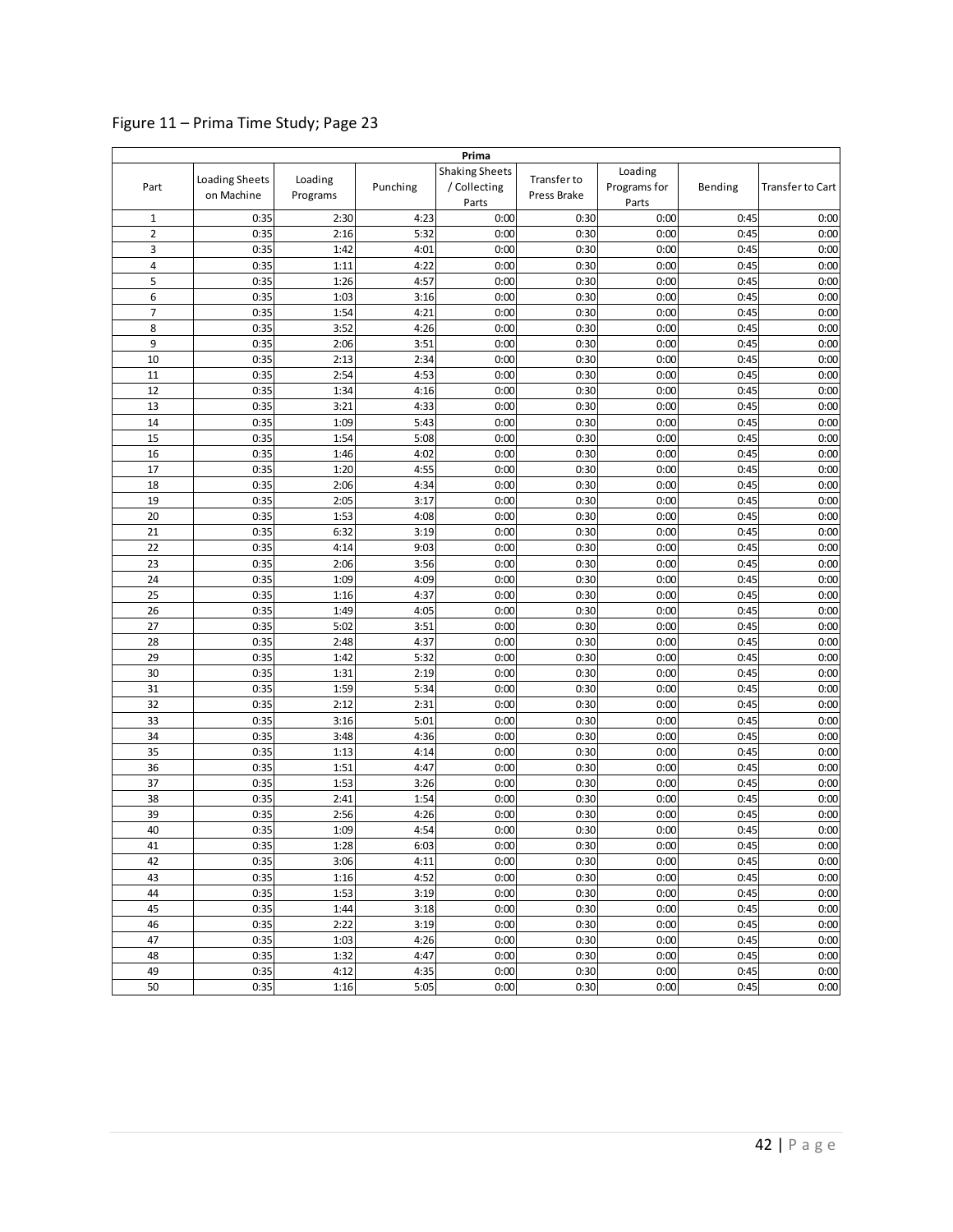



Figure 13 – Product Flow After; Page 26

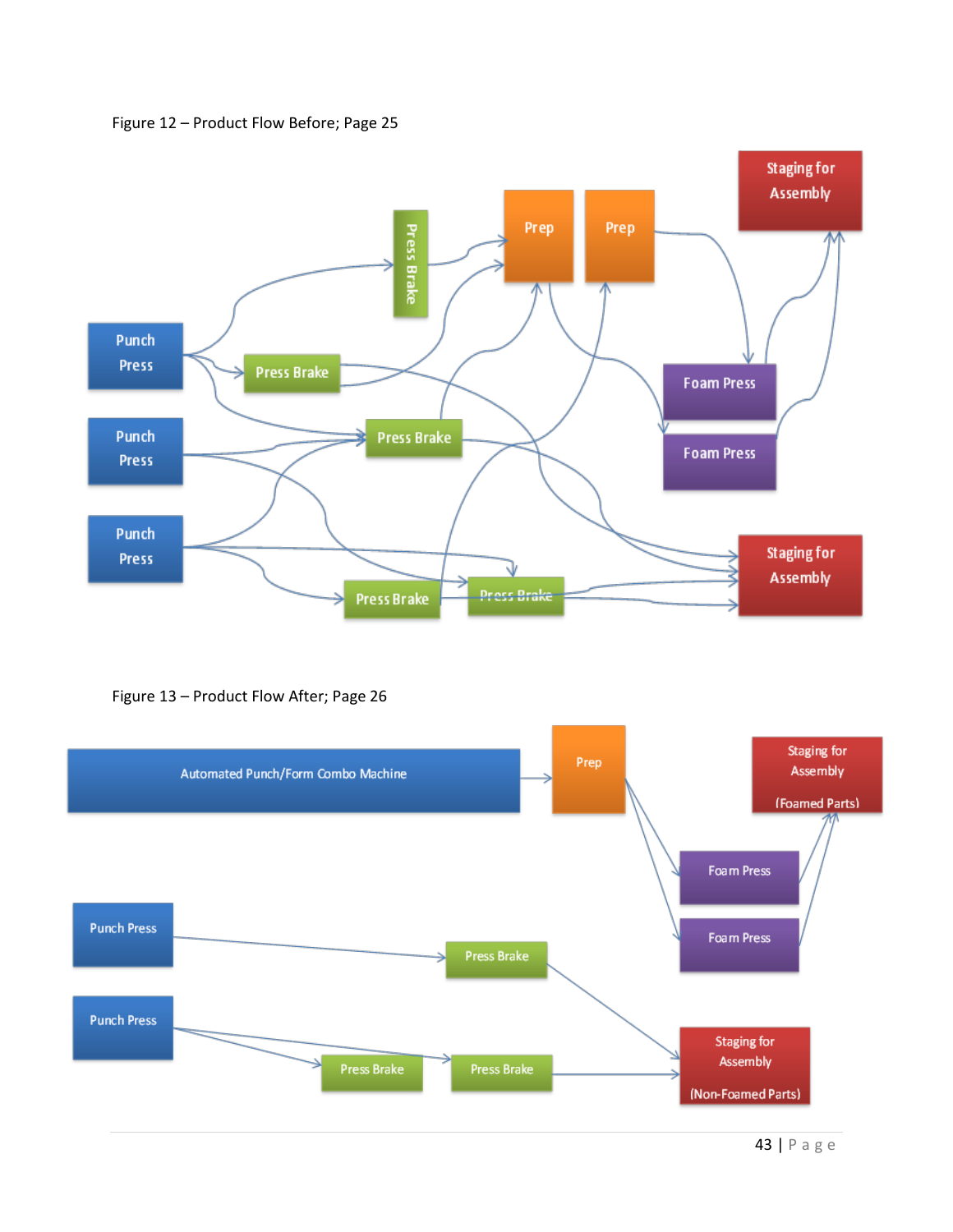# Figure 14 – Added Benefits; Page 26

| Instances Of Re-Produced Parts Due To Operator Misplacement |        |                    |                    |            |  |  |
|-------------------------------------------------------------|--------|--------------------|--------------------|------------|--|--|
|                                                             |        | <b>Old Process</b> | <b>New Process</b> |            |  |  |
| Week                                                        | Foamed | Non-Foamed         | Foamed             | Non-Foamed |  |  |
|                                                             | 52     | 46                 |                    |            |  |  |
|                                                             | 74     | 98                 |                    |            |  |  |
|                                                             | 46     | 77                 |                    |            |  |  |
|                                                             | 26     | 74                 |                    |            |  |  |
|                                                             | 59     | つつ                 |                    |            |  |  |

Figure 15 – Project Improvements; Page 27

| <b>Improvements</b>                    | <b>Units</b>               |
|----------------------------------------|----------------------------|
| Labor Savings                          | \$250,000/Year             |
| <b>Production Capacity Increase</b>    | 25%                        |
| <b>Reduced Rework</b>                  | 2Hrs/Day                   |
| Lead Time Reduction (Reduced Handoffs) | 20% of Old Process Time    |
| Safety                                 | <b>Reduced Occurrences</b> |
| <b>Floor Space Savings</b>             | 1,200 Sq. Ft.              |
| Walking (Miles Walked)                 | 300 Miles/Year             |